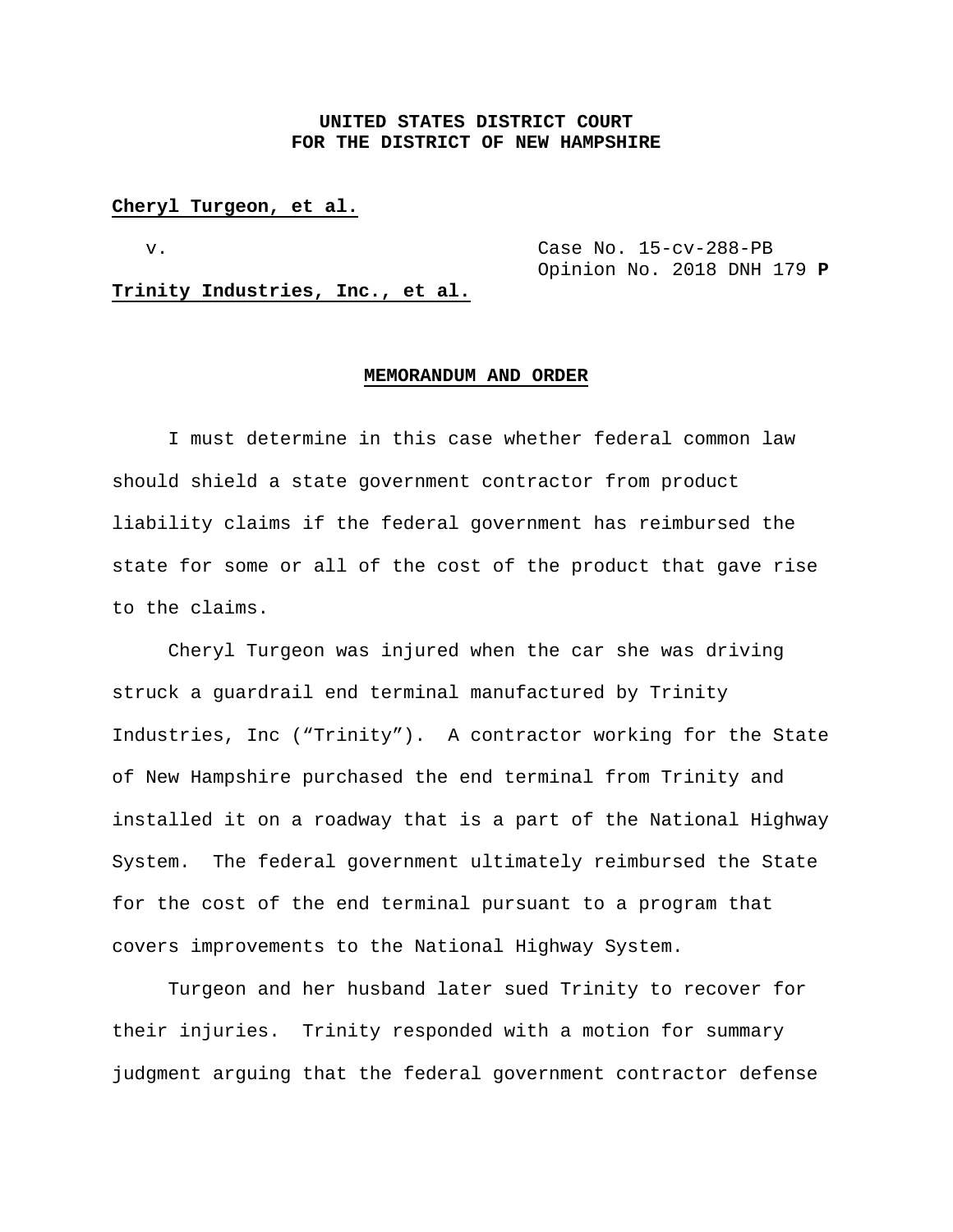recognized in Boyle v. United Technologies Corp., 487 U.S. 500 (1988) should be extended to cover the Turgeons' claims because the federal government reimbursed the State for the cost of the end terminal. I decline Trinity's invitation to extend the federal contractor defense to claims against state contractors.

#### **I. BACKGROUND**

On July 17, 2014, at approximately 10:35 A.M., Cheryl Turgeon was driving alone in her 2013 Dodge Durango, southbound on New Hampshire Route 9 ("NH Route 9") in Stoddard, NH. For reasons that are not specified in the record, her car drifted to the right, exited the single-lane roadway, and struck head-on the flat, steel face of a guardrail end terminal head-on. Instead of safely absorbing and dissipating her car's energy, as the device was designed to do, the end terminal allegedly malfunctioned and "jammed" at a critical point shortly after impact. Turgeon alleges that the jam was caused by several defectively designed components of the model at issue. The jam, in turn, triggered a rapid chain of events that ultimately resulted in the impalement of the vehicle's driver's side compartment by a jagged piece of folded guardrail. Turgeon's legs were severely injured in the process. She now claims that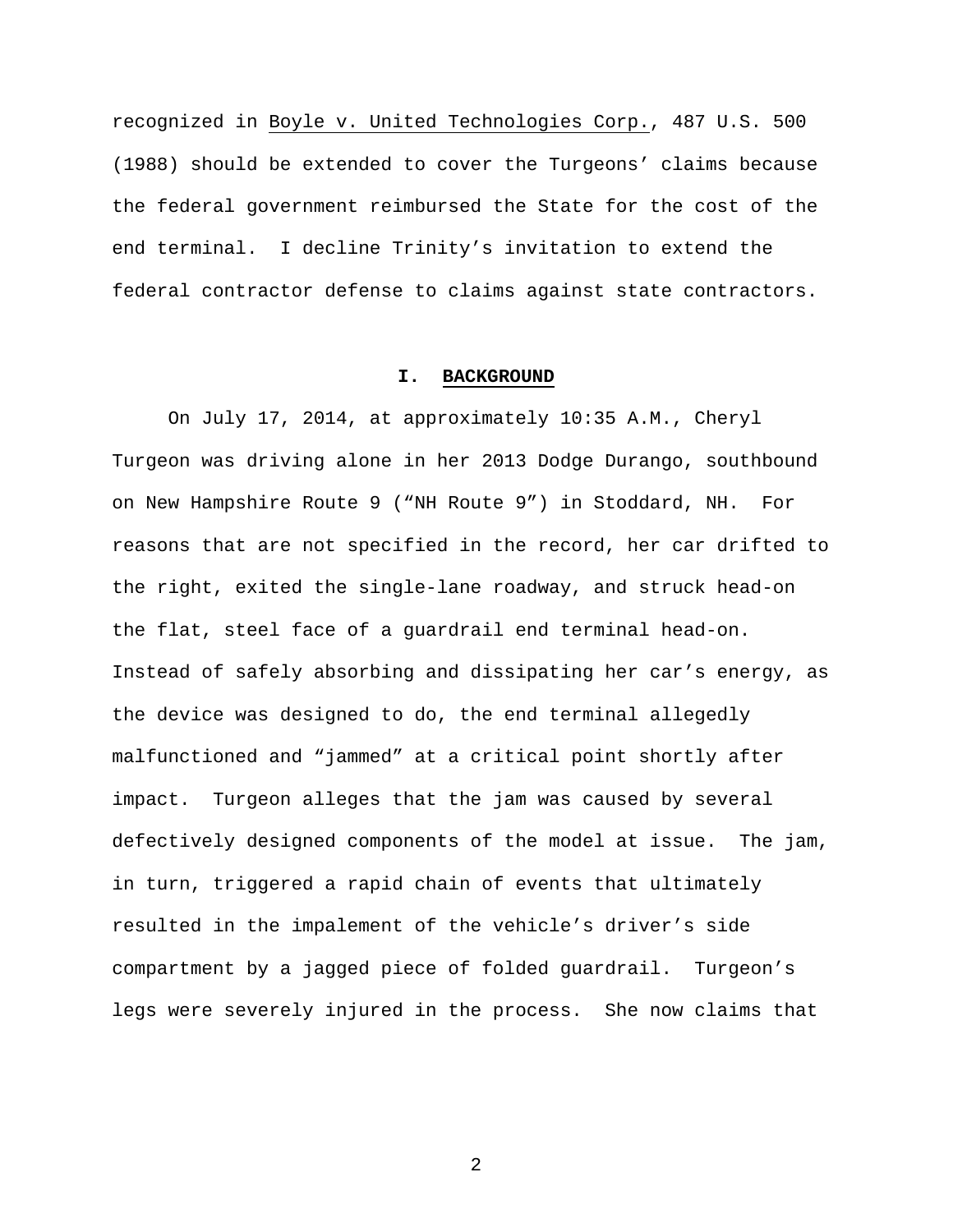the accident would not have unfolded as it did had the end terminal been safely designed and tested.<sup>1</sup>

Trinity manufactured and sold the end terminal at issue under the "ET-Plus" brand name. It was installed at the direction of the New Hampshire Department of Transportation ("NH DOT") by a private contractor. Prior to the sale of the terminal in 2006, Trinity had sought and obtained an "approval letter" for the terminal from the Federal Highway Administration ("FHWA"). The approval letter signified that the FHWA had reviewed certain design specifications and crash-test reports submitted to it by Trinity, and determined that the ET-Plus was sufficiently "crashworthy" under relevant federal testing standards. As such, the FHWA deemed the ET-Plus "eligible" for federal reimbursement under the Federal-Aid Highway Program ("FAHP"). This meant that, pending further project approval, the NH DOT could have sought federal funding to help pay for the purchase and installation of ET-Plus terminals on NH Route 9 where the accident occurred.

Trinity contends that the FHWA's continued approval of the ET-Plus under the FAHP constitutes sufficient federal involvement to entitle it to the federal government contactor defense recognized in Boyle v. United Technologies Corp., 487

Ĩ.

 $1$  Mr. Turgeon seeks damages for loss of consortium owing to his wife's injuries.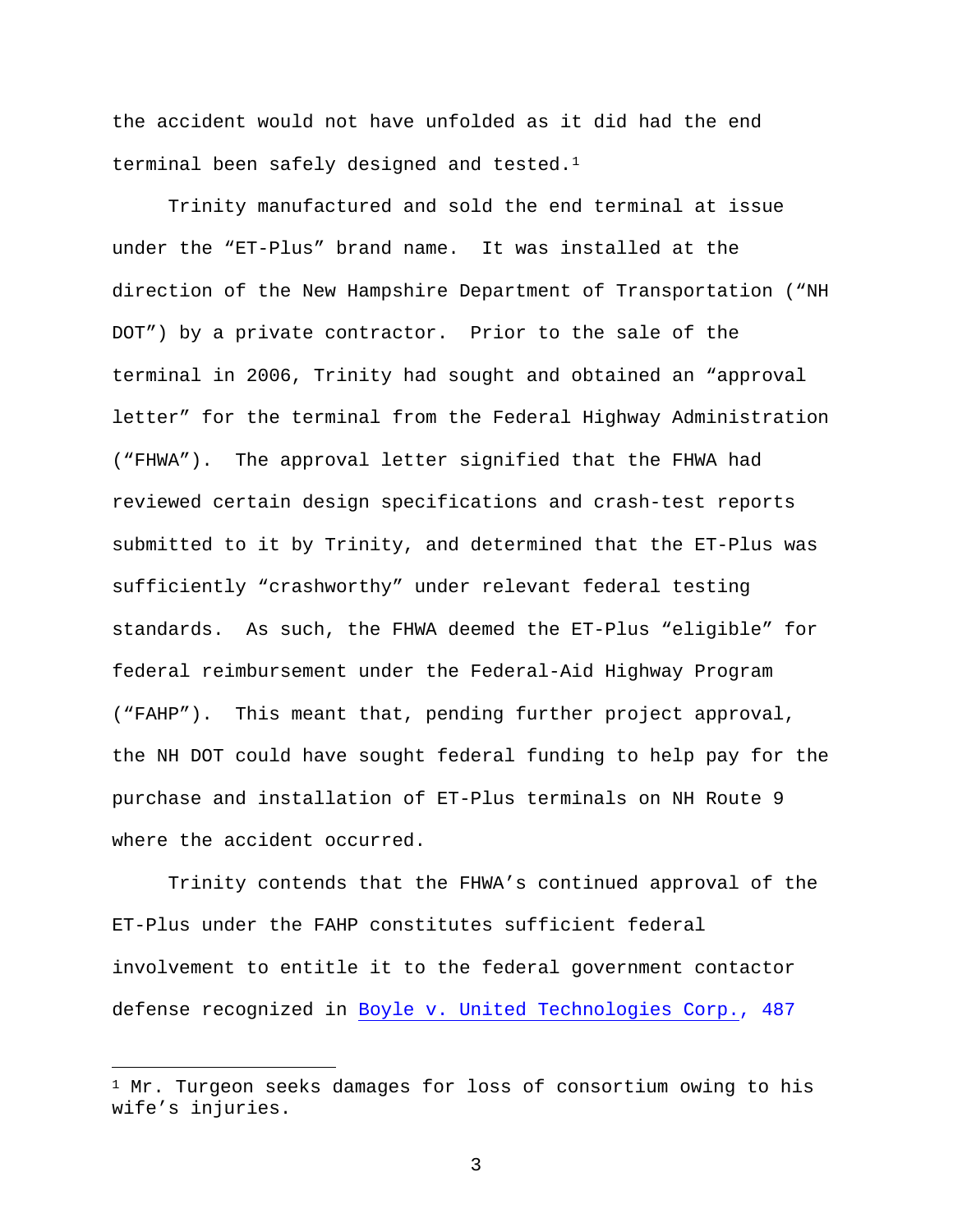U.S. 500 (1988). It argues that the FHWA's review and approval of the device through correspondence with Trinity conclusively establishes the elements of the defense as outlined in Boyle, and therefore entitles it to summary judgment on all of the Turgeons' claims. Before addressing Trinity's argument, I first describe the design and relevant mechanics of the ET-Plus and the FHWA's role in administering the FAHP. I then explain the federally accepted testing standards used to assess the "crashworthiness" of equipment like the ET-Plus, and the FHWA's "approval" process for establishing reimbursement eligibility for such devices. Lastly, I discuss the FHWA's review of the ET-Plus and the specific design defects alleged by Turgeon in greater detail.

#### **A. The ET-Plus & the Federal Highway Administration**

### 1. The ET-Plus

The ET-Plus is an energy-absorbing guardrail terminal system installed on the exposed ends of "W-beam" roadway guardrails. The model is widely used on roadways throughout the country. Its general purpose is to mitigate the risks historically implicated when an automobile collides with the end of an exposed or buried guardrail. Generally, it does so by absorbing a vehicle's energy upon impact and dissipating it down the length of the guardrail. Made of steel, the terminal consists of four basic parts: (i) the strike plate, (ii) the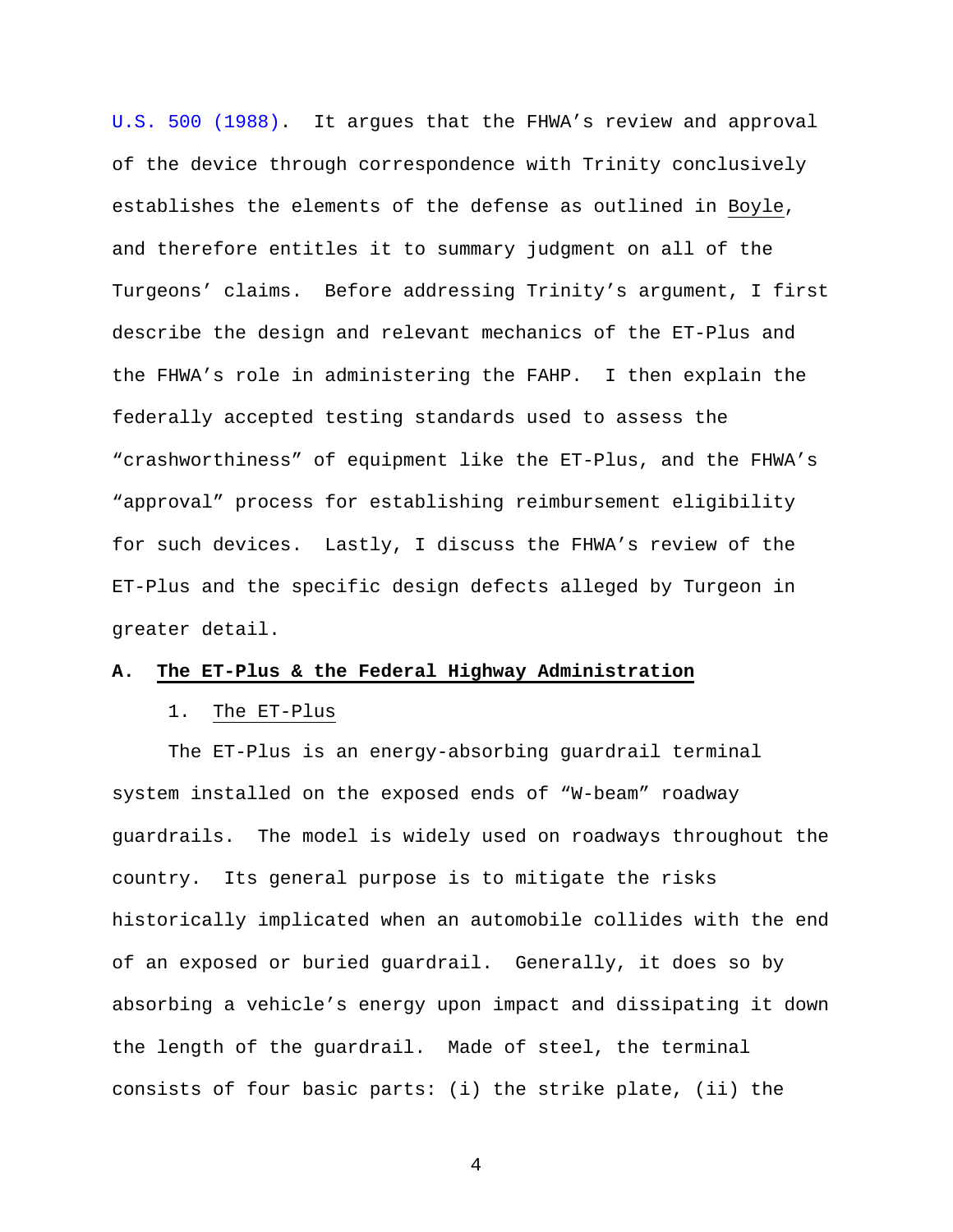impact head, (iii) the extruder throat, and (iv) the feeder channel or "channel chute." See Apps. A & B. The strike plate is a flat, rectangular surface, with outward protruding edges along its vertical sides, known as "teeth." It is attached to, and reinforced by, an asymmetrical, quadrilateral-shaped block known as the "terminal head." The head tapers back from the plate and attaches to the "extruder throat," which in turn attaches to the "feeder channel." The three-foot-long "feeder channel" is an oblong, rectangular structure that attaches to the front of the "W-beam" guardrail to which the entire terminal is affixed.

In a head-on collision, the strike plate and impact head catch the vehicle's momentum and the entire assembly is designed to slide down the "W-beam" barrier until the vehicle comes to a relatively safe stop. As the terminal's feeder channel slides down the rail, the W-beam guardrail threads through the terminal's extruder throat. The throat flattens the guardrail out of its W-shape and passes it through a curved "exit gap" in the terminal head, pushing or "extruding" it out and away off the side of the road. The process produces a curled ribbon of steel that squeezes out through the exit gap of the terminal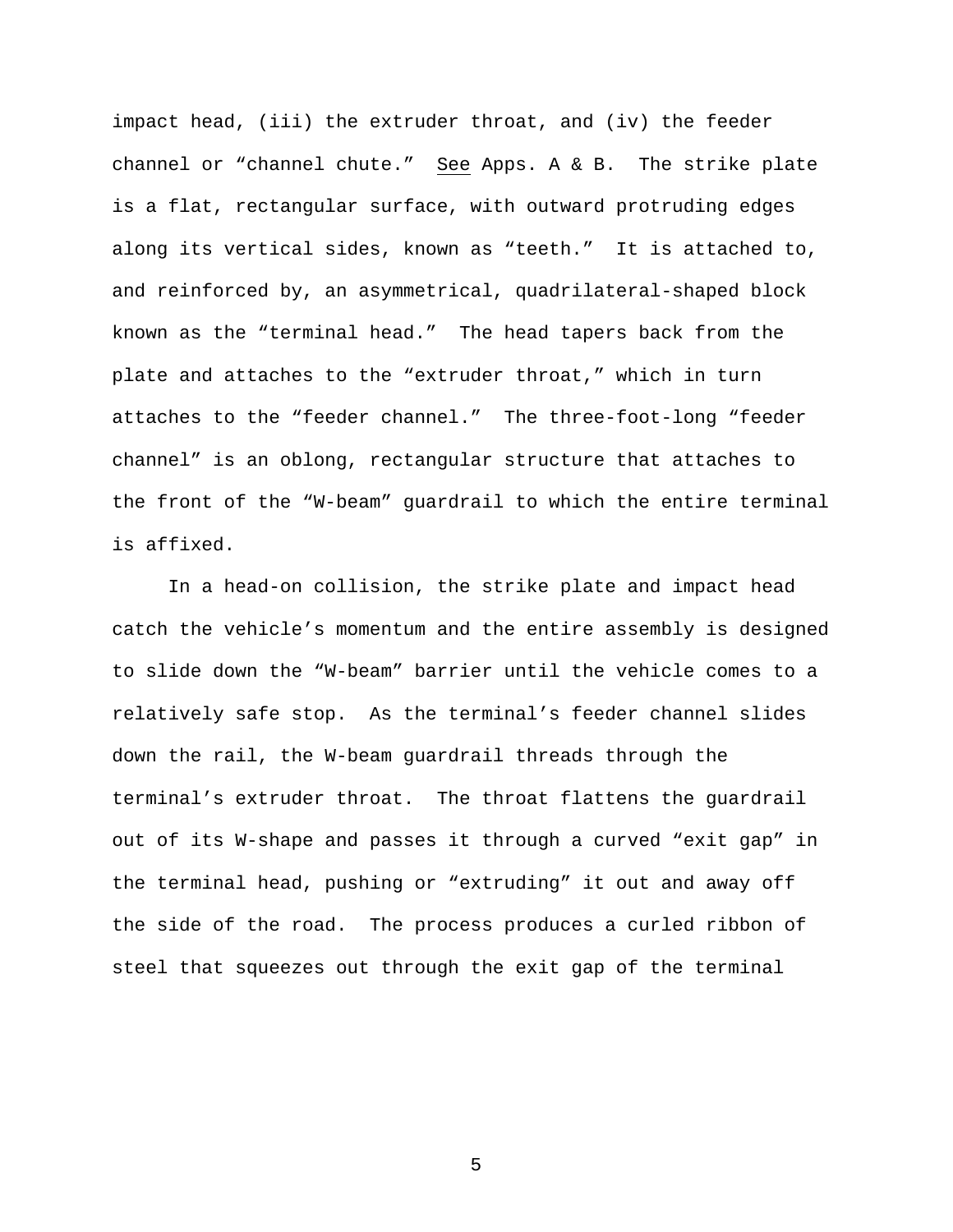alongside the edge of the roadway as the vehicle decelerates to a stop.<sup>2</sup>

The ET-Plus is the latest model of end terminals manufactured and sold by Trinity. It was preceded by the "ET-2000." See Apps. C & D. Both models function in the same general manner. See Doc. No. 46-7 at 12-19 (Expert Report of Dr. Marthinus van Schoor, Dec. 8, 2017). The ET-2000 was designed and developed by the Texas A&M Transportation Institute ("TTI") at Texas A&M University in the late 1980s and was manufactured and sold by Trinity from 1992 to 2004 pursuant to an exclusive licensing agreement with TTI. Doc. No. 46-8 at 28- 33 (Dep. Of Brian Smith, Feb. 22, 2018). In 1999, TTI began to develop the ET-Plus. See Doc. No. 46-8 at 34, 37.

The ET-Plus was generally designed to function like the ET-2000 and closely resembles its predecessor-model, except for several specific design features that were modified between the two models. The strike plate on the ET-Plus consists of a narrower, 15-inch-wide rectangle, as compared to the ET-2000's 20-inch-wide square plate. The newer strike plate also abandons use of the horizontal "teeth" protruding from the top and bottom

Ĩ.

 $2$  When hit at a pronounced angle, the ET-Plus performs differently, bending or "gating" out of the way to allow the impacting vehicle to slow down and pass behind the guardrail. Doc. No. 32-6 at 4 (FHWA, "Guardrail 101"). See also United States ex rel. Harman v. Trinity Indus. Inc., 872 F.3d 645, 648 (5th Cir. 2017) (briefly describing the extrusion process).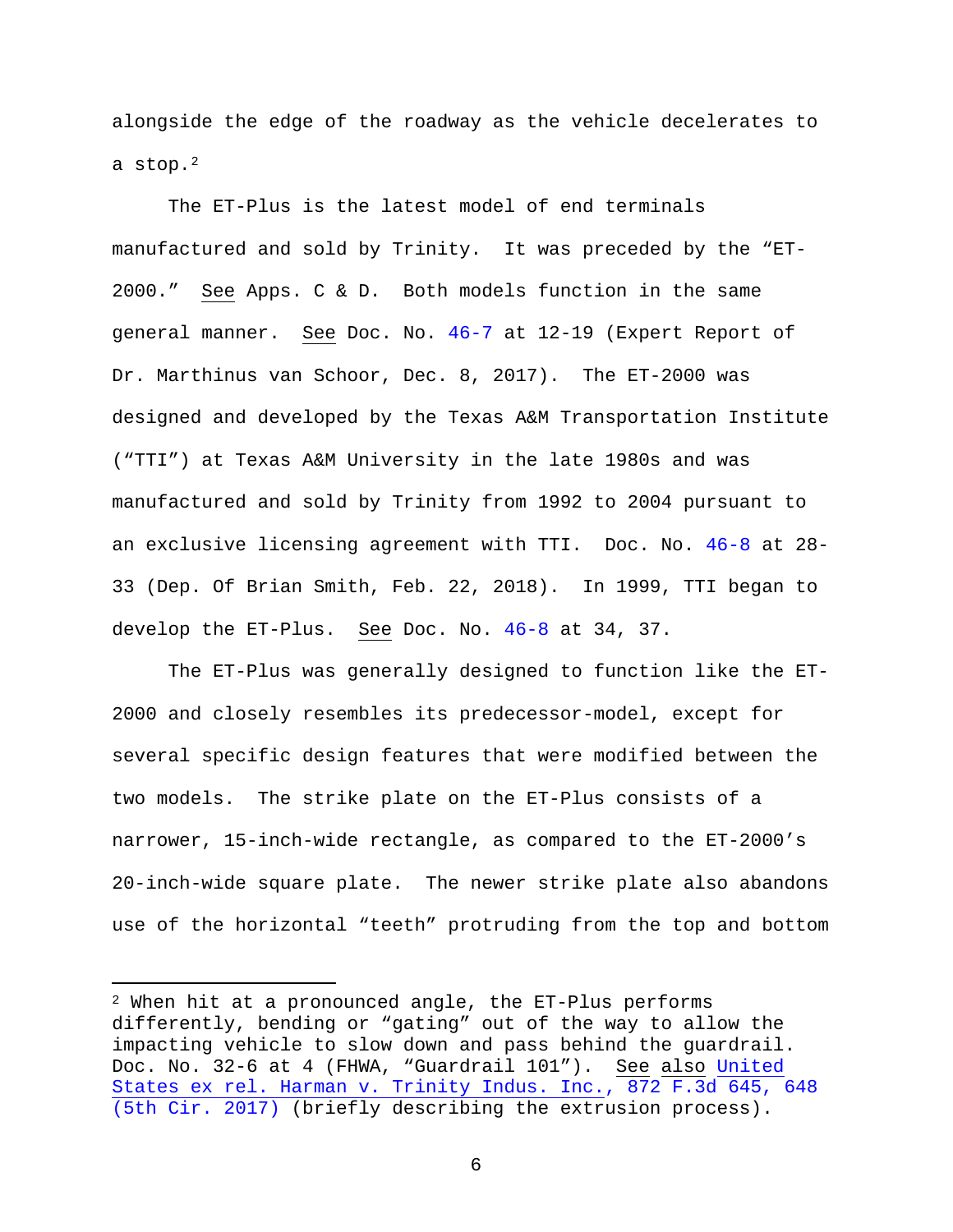edges of the ET-2000's plate, leaving only vertical teeth aligning the sides for the ET-Plus. Additionally, the shape and position of the ET-Plus's impact head resembles an off-centered, asymmetrical quadrilateral favoring the side away from the road, whereas the ET-2000's head resembled a symmetrical triangle, centrally aligned with the axis of the feeder channel. See Apps. B & D. Among other changes, the exit gap, i.e. the available space for the flattened guardrail to slide through and exit the terminal head, was narrowed from 1.5 inches (ET-2000) to 1 inch (ET-Plus). See Doc. No. 46-7 at 32-34 (Dr. van Schoor Expert Report). In 2004, the ET-Plus was further modified to reduce the width of the feeder channel from five inches to four inches. Doc. No. 46-8 at 82-84 (B. Smith Dep.); see Doc. No. 46-9 (Email from S. Brown to S. Malizia, Nov. 9, 2004). In all, these changes reduced the weight of the ET-Plus by roughly 100 pounds.

Both the ET-2000 and the ET-Plus were originally designed to be used on 27-inch-high guardrails. At some point after September 2005, Trinity began selling a version of the ET-Plus for use on 31-inch-high guardrails and it is that version of the product that is at issue in this case.

### 2. The Federal-Aid Highway Program & the FHWA

State expenditures on end terminals like the ET-Plus are often eligible for federal reimbursement under the FAHP, as set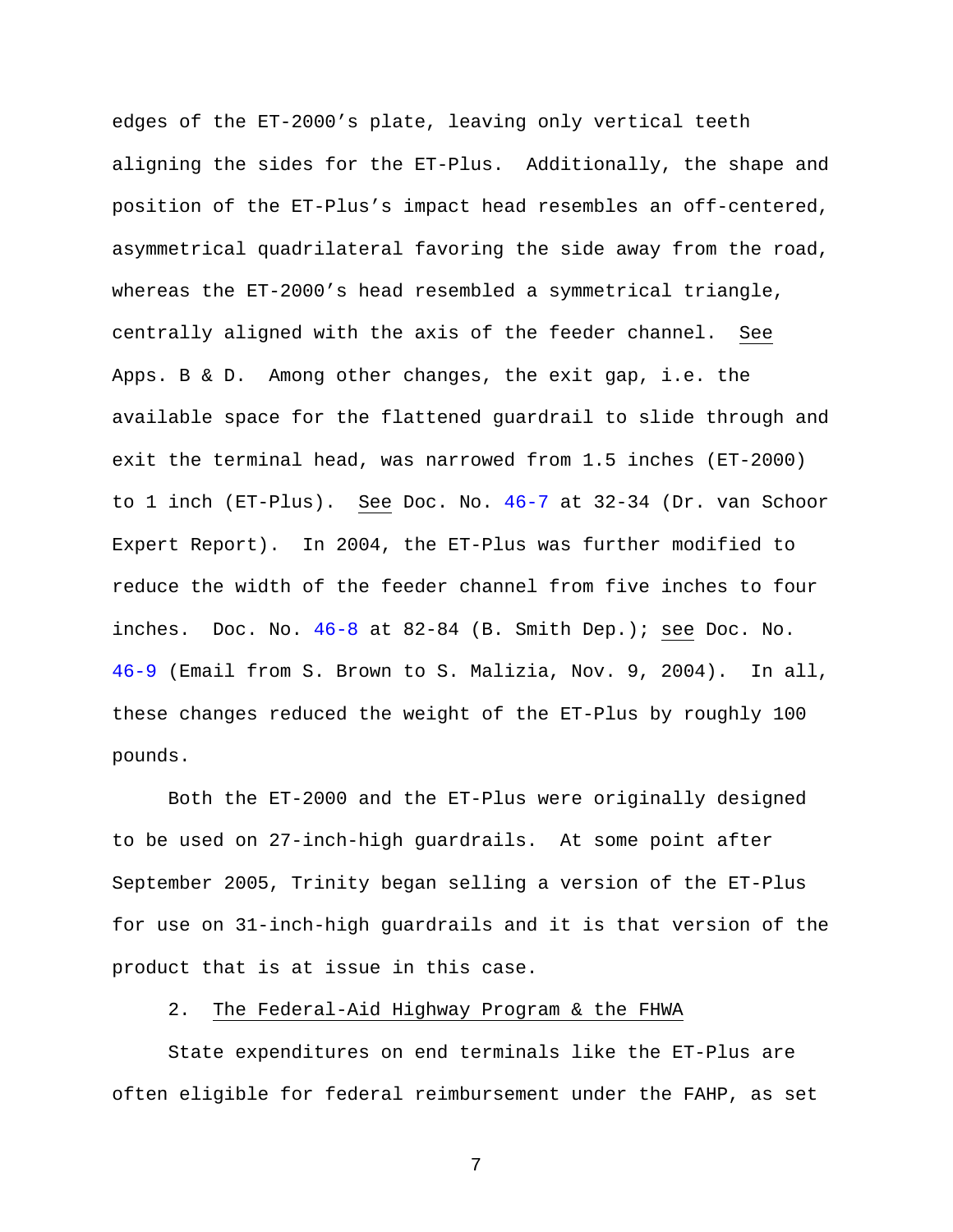out in 23 U.S.C. § 101, *et seq*. The FAHP is a "federally assisted State program," see 23 U.S.C. § 145, that enables states and localities to seek and obtain federal financial assistance for a variety of projects related to the construction, maintenance, and operation of the National Highway System ("NHS"). See 23 U.S.C. § 101, et seq.; City of Cleveland v. Ohio, 508 F.3d 827, 832 (6th Cir. 2007). The NHS encompasses a vast network of public roadways that serve broad, national interests. See 23 U.S.C. § 103(b). This includes the majority, if not entirety of NH Route  $9.^3$  See id. The FAHP is administered by the FHWA, an agency within the U.S. Department of Transportation. See 49 U.S.C. § 104; 49 C.F.R. §§ 1.85(a)(1), 1.84. The FHWA is empowered "to prescribe and promulgate all needful rules and regulations for the carrying out of [the FAHP]," see 23 U.S.C. § 315; 49 C.F.R. § 1.85, but states ultimately retain "their sovereign rights . . . to determine which projects shall be federally financed." 23 U.S.C. § 145(a); City of Cleveland, 508 F.3d at 832. To avail itself of federal assistance, each state must at least maintain a transportation department ("State DOT") capable of performing certain functions. 23 U.S.C. § 302 (West 2018); see 23 C.F.R. §

Ĩ.

<sup>&</sup>lt;sup>3</sup> See also Fed. Highway Admin., National Highway System: NHS Map of New Hampshire (April 22, 2015),

https://www.fhwa.dot.gov/planning/national\_highway\_system/nhs\_ma ps/new\_hampshire/nh\_newhampshire.pdf.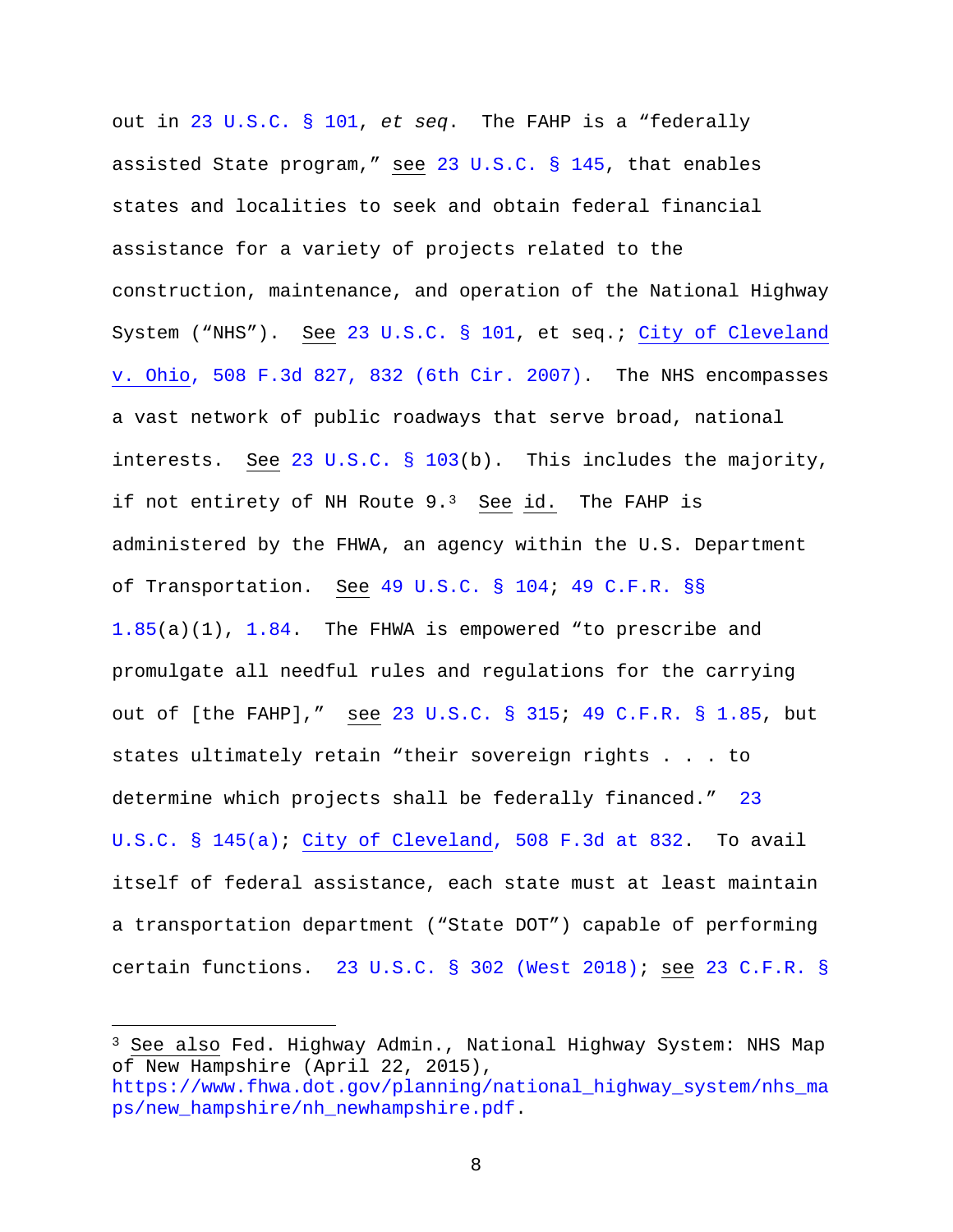1.3. The FHWA oversees certain activities of State DOTs electing to participate in the program, and it ultimately authorizes federal reimbursements by ensuring that projects seeking assistance comply with relevant federal law. See Lathan v. Brinegar, 506 F.2d 677, 682 (9th Cir. 1974) ("[P]rimary responsibility for highway planning, design and construction rests on state highway departments, aided by federal assistance."). It may withhold distribution of FAHP funds for "any cost which is not incurred in conformity with . . . [its] regulations . . . policies [or] procedures." 23 C.F.R. § 1.9; see 23 U.S.C. § 315 (conferring rulemaking authority "needful . . . for the carrying out of the provisions of [Title 23]"); 23 C.F.R. §§ 1.32 (FHWA authority to issue directives), 1.36 (FHWA authority to withhold federal funds).

The funding process is rather complex and generally occurs through several stages of federal approval. State of La. ex rel. Guste v. Brinegar, 388 F. Supp. 1319, 1321 (D. D.C. 1975). First, specific sums of money are authorized by Congress to be appropriated from the Highway Trust Fund each fiscal year and made available to the FHWA for administrative expenses. See 23 U.S.C. § 104(a)(1). The FHWA is statutorily directed to distribute a "base apportionment" from that amount to each state in accordance with a statutory formula. See id.  $\S$  104(b), (c); 49 C.F.R. § 1.85 (delegating Secretary's authority). Other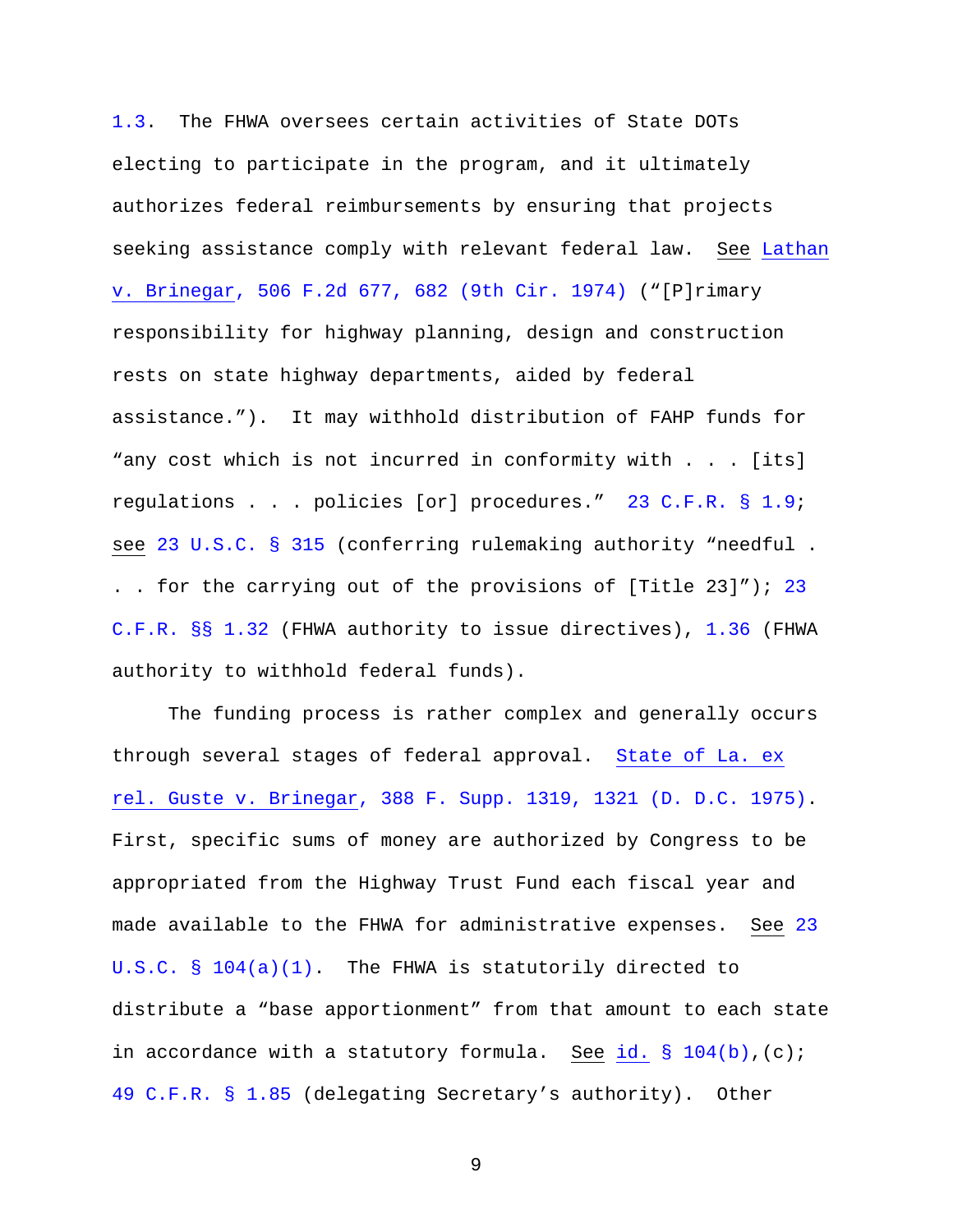statutory provisions then dictate how that apportionment must be distributed among six component programs within the FAHP. See 23 U.S.C. § 104.4 Specifically, they prescribe the priority of distribution among programs, the method for calculating specific apportionment amounts, and formulae to determine the respective federal and state shares for any given project. See 23 U.S.C. §§ 104 (apportionment), 120 (federal share payable).

For each proposed project seeking federal financing, the State DOT is required to submit "to the [FHWA] for approval such plans, specifications, and estimates . . . as the [FHWA] may require." id. § 106(a); see id. § 109 (charging the FHWA with ensuring that plans and standards adequately serve their intended purpose, and providing further instruction for their development). The FHWA must then act on that submission, and the two entities enter into a "project agreement . . . formalizing the conditions of the project approval." id. § 106(b). Such project agreements are required before payment to states can be made. See id. § 121. The execution of a project agreement is "deemed a contractual obligation of the Federal

Ĩ.

<sup>4</sup> These programs include (i) the national highway performance program, (ii) the surface transportation block grant program, (iii) the highway safety improvement program, (iv) the congestion mitigation and air quality improvement program,  $(v)$ the national highway freight program, and (v) metropolitan planning program outlined in 23 U.S.C. § 134. See 23 U.S.C. § 104(b).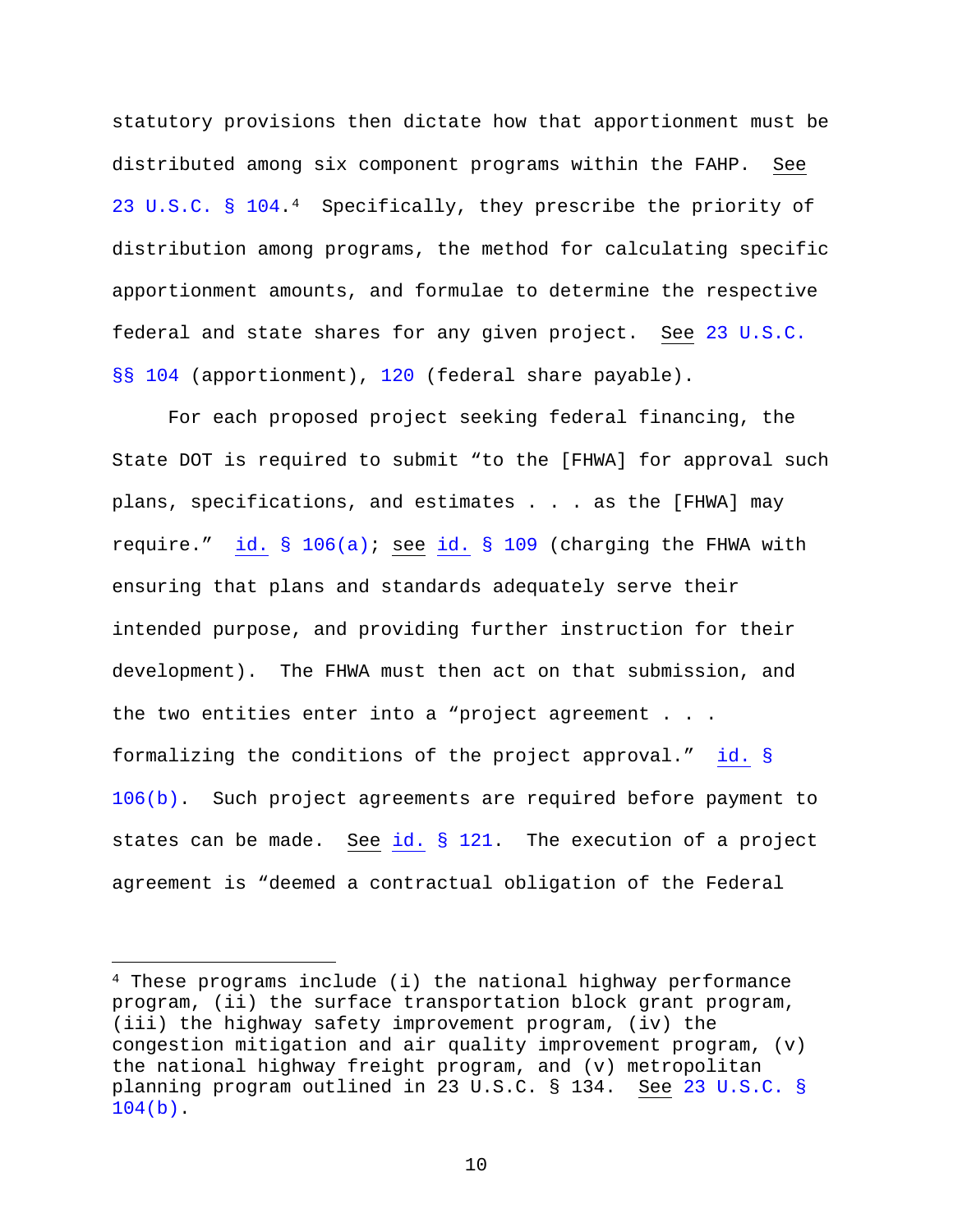Government for the payment of the Federal share of the cost of the project." id. §  $106(c)$ ; see also 23 C.F.R. §§ 630.102-630.112 (FHWA regulations pertaining to project agreements).

It is uncontested that the NH DOT's installation of guardrail end terminals on NH Route 9 generally would have been an "eligible project" for federal funding. Federal funds would not be committed to such a project, however, until the FHWA approved relevant "plans, specifications, and estimates" and the two government entities executed a "project agreement" pursuant to 23 U.S.C. § 106. See Movement Against Destruction v. Volpe, 361 F. Supp. 1360, 1380 (D. Md. 1973), judgment aff'd*,* 500 F.2d 29 (4th Cir. 1974) (discussing a since repealed and amended provision of 23 U.S.C. § 105 pertaining to states' "program[s] for projects," which imposed similar requirements contained in the current regulations pertaining to statewide transportation improvement programs ("STIP"), 23 C.F.R. § 450.200, et seq.).

In 2006, Trinity sold an unspecified number of ET-Pluses end terminals to C.W. Sliter & Sons, a highway engineering and construction company based in New Hampshire. C.W. Sliter & Sons, in turn, contracted with the NH DOT to install those ET-Pluses onto guardrail systems throughout the State, including the portion of NH Route 9 where the accident occurred. See Doc. No. 46-8 at 36, 140 (B. Smith Dep.). Absent from this record, however, is any evidence of "project agreement" between the FHWA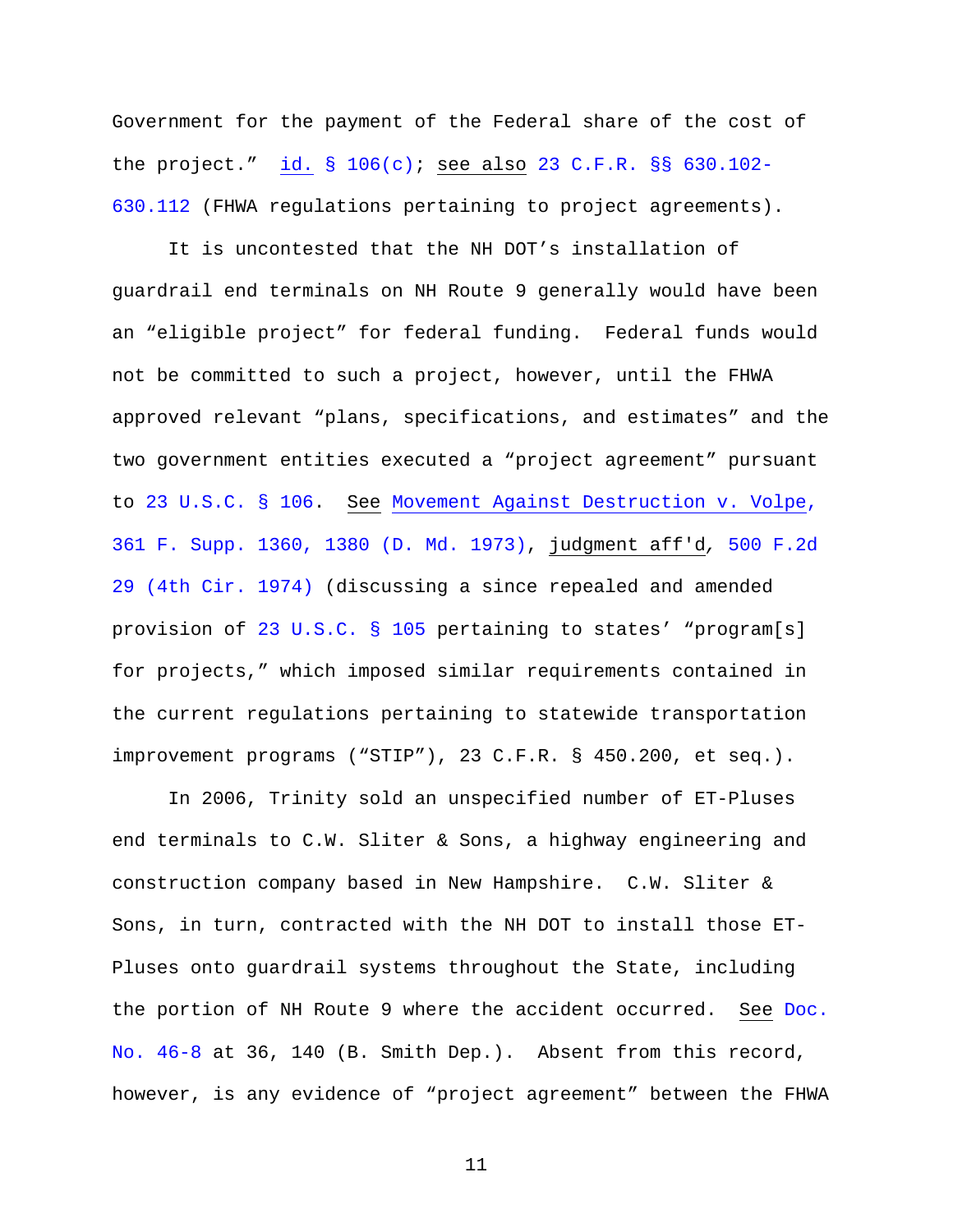and the NH DOT pertaining to these installations. Instead, Trinity offers an "approval letter" that it received from the FHWA on September 2, 2005, see Doc. No. 32-14 at 2 (FHWA Approval Letter, Sept. 2, 2005) and a reaffirmance of that approval dated June 17, 2014. See Doc. No. 32-13 at 2 (FHWA Memorandum, June 17, 2014). Both documents reflect the FHWA's determination, after review of certain materials submitted by Trinity, that the ET-Plus was crash tested in compliance with federal testing standards and was found to be sufficiently "crashworthy."

#### **B. Federal Testing Standards (NCHRP Report 350) & FHWA Approval**

At all relevant times, the FHWA determined the "crashworthiness" of highway safety products based exclusively on the testing standards set forth in the National Cooperative Highway Research Program's ("NCHRP") Report 350 ("Report 350"). Published in 1993 by the Transportation Research Board of the National Research Council, Report 350, by its own terms, provides "recommended procedures for evaluating the safety performance of various highway safety features." See Doc. No. 46-6 at 5-7 (Report 350). End terminals, like the ET-Plus, are one of several features covered. See id. at 27. When Report 350 was published in 1993, it purported to "represent a comprehensive update of the procedures for safety performance evaluation," see id. at 6, according to the then-existing state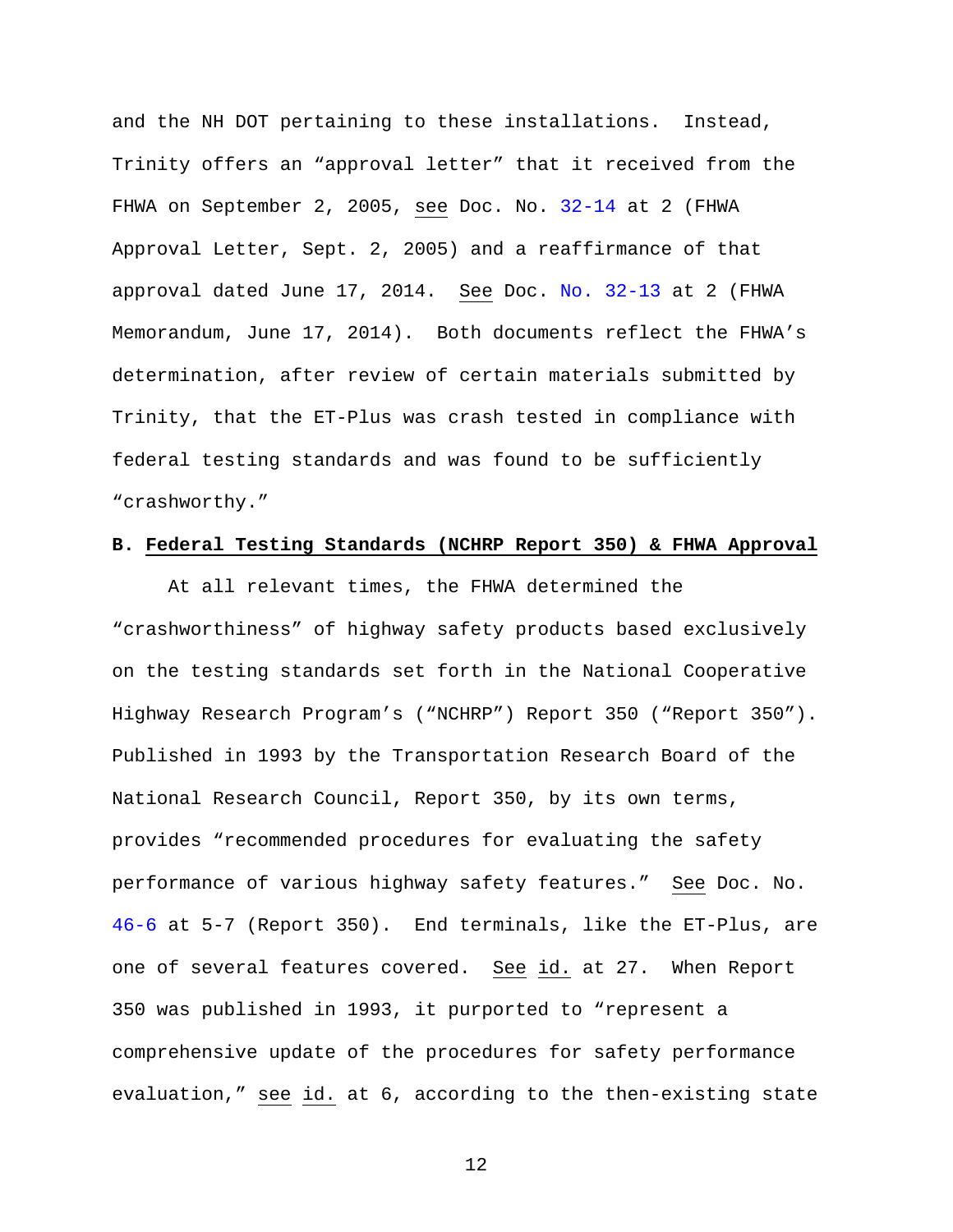of the art. See id. at 5, 7. Its recommended "procedures are presented in the form of guidelines that describe how a feature should be tested and evaluated." Id. at 11. Among other areas covered, it prescribes optimal parameters and conditions for testing end terminals, data acquisition requirements, evaluation criteria, and other guidelines pertaining to test documentation, implementation, and evaluation. See Doc. No. 46-6 at 8-10 (Report 350); see also United States ex rel. Harman v. Trinity Indus. Inc., 872 F.3d 645, 648 (5th Cir. 2017). A more detailed examination of its content will be discussed below.

The FHWA's formal reliance on Report 350 grew out of the Intermodal Surface Transportation Efficiency Act of 1991 ("ISTEA"). See PL 102–240, Dec.18, 1991, 105 Stat 1914. ISTEA directed the Secretary of Transportation to "initiate a rulemaking proceeding to revise the [FAHP] guidelines and establish standards for installation of roadside barriers and other safety appurtenances," including end terminals. PL 102- 240, § 1073 (23 U.S.C. § 109 note); see id. § 1049 (directing development of report on "crashworthiness" of such features). Consequently, on July 16, 1993, the FHWA promulgated a final rule adopting Report 350, which had been released that same year, "for guidance in determining the acceptability of roadside barriers and other safety appurtenances for use on [the NHS]." Design Standards for Highways; Requirements for Roadside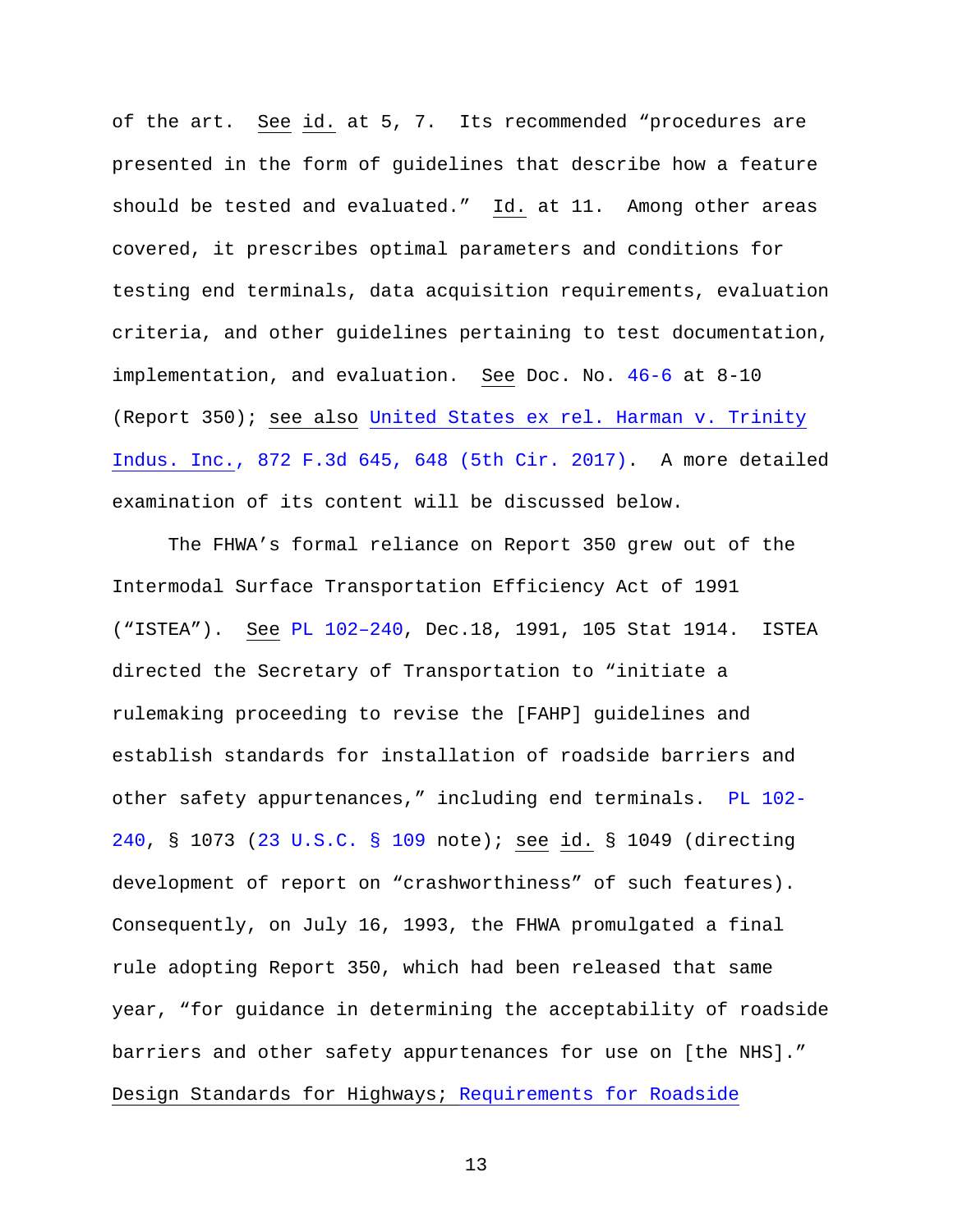Barriers and Safety Appurtenances, 58 Fed. Reg. 38,293 (Jul. 16, 1993) (codified at 23 C.F.R. Part 625). In so doing, the FHWA "expect[ed] to advance the state-of-the-art in the evaluation and selection of traffic barriers to the point where one [could], with input needed from crash tests, analytically compare the merits . . . of alternative designs for use under specified conditions." 58 Fed. Reg. at 38, 296. The rule became effective on August 16, 1993, and a citation to Report 350 was thereafter added to the "Guides and References" portion of the Code of Federal Regulations, listing the standards as acceptable guidance. 58 Fed. Reg. at 38, 293; United States ex rel. Harman, 872 F.3d at 654 n.31.

Following a several-year grace period, on July 25, 1997, the FHWA issued a "policy memorandum" implementing a requirement for compliance with Report 350 ("July 1997 Policy Memo").5 It provided that, effective October 1, 1998, "all new or replacement safety features on the NHS covered by the guidelines in the NCHRP Report 350 . . . [and installed] by State forces . . . are to have been tested and evaluated and found acceptable in accordance with the guidelines [therein]." See FHWA July 1997 Policy Memo, supra note 5; Doc. No. 32-11 at 2.

Ĩ.

<sup>5</sup> Office of Eng'g, Fed. Highway Admin., OPI: HNG-14, Policy Memorandum on Identifying Acceptable Highway Safety Features (July 25, 1997) [hereinafter "FHWA July 1997 Policy Memo"], https://www.fhwa.dot.gov/legsregs/directives/policy/ra.htm.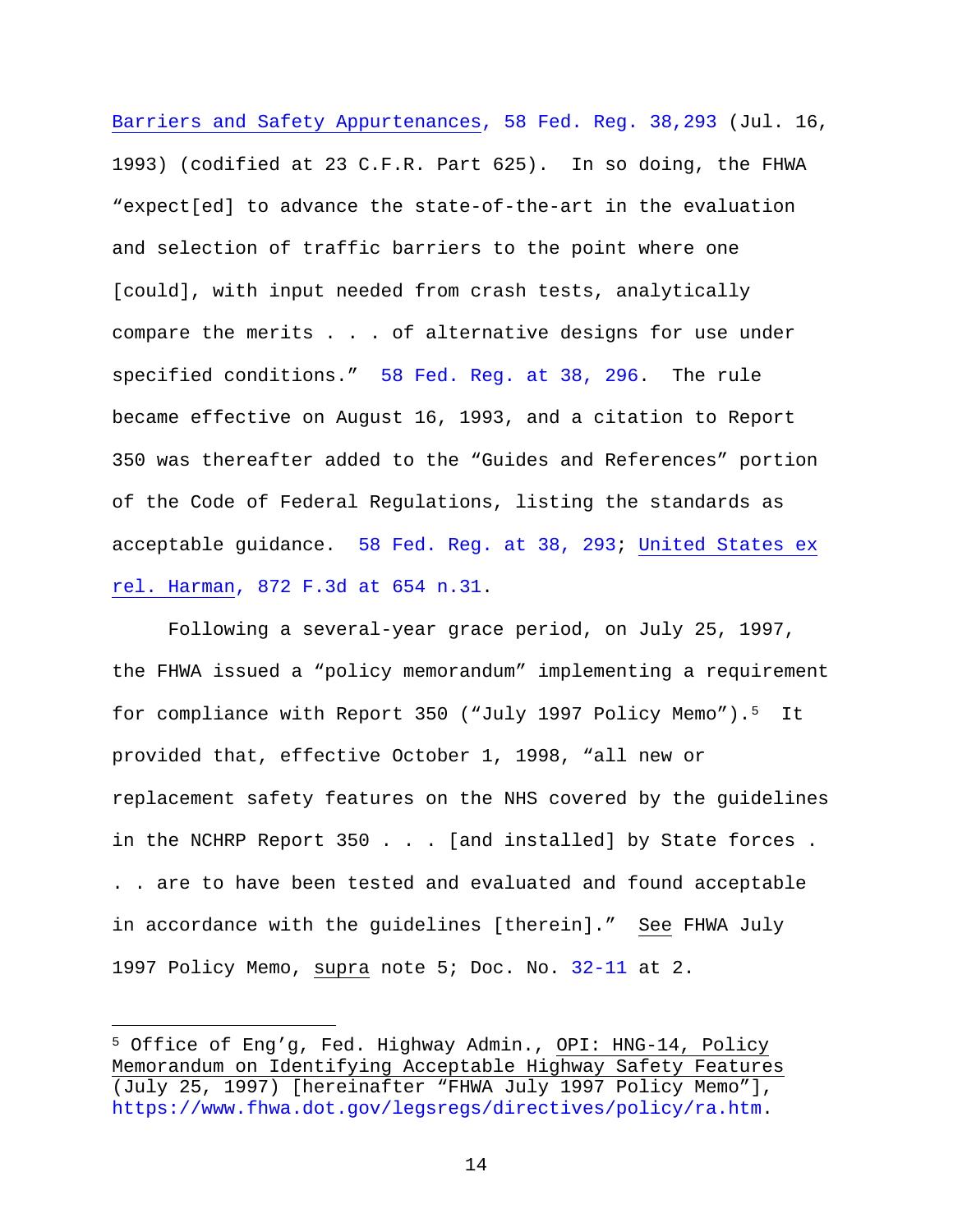#### 1. Report 350

By its own terms, Report 350 "contains recommended procedures for evaluating the safety performance of various highway safety features." See Doc. No. 46-6 (Report 350) at 5. It prescribes testing conditions, evaluation criteria, and reporting requirements to aid developers in preparing and making safety assessments for covered products. See FHWA July 1997 Policy Memo, supra note 5. The 74-page document is subdivided into six chapters dedicated to (i) "test parameters," e.g. compatible soils, vehicles, and installation details for executing tests; (ii) "test conditions" for various types of features; (iii) "data acquisition" in preparing reports; (iv) testing "evaluation criteria," i.e. "structural adequacy, occupant risk, and post-impact vehicular trajectory"; (v) "test documentation"; and (vi) "implementation and in-service evaluation" for post-installation testing. See Doc. No. 46-6 (Report 350) at 8-10. Among other things, the report aims to provide "a basis on which user agencies can formulate performance specification for safety features." Id. at 13. The document summarizes its "purpose and scope" by stating the following:

Procedures presented herein involve vehicular tests to evaluate the impact performance of permanent and<br>temporary highway safety features. Performance is temporary highway safety features. evaluated in terms of the degree of hazard to which occupants of the impacting vehicle would be exposed, the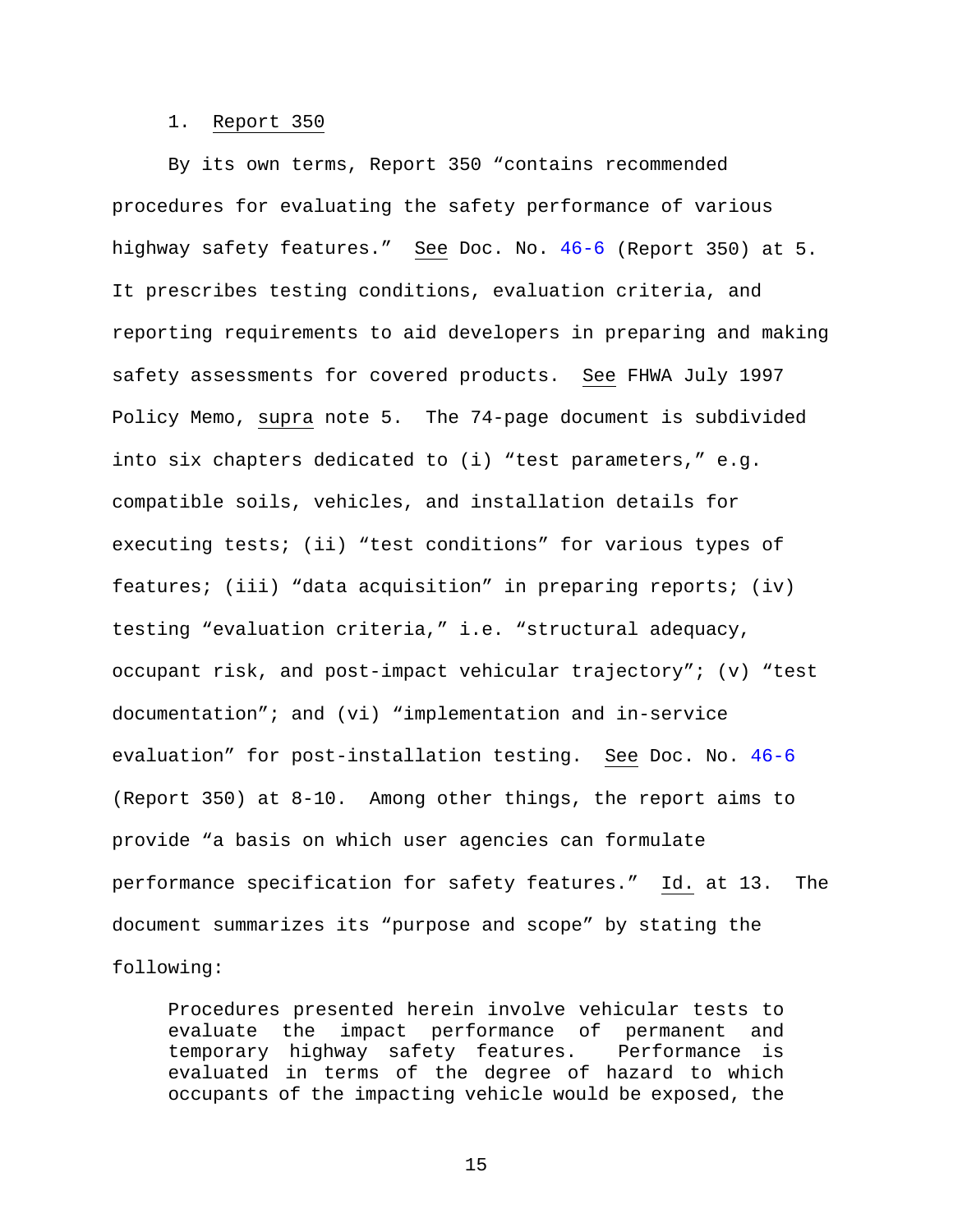structural adequacy of the safety feature, the hazard to workers and pedestrians that may be behind a barrier or in the path of debris resulting from impact with a safety feature, and the post impact behavior of the test vehicle. Other factors that should be evaluated in the design of a safety feature, such as aesthetics, costs (initial and maintenance), and durability (ability to withstand environmental conditions such as freezing and<br>thawing, wind-induced fatique loading, effects of thawing, wind-induced fatigue loading, effects of<br>moisture, ultraviolet radiation, etc.) are not moisture, ultraviolet radiation, etc.) are not addressed.

Doc. No. 46-6 at 13 (Report 350). In other words, the report is concerned with testing standards rather than design standards or specifications.<sup>6</sup>

Report 350 outlines ten different types of tests for end terminals that are "designed to evaluate one or more of [three] principal performance factors: structural adequacy, occupant risk, and post-impact behavior of [the] vehicle." Doc. No. 46-6 at 25 (Report 350). The guidelines also envision three different "Test Levels" at which individual tests can be conducted. See id. at 29-31 & Table 3.2. The different levels correspond to different classes of roadways or areas on which a given device may be installed, e.g. rural collector, urban street, freeway, etc. See id. at 13, 26-31 (Table 3.1 & 3.2).

ī

<sup>6</sup> At all relevant times, the NH DOT also required "impact attenuation devices" installed on its roadways to be "designed to meet the requirements of . . . Report 350 at a minimum Test Level 2 or Test Level 3." Doc. No. 32-12 at 2 (undated NH DOT "Qualified Products" document). It further prohibited devices filled with sand or water, and imposed "qualification criteria" to ensure that accepted devices are able "to stand up to the rigors of winter weather and maintenance operations." Id.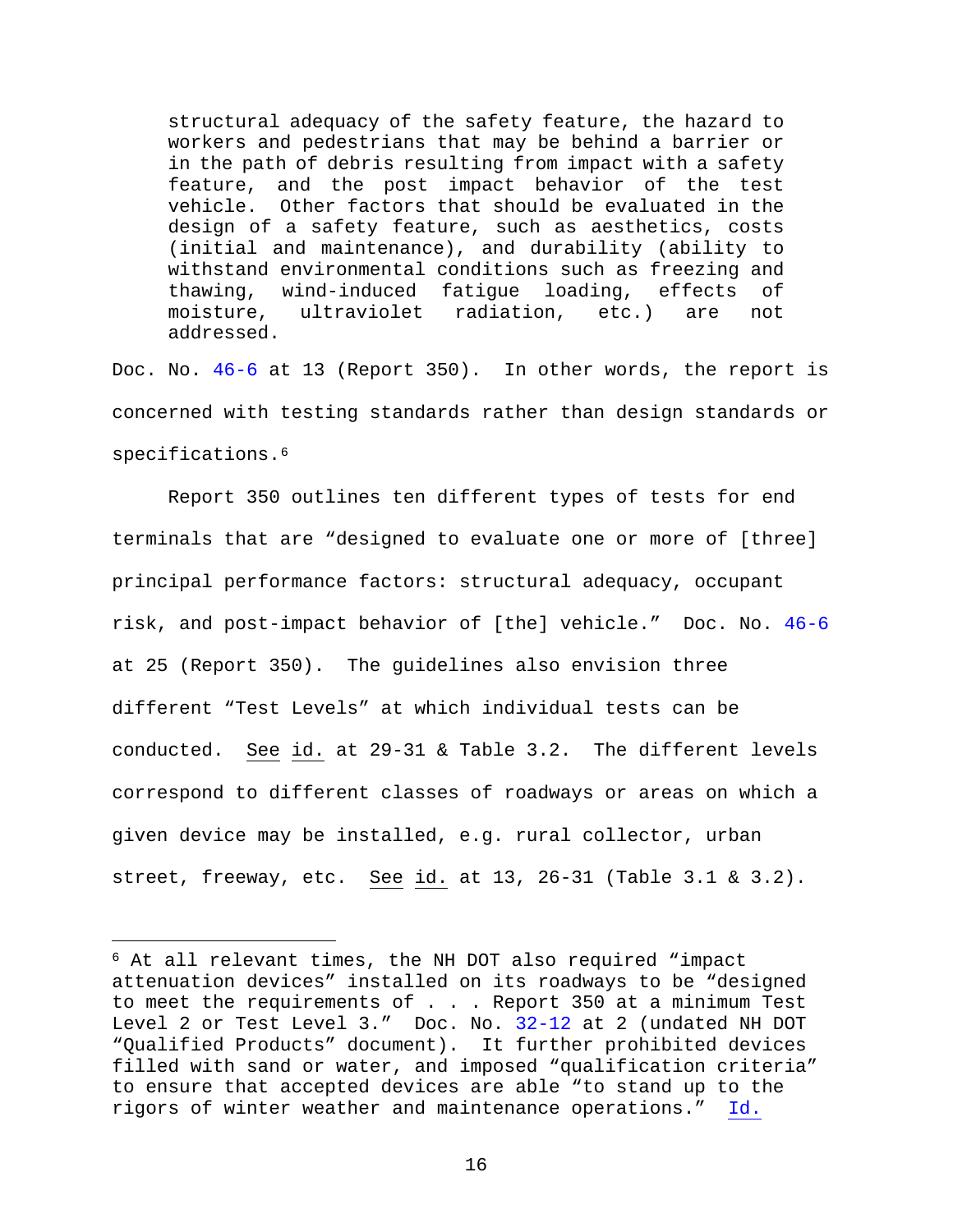The three levels differ according to "impact conditions," i.e. speed of the test vehicle and impact angle, and "the type of vehicle" being used in the test, ranging from a small car to a fully loaded truck. See id. at 13. Test Level 3, for instance, is the level at which "most crash-tested safety features in use on U.S. highways have been qualified." Id. at 13. Report 350 recommends seven different tests for end terminals such as the ET-Plus to determine crashworthiness at Test Level 3, with variations for four of the seven that are considered "optional." See id. at 31; see also Doc. No. 32-14 at 3 (FHWA Approval Letter, Sept. 2, 2005).

The parameters for each type of test are prescribed by the report in relatively precise detail. For example, "Test 30" is "conducted with the vehicle approaching parallel to the roadway with the point of impact to the left or right of the vehicle's centerline." See Doc. No. 46-6 at 27 (Report 350). Test 30 requires that "[t]he vehicle should be offset to the most critical side, that is, the side which will result in the greatest occupant risk during and subsequent to impact," and provides some guidance for making that determination. See Id. at 27 (Report 350). By contrast, "Test 31" requires impact to be "*at* the vehicle's centerline." Id. (emphasis added). Both tests are designed to evaluate occupant risk and vehicle trajectory criteria. See id. at 27-28. Testing at Level 3 for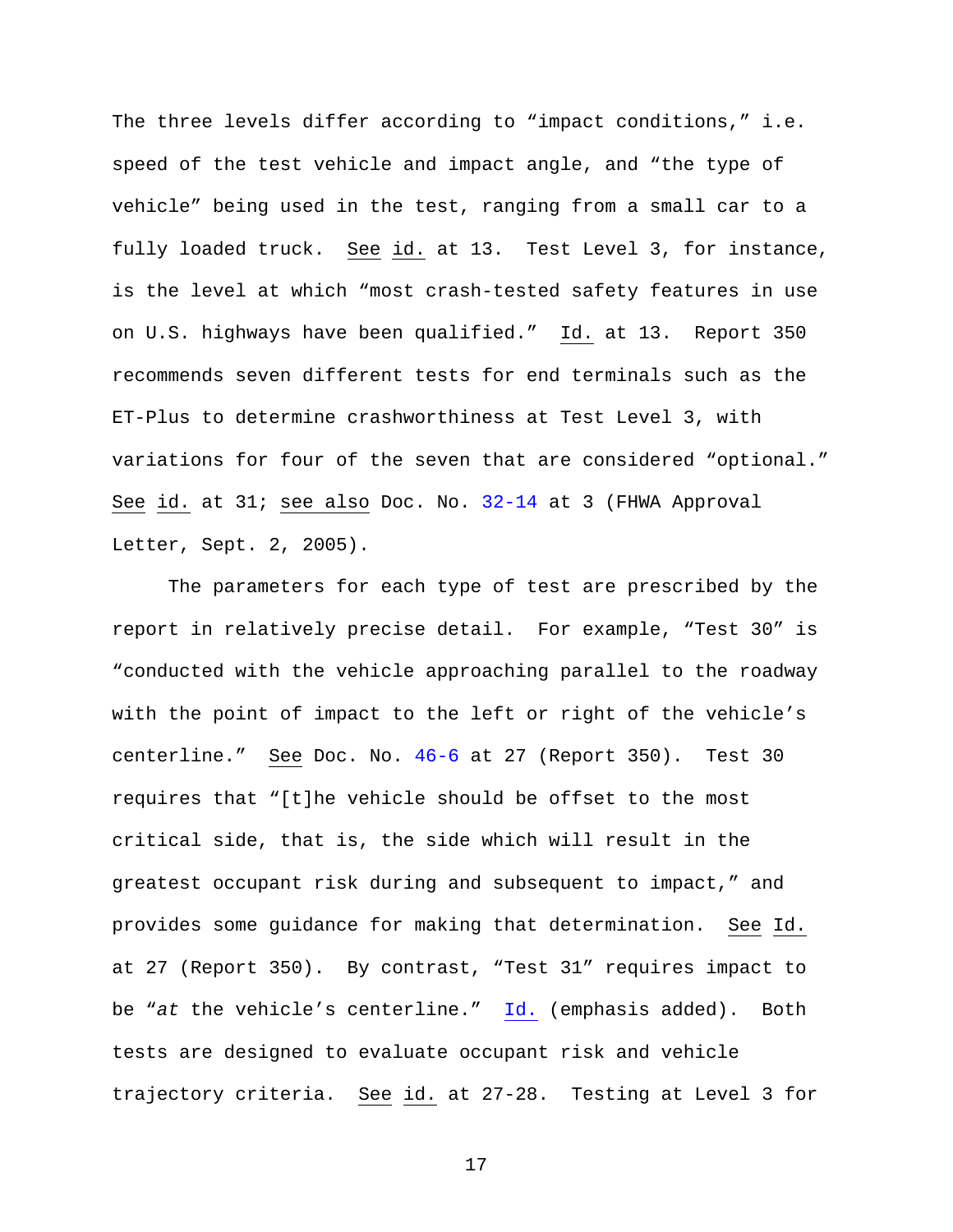either test requires impact to occur at a zero-degree angle while traveling 100 km/hr, but Test 30 utilizes a "small car" as a test vehicle whereas Test 31 utilizes a "pickup truck." See id. at 20 (defining 820C and 2000P vehicles), 31 (Table 3.2). "Test 32" and "Test 33" entail the same conditions as those just discussed but at a nominal impact angle of 15 degrees instead of zero. Id. (Table 3.2). The six remaining tests vary in a similar manner, testing different aspects of the terminal feature under slightly different conditions to evaluate different performance factors. See id. at 27-29.

#### 2. FHWA "Acceptance/ Eligibility Letters"

Since as early as 1997, it has been the practice of the FHWA, "[a]s a service to . . . state and local highway agencies, and industry," to "review crash test reports and other supporting documentation" submitted by developers and issue "acceptance letters to developers of crashworthy hardware." See FHWA July 1997 Policy Memo, supra note 5 (Attachment); Doc. No. 32-11 at 4. Pursuant to that service, the July 1997 Policy Memo attached "Submission Guidelines" for the purpose of "better describe[ing] what must be submitted by those wishing to take advantage of [the FHWA's] service." Doc. No. 32-11 at 3 (July 1997 Policy Memo). The FHWA does not conduct testing itself, rather it requires developers to contract with a testing agency to conduct the testing, prepare a report, and submit the results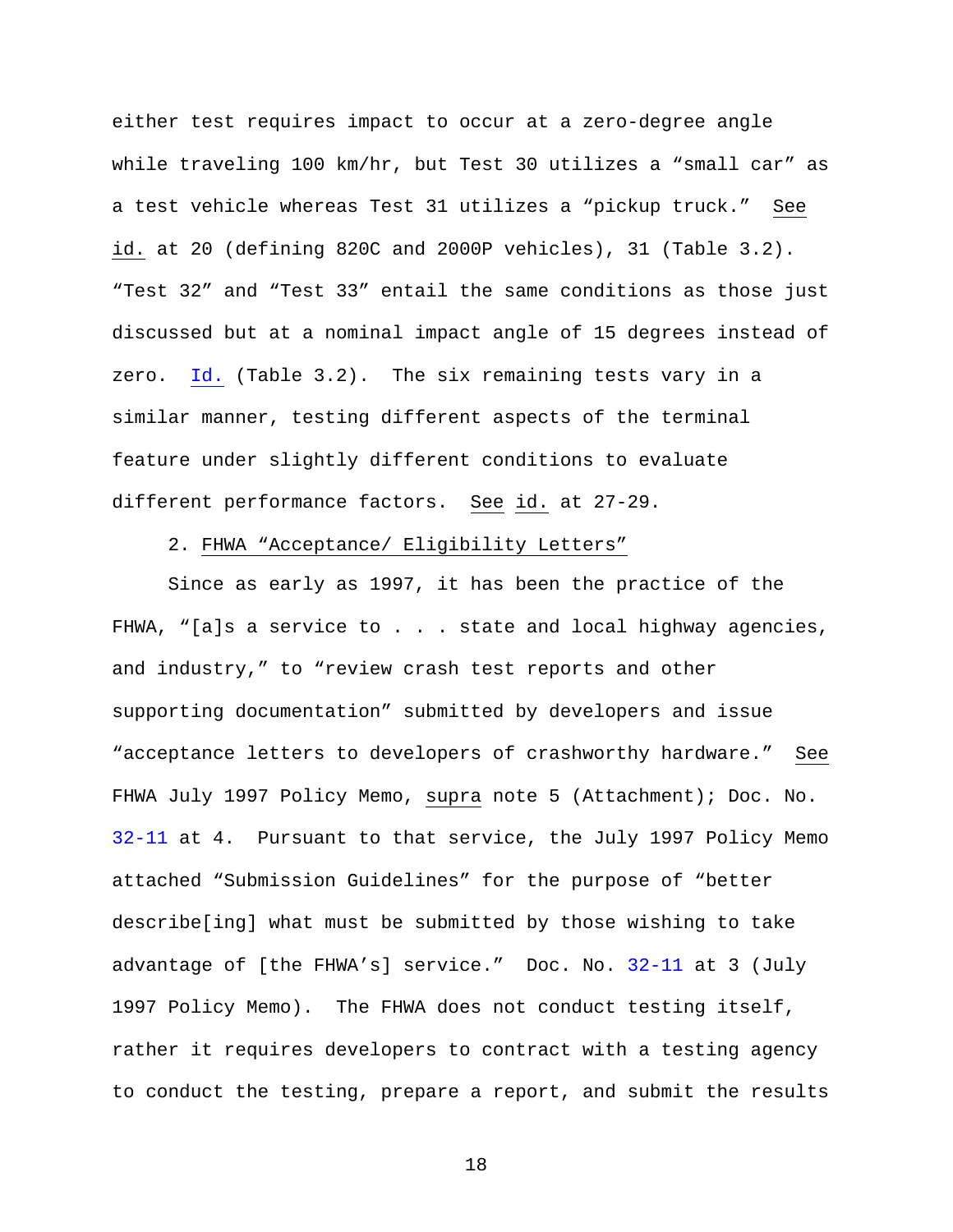to the FHWA along with other documentation specified in the Submission Guidelines. Id. at 4.

The Submission Guidelines provide minimum testing requirements with cross references to Report 350; an overview of acceptable approaches to crash testing specific features, including end terminals; and more detailed "submission requirements," outlining what specific materials must be submitted to obtain an acceptance letter. See Doc. No. 32-11 at 4-12 (July 1997 Policy Memo). The document states that an acceptance letter will issue if "the testing and performance of the feature are acceptable[,] and sufficient detail on the design and operation of the device are provided." Id. at 4. It explains, however, that acceptance letters are "not a requirement . . . for crashworthy devices to be used on the NHS." Id. It further states that, as long as a device has been "tested and evaluated" in accordance with Report 350, "and the results are satisfactory," a state may accept that device for use on the NHS with the concurrence of its FHWA field division. Id. at 5. Conversely, it explains, an acceptance letter "does not ensure acceptance or use by various state highway agencies." Id. The document acknowledges that state agencies "may reject a design or place limitations on its use for a variety of reasons placing their own interpretation on test results, requiring additional testing, or requiring in-service evaluation." Id.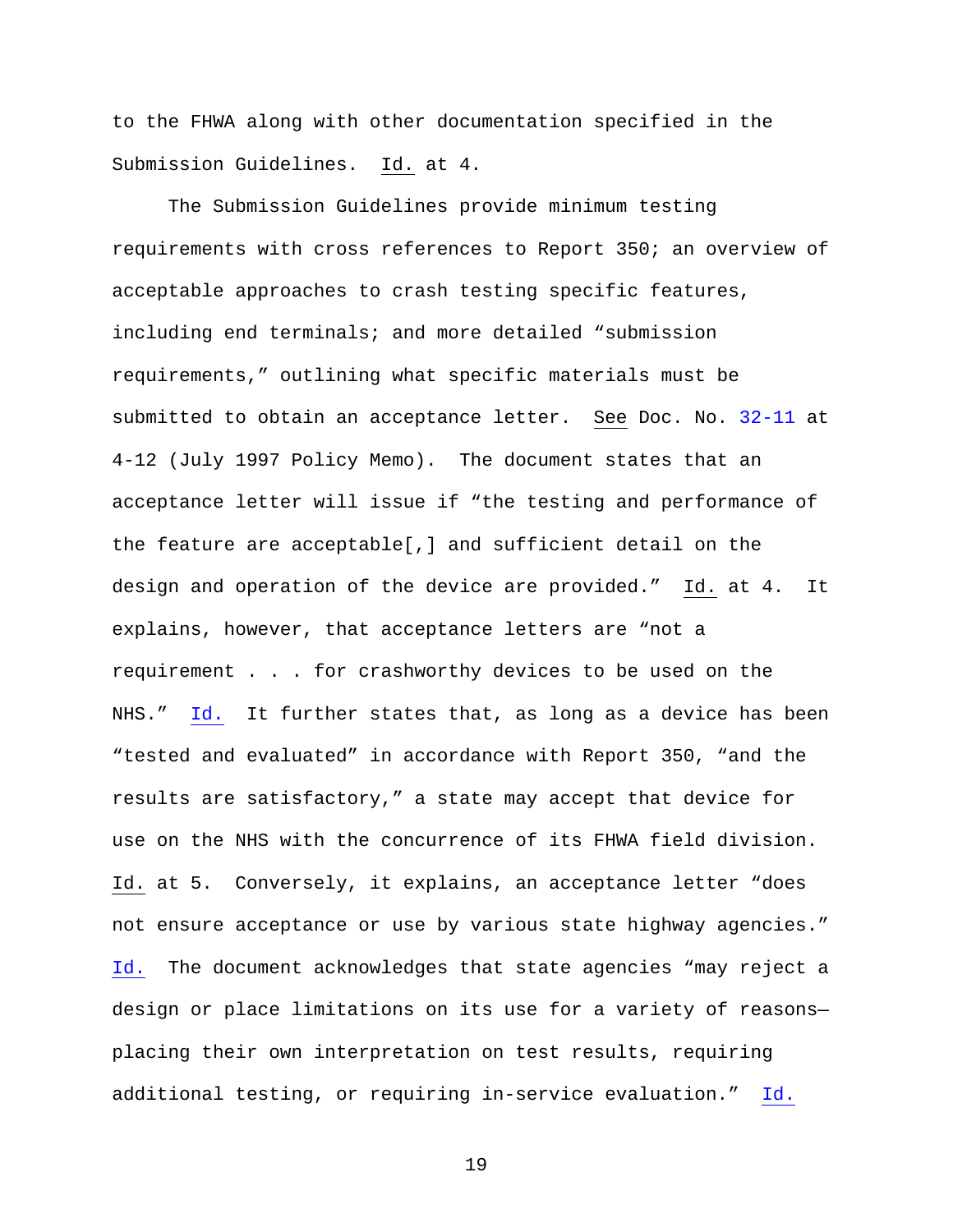To obtain an acceptance letter, an application must "fully identify":

- (i) "the feature(s) tested";
- (ii) "the conditions and results of the testing," prepared in accordance with Report 350;
- (iii) the complete design, construction, installation details, and specifications for the versions of the feature for which acceptance is being sought;
- (iv) "a VHS cassette video of the full sequence of tests"; and
- (v) the "material and installation specifications for the proposed production model of the feature."

Id. at 10-11. As to the design of the feature, the guidelines further explain that a developer must submit "high quality, reproducible, letter-size, engineering [drawings] showing all pertinent details and installation requirements," and should also provide "[d]escriptions and material specifications for all components, including fastening hardware." Id. The July 1997 Policy Memo and Submission Guidelines remained fully in effect until January 2011, and partially in effect until November 2015.<sup>7</sup>

Ĩ.

<sup>&</sup>lt;sup>7</sup> <u>See</u> Fed. Highway Admin., <u>Memorandum on Federal-aid</u> Reimbursement Eligibility Process For Safety Hardware Devices (Nov. 12. 2015) [hereinafter FHWA Memo, Nov. 2015], https://safety.fhwa.dot.gov/roadway\_dept/countermeasures/reduce\_ crash severity/policy memo/memo111215/.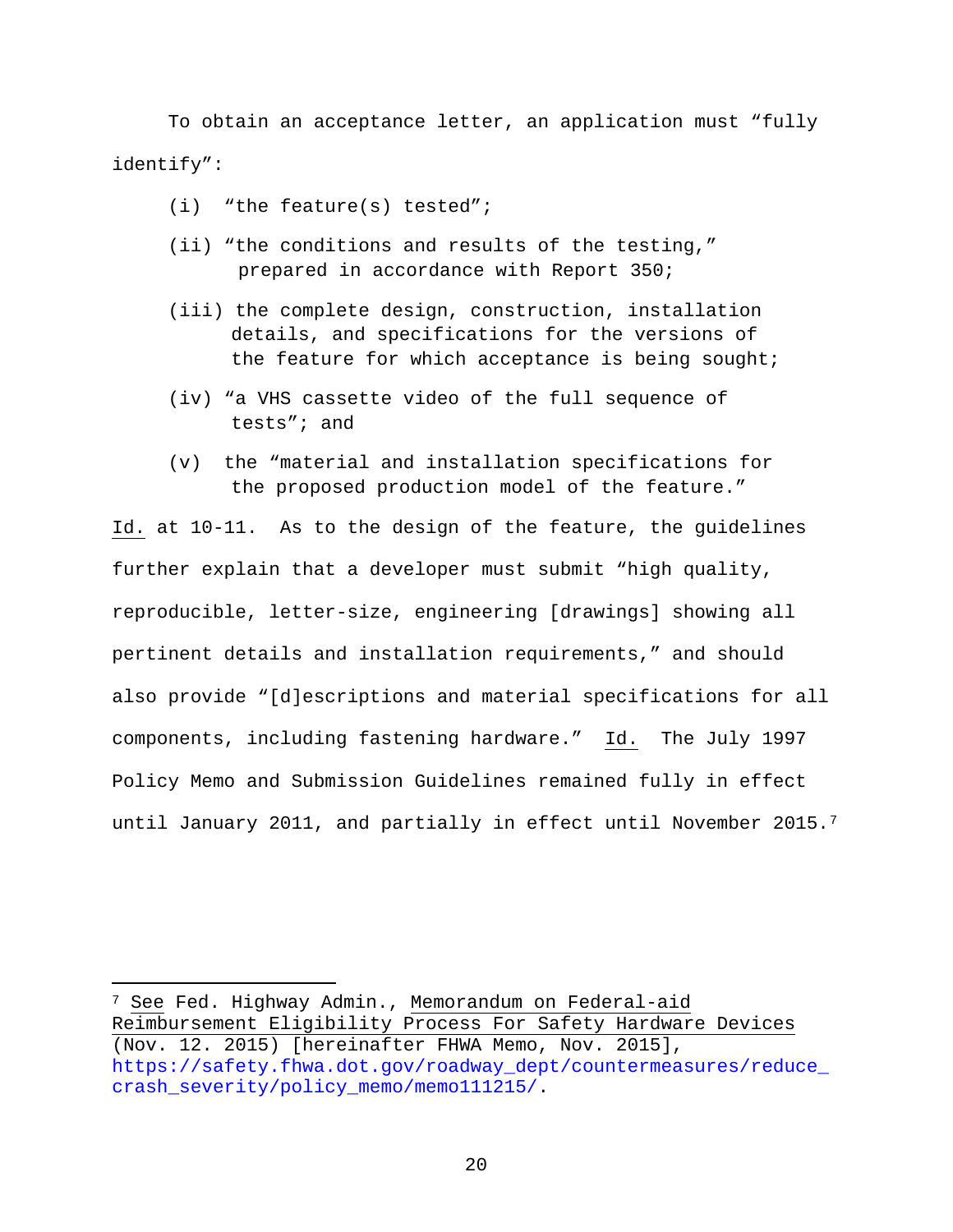### 3. Trinity's Acceptance Letters

Ĩ.

Trinity presents two documents from the FHWA that reflect the agency's approval of the ET-Plus for FAHP eligibility. The first, dated September 2, 2005, is an official approval letter accepting the ET-Plus for use on the NHS with then-newly developed 31-inch-high guardrails, as it had previously been approved for use with only 27-inch-high guardrails.  $8$  See Doc. No. 32-14 at 2 (FHWA Approval Letter, Sept. 2, 2005). The letter explains that although "Report 350 requires up to seven crash tests to determine the adequacy of a traffic barrier terminal at [Test Level 3]," the FHWA found only two tests to be necessary to assess the crashworthiness of the device with the newly raised guardrails. Id. at 3. This was based on its

<sup>8</sup> Trinity received an approval letter for the earlier version of the ET-Plus that was compatible with 27-inch guardrails on January 18, 2000. See Letter from Dwight A. Home, Director, Office of Highway Safety Infrastructure, FHWA, to Dr. Hayes E. Ross Jr., Professor and Research Eng'r, Texas Transportation Institute (Jan. 18, 2000) [hereinafter Acceptance Letter CC-12g] https://safety.fhwa.dot.gov/roadway\_dept/countermeasures/reduce\_ crash\_severity/barriers/pdf/cc-12g.pdf. Although neither party cited to the January 2000 letter in their briefs, the letter is available in the public record, as acceptance letter CC12g. It states that the FHWA approved the ET-Plus to be used "in lieu of the original ET-2000 extruder head on any of the ET-2000 systems previously accepted for use on the [NHS]." Id. The letter attaches design specifications, prepared and submitted by Trinity, comparing specific features of the new ET-Plus with the predecessor ET-2000, and a lone crash report for Test 31 conducted at Level 3 (centerline impact, zero angle, pickup truck). Id.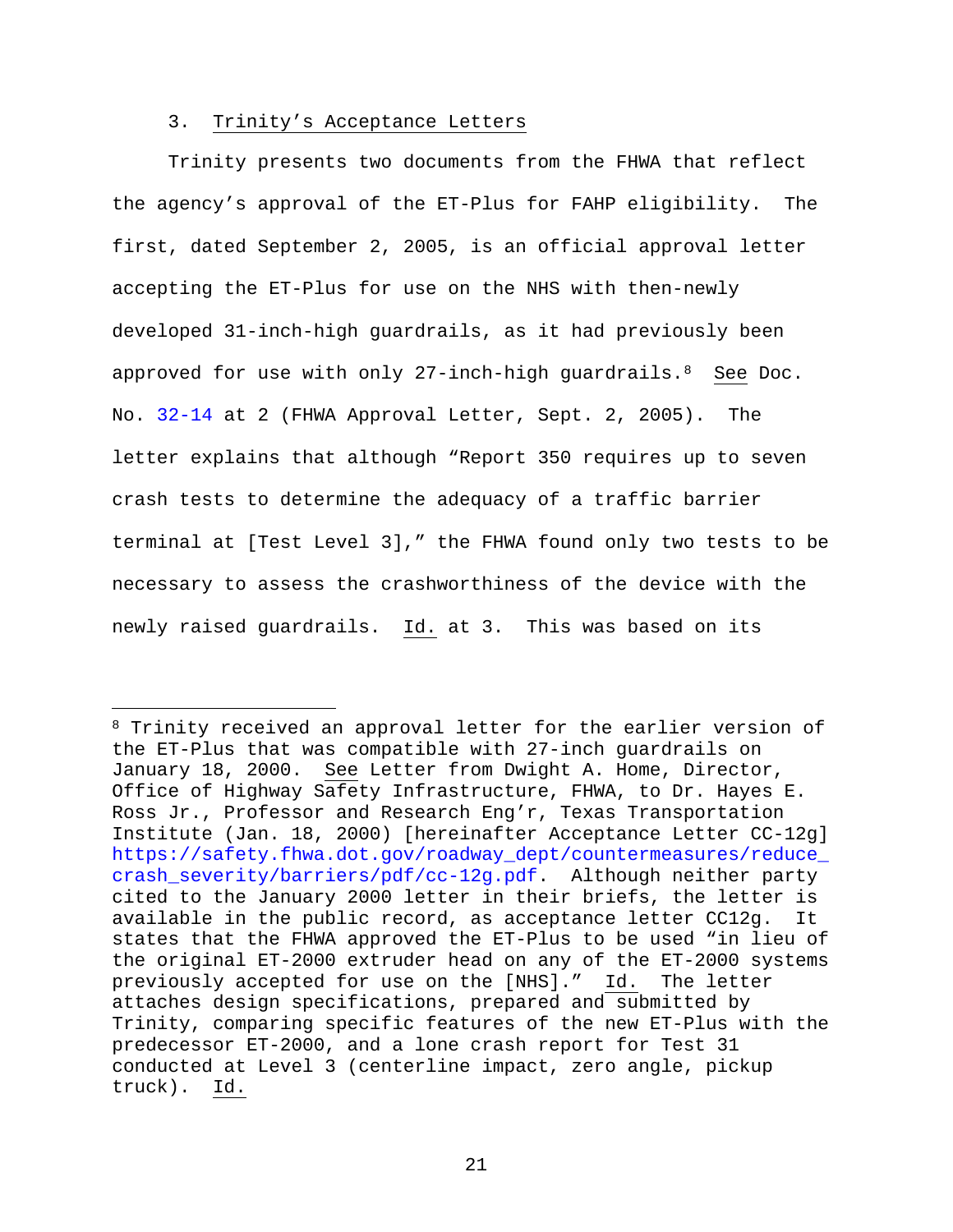estimation that the original design of the ET-Plus, built for use with 27-inch guardrails, had "proven to be crashworthy," and only two tests were likely to be affected by the modifications related to accommodating the higher guardrails. Id.<sup>9</sup> The two tests conducted in May 2005 and reviewed by the FHWA were Test 3-30 and Test 3-35. The former involves a "head-on" collision with a 820-kg car and the latter involves a "20-degree impact [collision] with [a] pickup truck at post 3," i.e. the side of the guardrail just past the end of the terminal. Id. at 2-3; see also 46-6 at 27-29 (Report 350) (describing tests).

Relevant here, Test 3-30 is "intended primarily to evaluate occupant risk and vehicle trajectory criteria" as a "vehicle approach[es] parallel to the roadway, with impact to the left or right of the vehicle's centerline." See Doc. 46-6 at 27. The test report attached to the approval letter indicates that the Test 3-30 vehicle impacted the terminal at a 0.5 degree angle while travelling at 63.25 mph. See Doc. No. 32-14 at 7 (FHWA Approval Letter, Sept. 2, 2005). Furthermore, the letter

Ĩ.

<sup>9</sup> Such "abbreviated or unique qualification procedures" appear consistent with the July 1997 Policy Memo. See Doc. No. 32-11 at 4. As the Memo explains, some features, "by their nature, are nearly certain to be safe and others that are so similar to currently accepted features that there is little doubt that they would perform acceptably." See Doc. No. 32-11 at 4. The September 2005 Approval letter implies that the modified ET-Plus was such a device given the acceptance of its similarly designed predecessor models.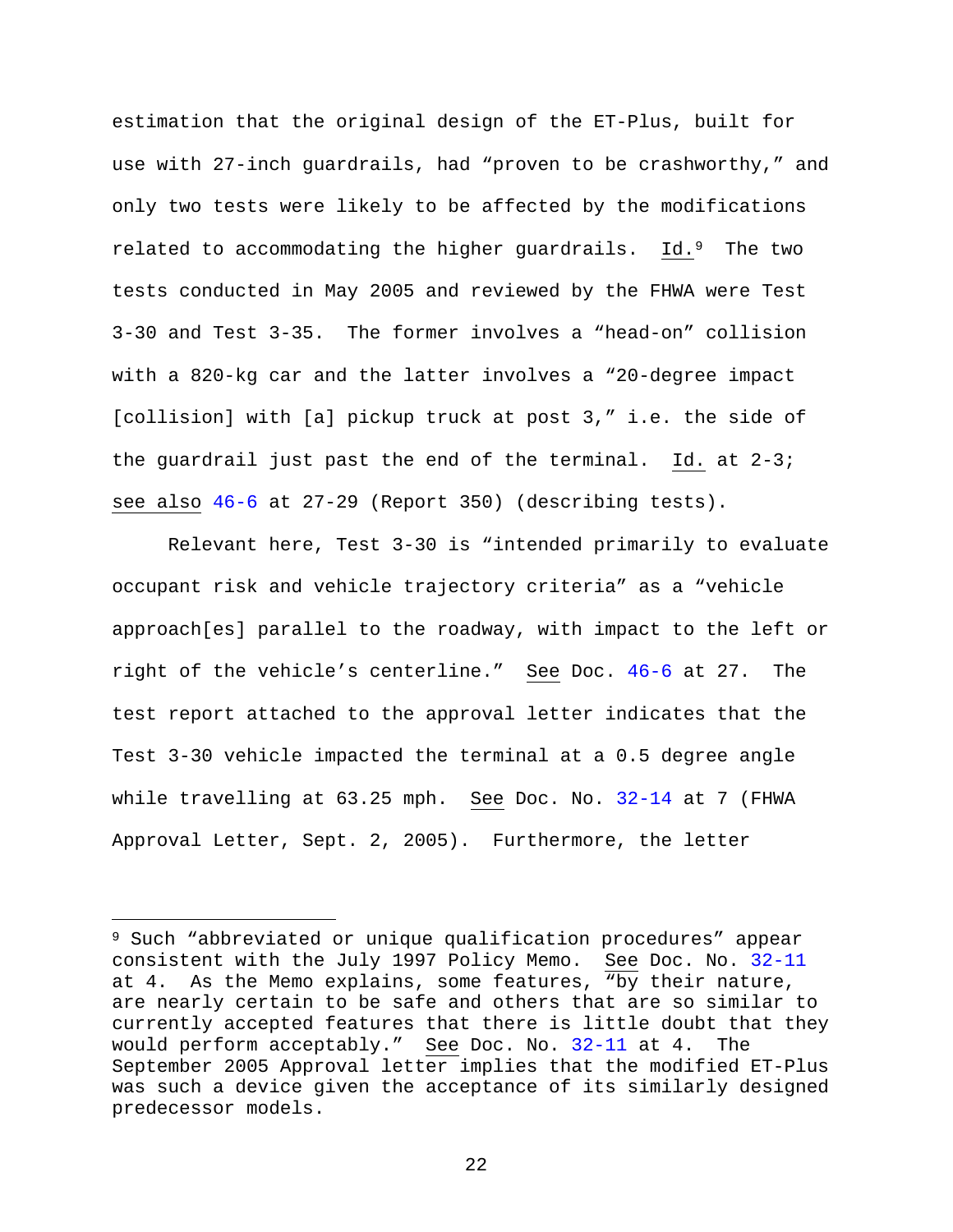attaches three engineering drawings submitted by Trinity. See id. at 5-6. One drawing depicts the ET-Plus in full, affixed to a W-beam guardrail, with one view from the top and one from the side. Id. at 4. The other two drawings depict a 31-inch-high guardrail post on which the device was then tested, with one providing a vertical cross section, and the other providing a profile view with relevant measurements. Id. at 5-6.

The second document is an FHWA memorandum issued June 17, 2014 ("June 2014 Memorandum"), which reaffirms that the ET-Plus in question became eligible for reimbursement under the FAHP on September 2, 2005, and remained eligible at all times thereafter. See Doc. No. 32-13 at 2 (FHWA Memorandum, June 17, 2014). The FHWA issued the memorandum following "reexamination of the documentation from [the] ET-Plus crash tests" submitted in connection with the September 2005 approval. Id. As the memorandum suggests, this reexamination was initially prompted in January 2012 when a former Trinity competitor, Joshua Harman, presented allegations to the FHWA that Trinity had failed to disclose certain modifications to the ET-Plus prior to its eligibility approval in 2005.10 Doc. No. 32-13 at 2 (FHWA

Ĩ.

<sup>&</sup>lt;sup>10</sup> A few months after Harman presented his allegations to the FHWA, he filed a False Claims Act ("FCA") suit against Trinity in federal district court in Texas, alleging that Trinity had falsely certified to states that the modified ET-Plus designed for 31-inch guardrails complied with FHWA testing requirements, which in turn caused the states to submit false claims for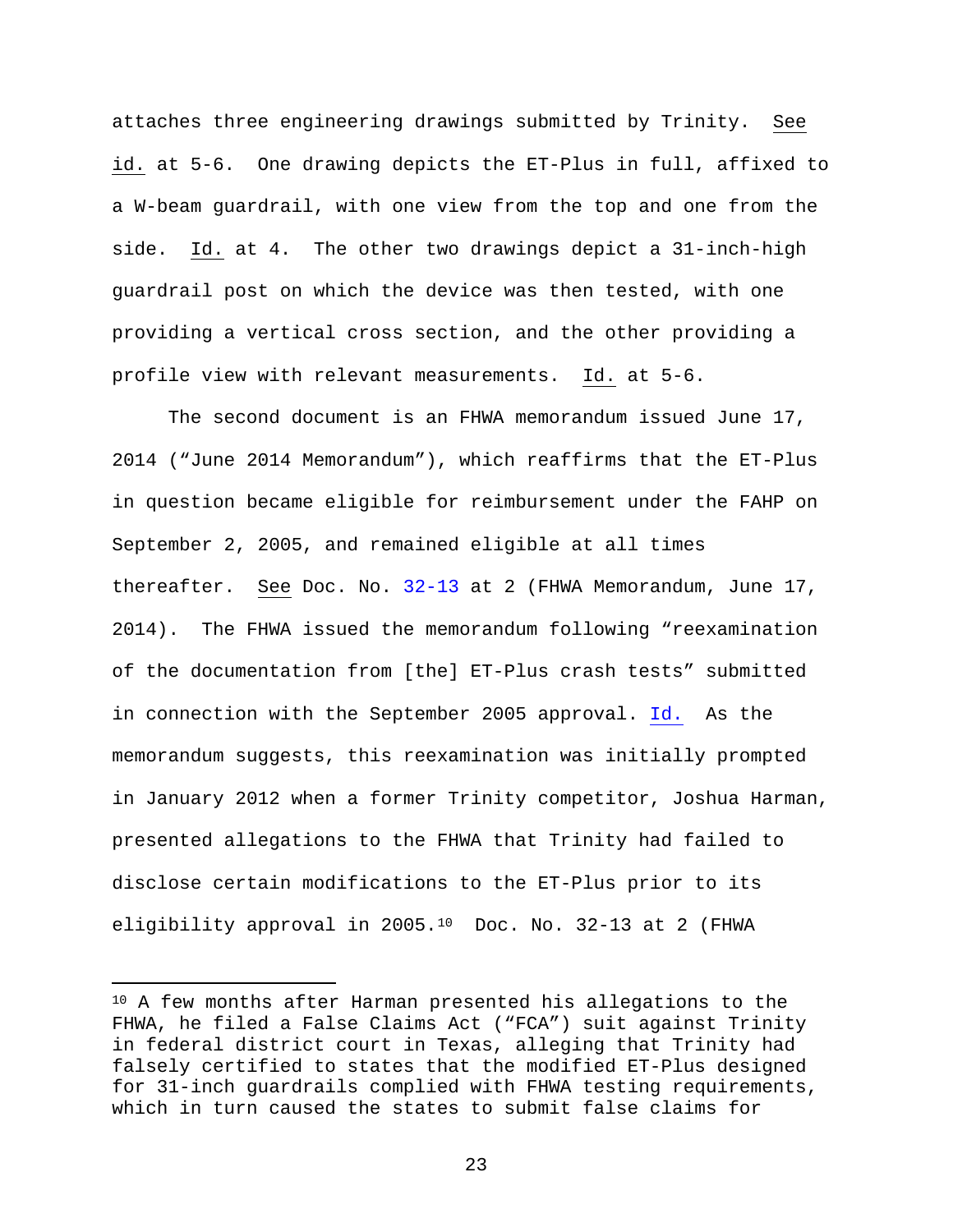Memorandum, June 17, 2014). His principal claim, and the sole allegation addressed in the FHWA's memorandum, was "that the ET-Plus crash tests presented to the FHWA in 2005 did not document a dimensional change to the guide channels of 5 inches to 4 inches." Doc. No. 32-13 at 2 (FHWA Memorandum, June 17, 2014). The June 2014 Memorandum explains that, in response, the FHWA confirmed with Trinity that the detail had been "inadvertently omitted" from the documentation submitted in 2005, reexamined the crash test reports, and "validated that the ET-Plus with the 4-inch guide channels" was indeed the model crash tested in May 2005 and approved for reimbursement in September 2005. Doc. No. 32-13 at 2-3 (FHWA Memorandum, June 17, 2014). Accordingly, the FHWA announced that "an unbroken chain of eligibility for Federal-aid reimbursement [had] existed since September 2,

Ĩ.

reimbursement to the FHWA. See United States ex rel. Harman, 872 F.3d at 650, 654. The facts underlying those claims are set forth in the Fifth Circuit's recent opinion in United States ex rel. Harman v. Trinity Industries Inc., 872 F.3d 645, 648 (5th Cir. 2017), and will not be fully recounted here. For our purposes, it is only relevant to note that the basis for Harman's FCA claim was Trinity's alleged failure to disclose certain modifications made during the development of the ET-Plus, including, among other things, (i) the change from a fiveinch to four-inch guide-channel width, and (ii) the narrower exit gap. See id. at 649. As will be discussed, the channel width and exit gap modifications represent two of the five design features that Turgeon alleges were defective and caused her injuries. To the extent that Trinity relies on any facts discussed in the Fifth Circuit's opinion but that do not also find support in the instant summary judgment record, I do not consider them. Therefore, the June 2014 Memorandum represents the only relevant evidence of Harman's disclosure to the FHWA.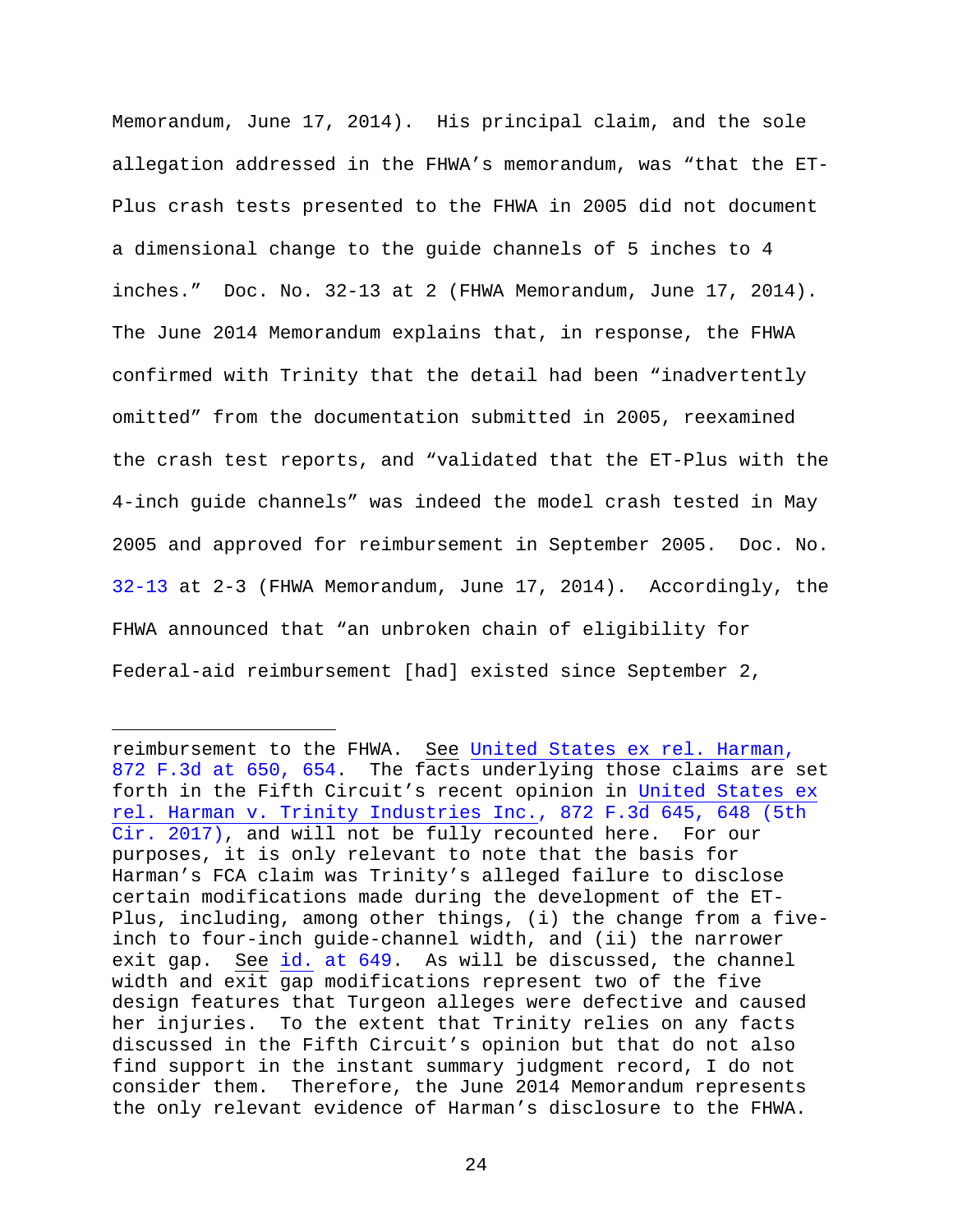2005," and that the modified ET-Plus continued to be eligible through June 2014. Id.

### **C. Turgeon's Claims**

Ĩ.

On July 17, 2014, Turgeon's vehicle collided with an ET-Plus on NH Route 9 in Stoddard, NH. According to her accidentreconstruction expert, Turgeon's vehicle collided with the strike plate of the ET-Plus between the "centerline of the vehicle and the passenger's side frame rail" while traveling 55 miles per hour. Doc. 46-10 at 2 (Expert Report of Lawrence A. Wilson, P.E., Dec. 7, 2017).<sup>11</sup> Initially, the ET-Plus functioned appropriately, catching Turgeon's vehicle upon impact and dissipating its momentum as the terminal head slid down the extruding guardrail. But then, "[a]fter the ET-Plus had extruded approximately 14 feet of W-beam [guardrail]," the device "jammed," or "locked-up" somewhere in the extruder throat or exit gap. Id. The jam prevented the guardrail from continuing to pass through the extrusion throat, which abruptly hindered the dissipation of the vehicle's energy. As a result, the guardrail began to "buckle" downstream from the vehicle, causing it to "fold[] back onto itself forming a stiff, rigid

<sup>11</sup> The point of impact and Turgeon's speed at the time are opinions of Turgeon's accident reconstruction and mechanical engineering expert, Lawrence Wilson. They have been challenged by Trinity and are among a group of opinions that Trinity seeks to exclude from evidence.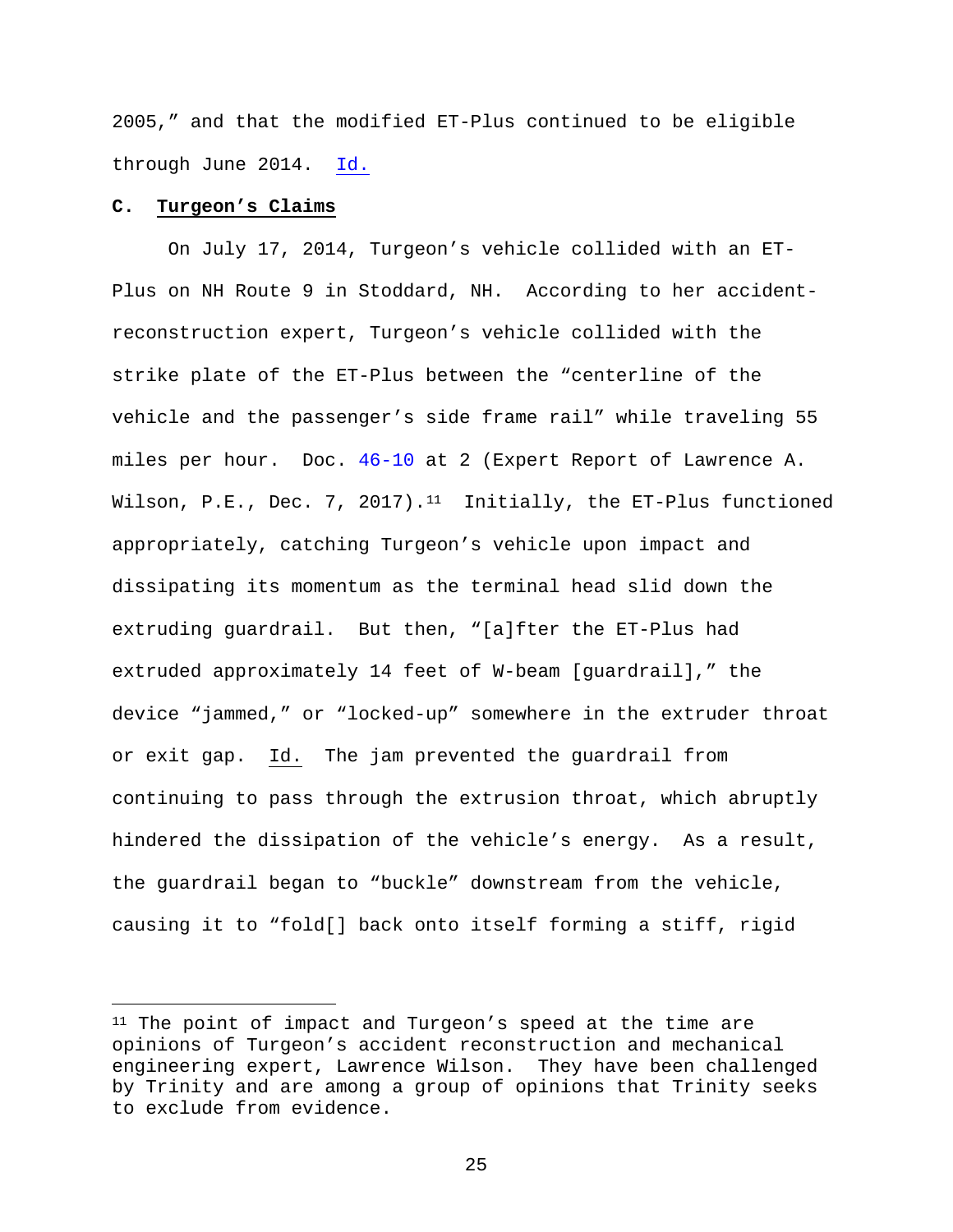spear" pointing into the adjacent roadway and towards Turgeon's careening vehicle. Id. at 39, 41; see Doc. No. 46-7 at 59 (Dr. van Schoor Expert Report). At the same time, the jam also caused Turgeon's vehicle to begin to "rotate clockwise" as it continued to move forward on a "path closely aligned with, and parallel to, the guardrail." See Doc. No. 46-10 at 41 (Wilson Expert Report). The net result of the jam allegedly sent the rotating vehicle on a collision course with the sharp, protruding portion of the guardrail downstream. "Just before striking the [fifth] guardrail post, the [folded] W-beam impaled the [vehicle] in the vicinity of the rear left front wheel well," see id. at 42, "pierc[ing] the driver's floor pan and penetrat[ing] the vehicle's occupant space." Id. at 39. The penetrating rail "forcibly dislodged" Turgeon's seat "into [the] rear occupant area," see id. at 13, and the car came to a rest shortly thereafter, traveling a distance of approximately 49 feet from impact to final rest. Id. at 43.

Turgeon claims that the jam that occurred in the ET-Plus's feeder section and resulted in her enhanced injuries was caused by several design defects traceable to Trinity. She seeks damages from Trinity for both negligence and strict product liability. Her negligence theory is premised on her allegation that Trinity failed to exercise ordinary care in the design and testing of the ET-Plus, see Doc. No. 1-1 at 10-11 (Complaint),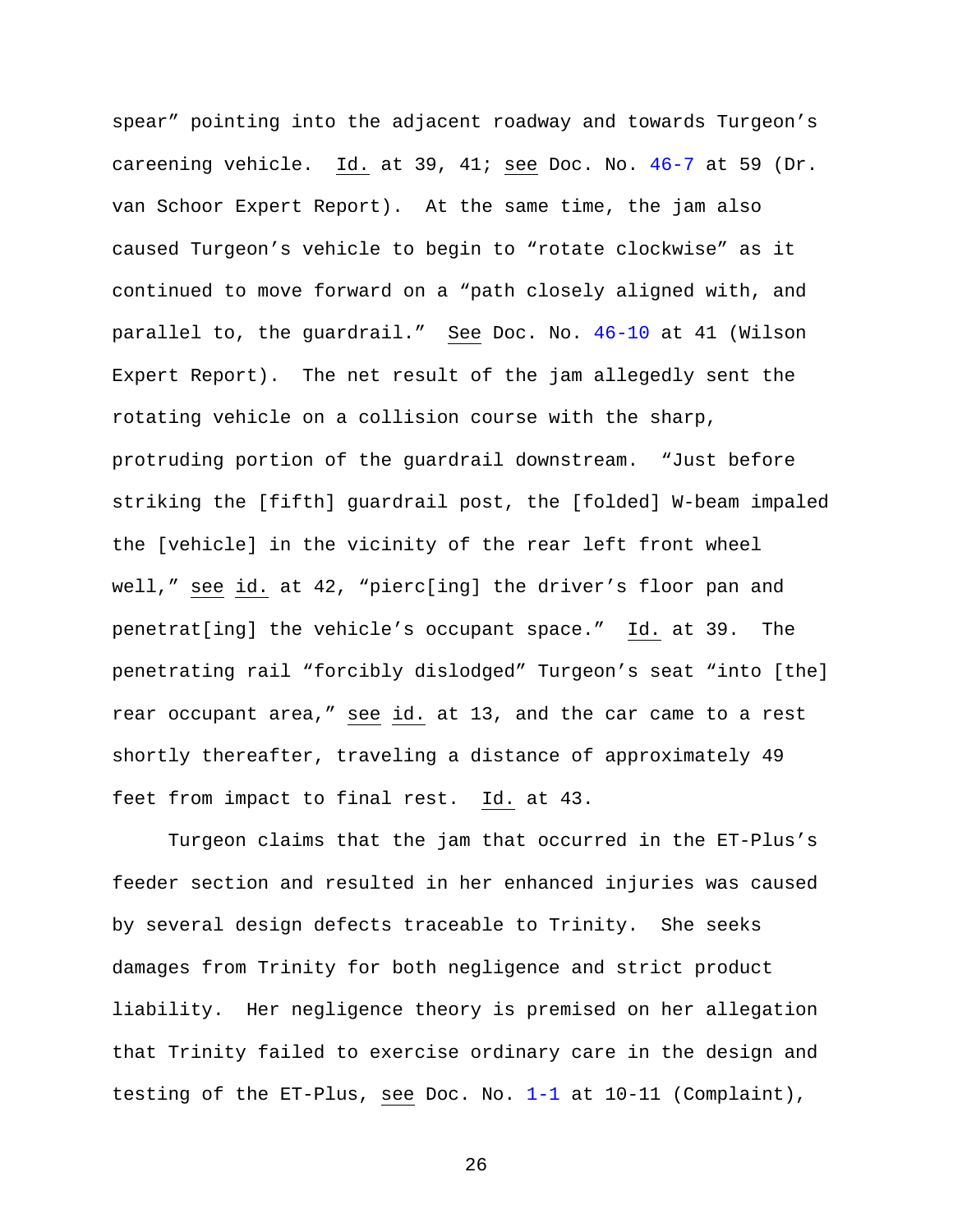¶¶ 36, 41-42, and should have known that the ET-Plus was "prone to premature rail buckling and subsequent vehicular impalements." See Doc. No. 44-3 at 3, 11-14 (Expert Report of Kevin D. Schrum, Ph.D., Dec. 4, 2017). Turgeon alleges at least five design defects to support her product liability claim. Four of those alleged defects were first introduced in 2000, when the ET-2000 was modified to create the ET-Plus: (i) the narrower, rectangular strike plate (ii) the off-centered, asymmetrical terminal head (iii) the smaller, 1-inch exit gap, and (iv) the lighter weight of the overall terminal. See Doc. No. 1-1 at 8-10 (Complaint); Doc. No. 46-7 at 27-28, 62-72, 93 (Dr. van Schoor Expert Report). The fifth alleged defect was introduced in 2005, when the width of the feeder channel was narrowed from five-inches to four. See Doc. No. 1-1 at 8-9 (Complaint); Doc. No. 46-7 at 28, 60, 93 (Dr. van Schoor Expert Report). Turgeon alleges that each defect was a substantial cause of either the jam or the vehicular rotation that occurred when Turgeon's vehicle collided with the ET-Plus's strike plate. See Doc. No.  $1-1$  at  $8-11$  (Complaint).

#### **II. STANDARD OF REVIEW**

Summary judgment is appropriate when the record reveals "no genuine dispute as to any material fact and the movant is entitled to judgment as a matter of law." Fed. R. Civ. P.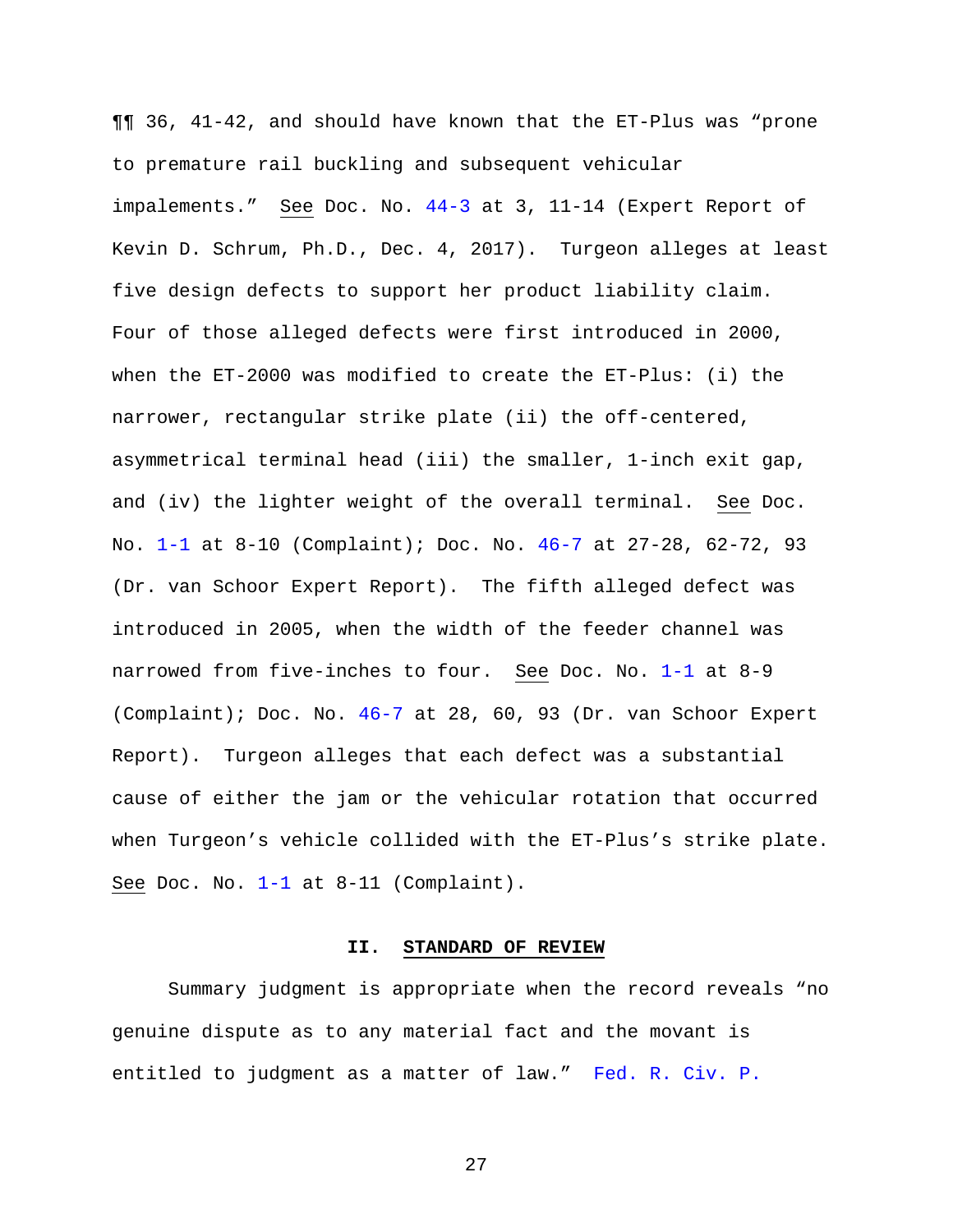56(a); Xiaoyan Tang v. Citizens Bank, N.A., 821 F. 3d 206, 215 (1st Cir. 2016). In this context, a "material fact" is one that has the "potential to affect the outcome of the suit," see Cherkaoui v. City of Quincy, 877 F.3d 14, 23 (1st Cir. 2017) (citations omitted), and a "genuine dispute" exists if a reasonable jury could resolve the disputed fact in the nonmovant's favor. Ellis v. Fidelity Mgmt Trust Co., 883 F. 3d 1, 7 (1st Cir. 2018). The movant bears the initial burden of presenting evidence that "it believes demonstrates the absence of any genuine issue of material fact." Celotex Corp. v. Catrett, 477 U.S. 317, 323 (1986); Flovac, Inc. v. Airvac, Inc., 817 F.3d 849, 853 (1st Cir. 2016). Once the movant has properly carried that burden, the burden shifts to the nonmoving party to "designate specific facts showing that there is a genuine issue for trial," see Celotex Corp., 477 U.S. at 324, and to "demonstrate that a trier of fact could reasonably resolve that issue in its favor." Flovac, 817 F. 3d at 853 (citations omitted); Michelson v. Digital Fin. Servs., 167 F.3d 715, 720 (1st Cir. 1999). If the nonmovant fails to adduce such evidence on which a reasonable factfinder could base a favorable verdict, the motion must be granted. See Flovac, 817 F. 3d at 853. In considering the evidence presented by either party, all reasonable inferences are to be drawn in the nonmoving party's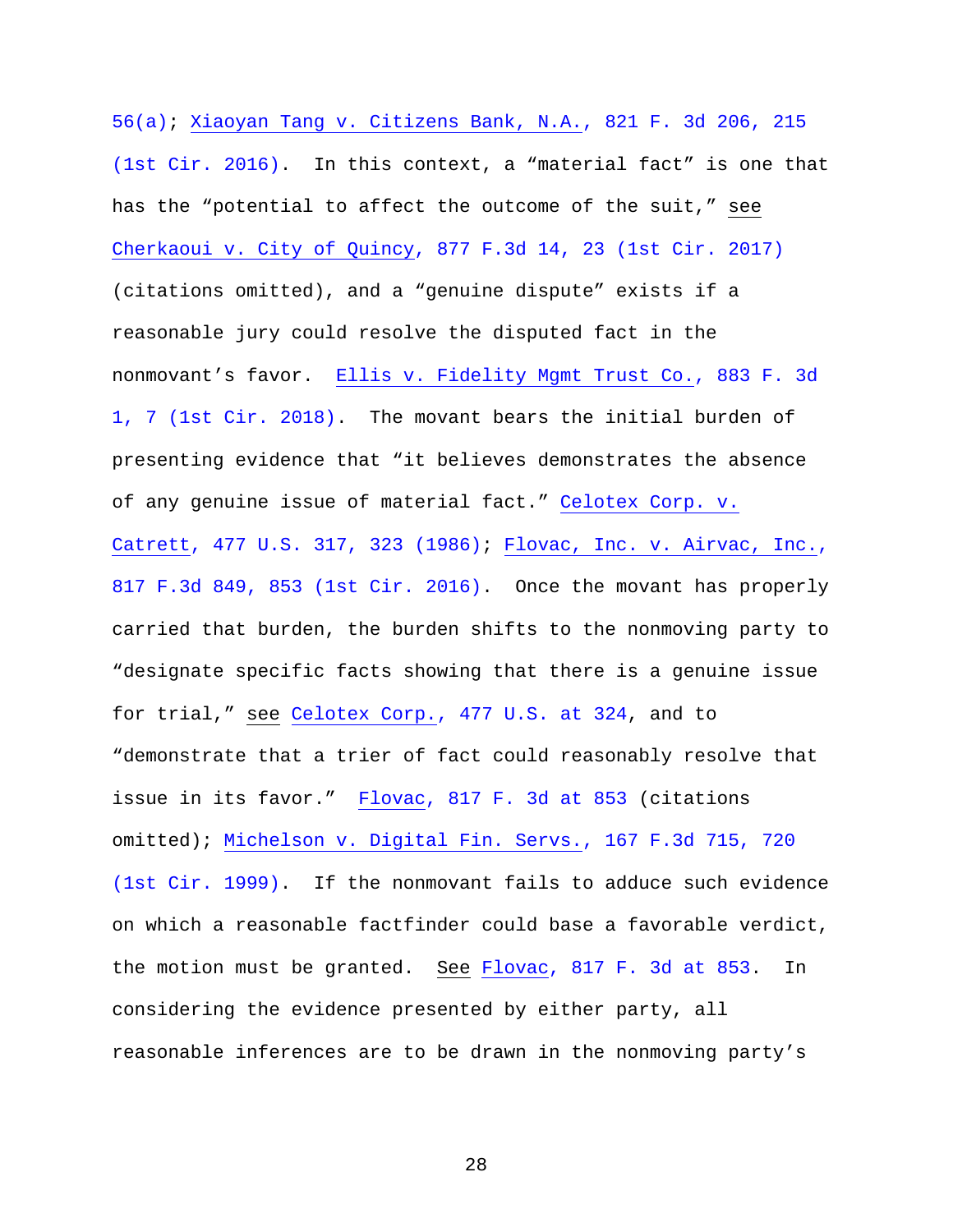favor. See Anderson v. Liberty Lobby, Inc., 477 U.S. 242, 249 (1986).

#### **III. ANALYSIS**

Trinity invokes the federal contractor defense recognized in Boyle v. United Technologies Corp., 487 U.S. 500 (1988), an affirmative defense available under federal common law. See id. at 514; Bailey v. McDonnell Douglas Corp., 989 F.2d 794, 802 (5th Cir. 1993). When proven, the defense completely shields federal contractors from state-tort liability arising from their performance of federal government contracts. Although Trinity does not claim to be a federal contractor, it argues that it is entitled to the defense as a state government subcontractor because the state was reimbursed by the federal government for the end terminals it acquired from Trinity. I evaluate this argument by first sketching out the relevant body of federal common law recognized in Boyle. I then consider whether the federal contractor defense should be extended to protect Trinity from Turgeon's claims.

#### **A. The Federal Government Contractor Defense**

The federal contractor defense was first recognized by the Supreme Court in Boyle, where the Court held that under certain circumstances, "a contractor providing military equipment to the Federal Government [cannot] be held liable under state tort law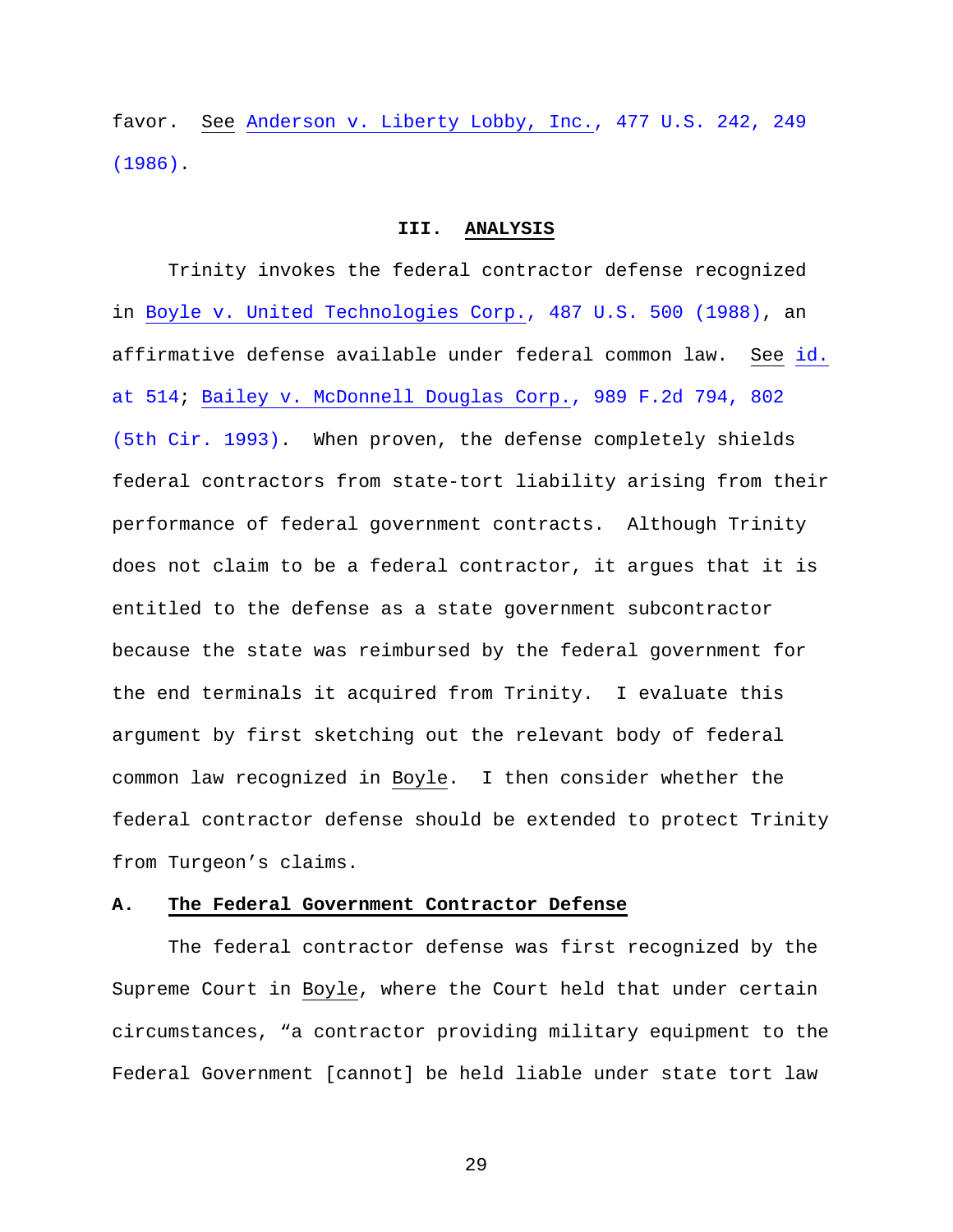for injury caused by a design defect." 487 U.S. at 502, 506, 512. The defense is a creature of "federal common law," i.e. "a rule of decision that amounts, not simply to an interpretation of a federal statute or a properly promulgated administrative rule, but, rather, to the judicial 'creation' of a special federal rule of decision." Atherton v. F.D.I.C., 519 U.S. 213, 218 (1997). As such, it evolved from the familiar, albeit limited, principle "that a few areas, involving 'uniquely federal interests,' are so committed by the Constitution and laws of the United States to federal control that state law is preempted and replaced, where necessary by . . . so-called 'federal common law.'" Boyle, 487 U.S. at 504 (citing Texas Indus., Inc. v. Radcliff Materials, Inc., 451 U.S. 630, 640 (1981) and United States v. Kimbell Foods, Inc., 440 U.S. 715, 726-29 (1979)). In recognizing this affirmative defense, the Boyle Court was careful to note that the "displacement" of state tort law is only justified where the imposition of liability would "significantly conflict" with some "uniquely federal interest." See Boyle, 487 U.S. at 504-07; see also Texas Indus., Inc., 451 U.S. at 640 (creation of federal common law appropriate when "necessary to protect uniquely federal interests"); Wallis v. Pan Am. Petroleum Corp., 384 U.S. 63, 68- 70 (1966) (displacement of state law only appropriate where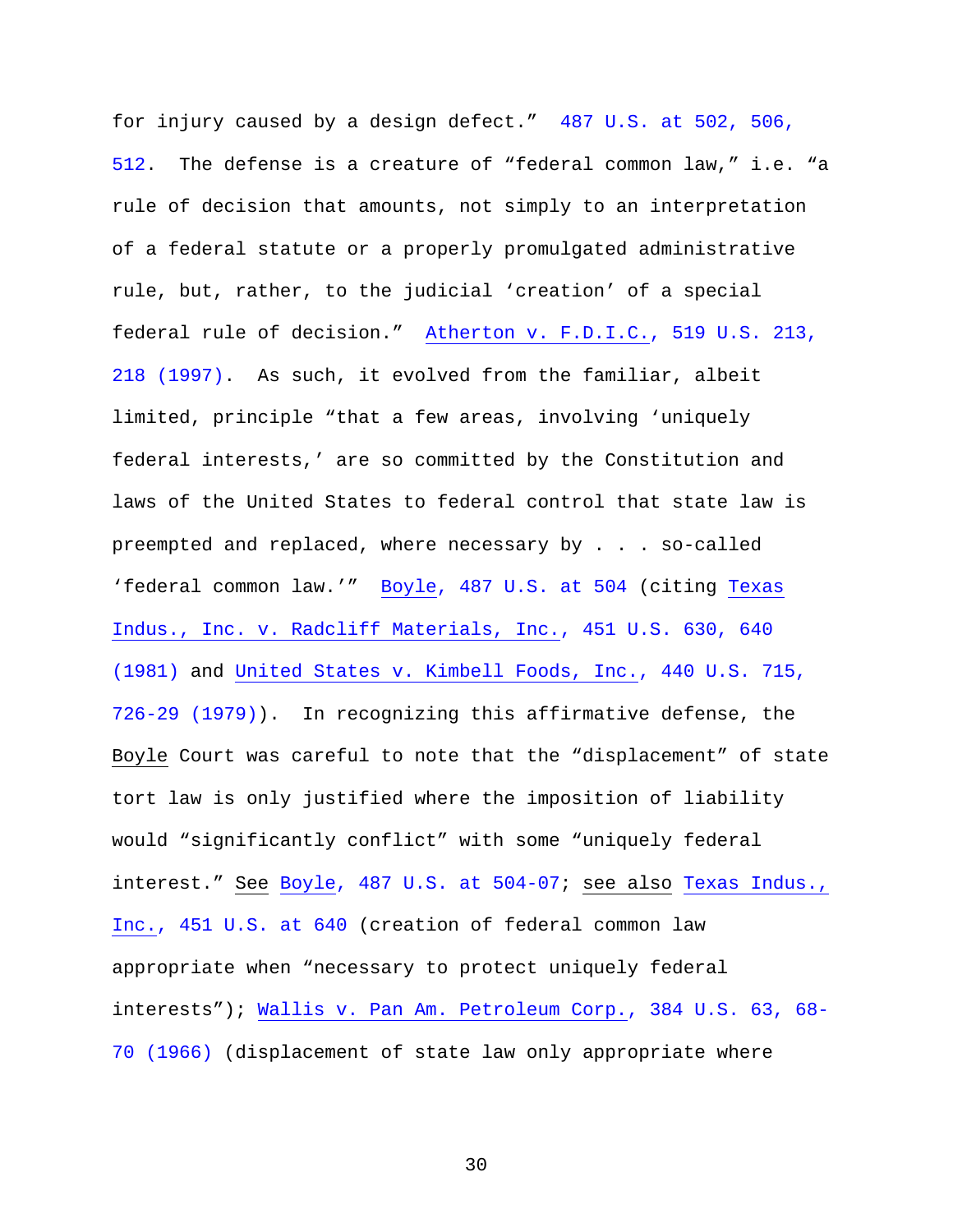there is a "significant conflict between some federal policy or interest and the use of that state law.").

Boyle involved a wrongful-death suit against the manufacturer of a marine helicopter "built . . . for" the U.S. Navy. See 487 U.S. at 502-03. The father of the helicopter's deceased co-pilot, who drowned in an over-water crash, faulted the contractor for the design of the helicopter's escape hatch, which opened outward instead of inward and was therefore "ineffective in a submerged craft because of water pressure." Id. at 502. In evaluating whether and when federal law should protect military contractors from such liability, the Court began its analysis by holding that the federal government had a "uniquely federal" interest in its military procurement contracts. See id. at 506-07. The Court reasoned that "the civil liabilities arising out of the performance of federal procurement contracts . . . [would] directly affect the terms of [those] contracts . . . [and] the interests of the United States." Id. at 507. It explained that the risk of such liability would cause federal contractors to either "decline to manufacture the design specified by the Government, or . . . raise [their] price[s]." Id. In the decades since Boyle, many lower courts have extended the defense's availability to also protect *nonmilitary* contractors from liability arising out of federal procurement and services contracts for civilian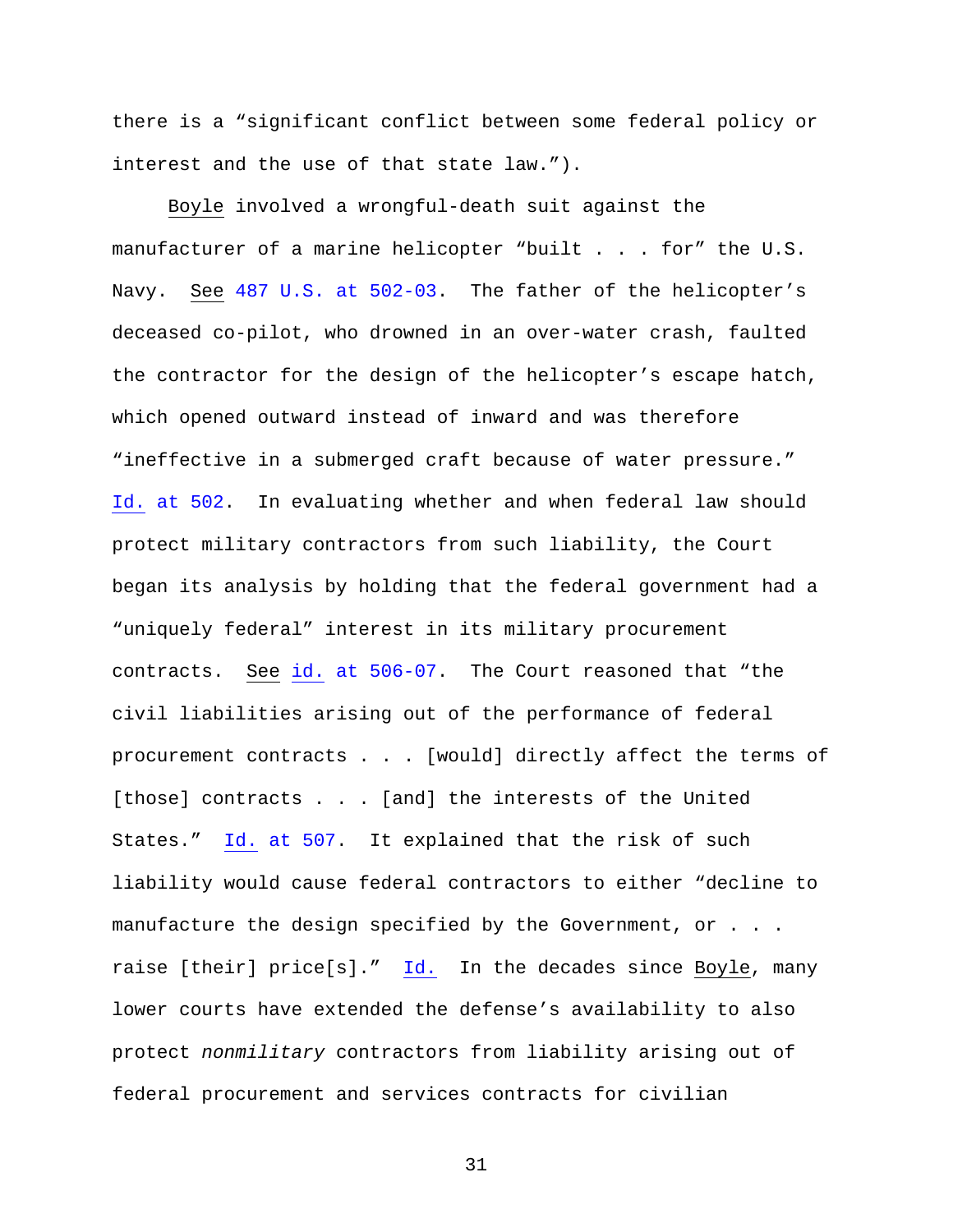projects. See, e.g., Carley v. Wheeled Coach, 991 F.2d 1117, 1124-25 (3d. Cir. 1993), cert. denied, 510 U.S. 868 (1993); (manufacturer of ambulance designed for and sold to the U.S. General Services Administration); Andrew v. Unisys Corp., 936 F. Supp. 821, 830 (W.D. Ok. 1996) (manufacturer of a "lettersorting machine designed under the authority of, and purchased by the [U.S.] Postal Service"); Johnson v. Grumman Corp., 806 F. Supp. 212 (W.D. Wis. 1992) (manufacturer of special postal delivery vehicles pursuant to procurement contract with U.S. Postal Service). But see Cabalce v. Thomas E. Blanchard & Assocs., Inc., 797 F.3d 720, 731 & n.5 (9th Cir. 2015) (explaining that the defense is only available to federal military contractors under Ninth Circuit caselaw).

The existence of a "uniquely federal interest," however, "merely establishes a necessary, not a sufficient, condition for the displacement of state law." Boyle, 487 U.S. at 507. A second necessary condition is the existence of a "significant conflict" between the application of state law and the federal interest at issue. See id. at 507-08. In Boyle, the Court elaborated on its conception of "conflict," by considering a spectrum of potential fact patterns that could present a conflict between federal and state interests. See id. at 508- 09. At one extreme, illustrating an obvious conflict, it pointed to the case then-before it: where the state-imposed duty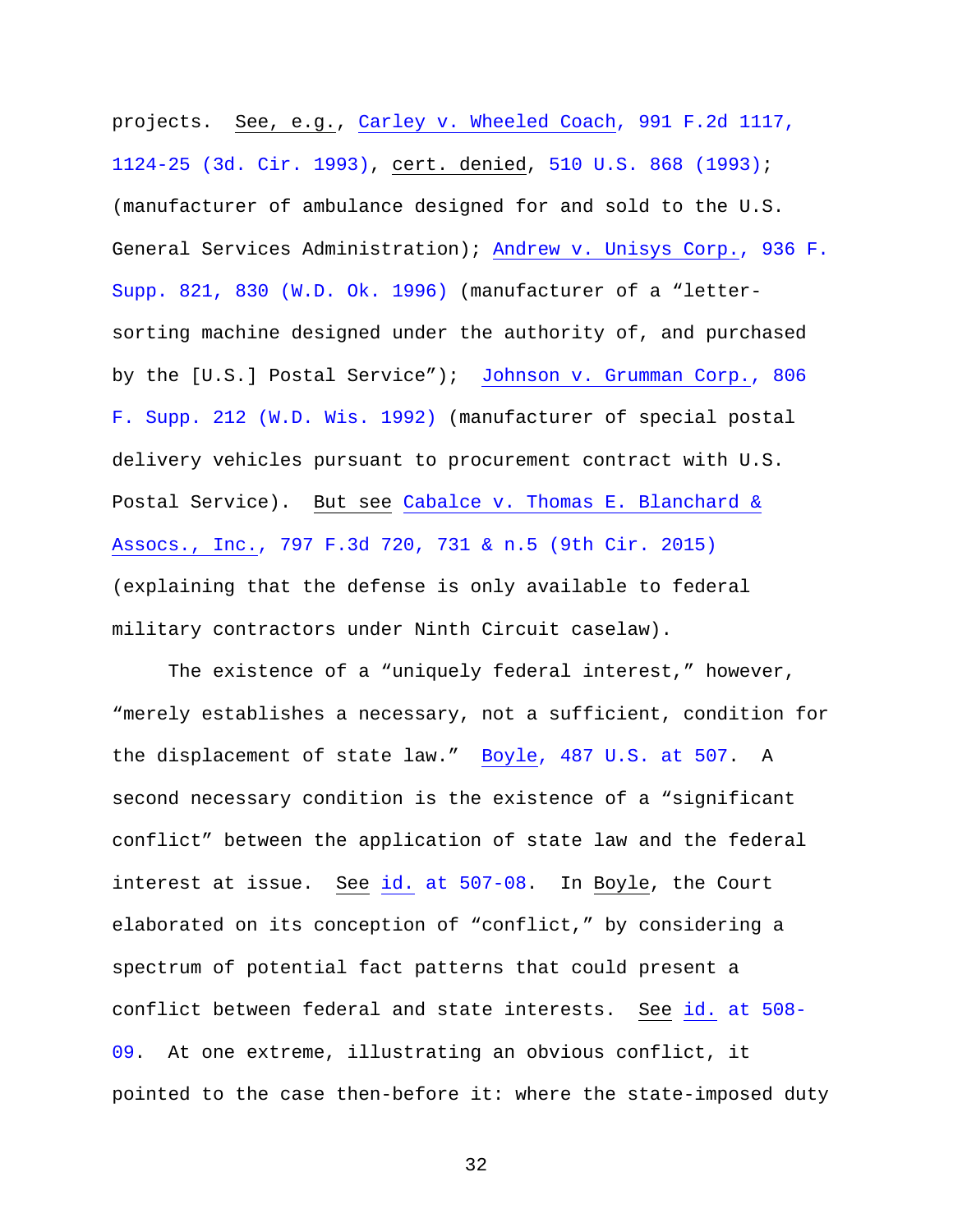to design a safer escape-hatch was "precisely contrary to the duty imposed by the Government contract," i.e. "the duty to manufacture and deliver helicopters with the sort of escapehatch mechanism shown by the specifications." Id. at 509. At the other extreme, to exemplify an obvious absence of conflict, it discussed its prior decision in Miree v. DeKalb County, Georgia, 433 U.S. 25 (1977), where the state-imposed duty was identical to the one assumed under federal contract, i.e. where third-party beneficiaries of a federal government contract brought a breach-of-contract action against the federal contractor. See Boyle, 487 U.S. at 508-09. In between these extremes, to exemplify a less-obvious absence of conflict, the court described a hypothetical "intermediate situation, in which the duty sought to be imposed . . . is not identical to one assumed under the contract but is also not contrary to any assumed [duty]." Id. at 508-09. It stated:

If for example, the United States contracts for the purchase and installation of an air conditioning-unit, specifying the cooling capacity but not the precise manner of construction, a state law imposing upon the manufacturer of such units a duty of care to include a certain safety feature would not be a duty identical to anything promised the Government, but neither would it be contrary. The contractor could comply with both its contractual obligations and the state-prescribed duty of care. No one suggests that state law would generally be pre-empted in this context."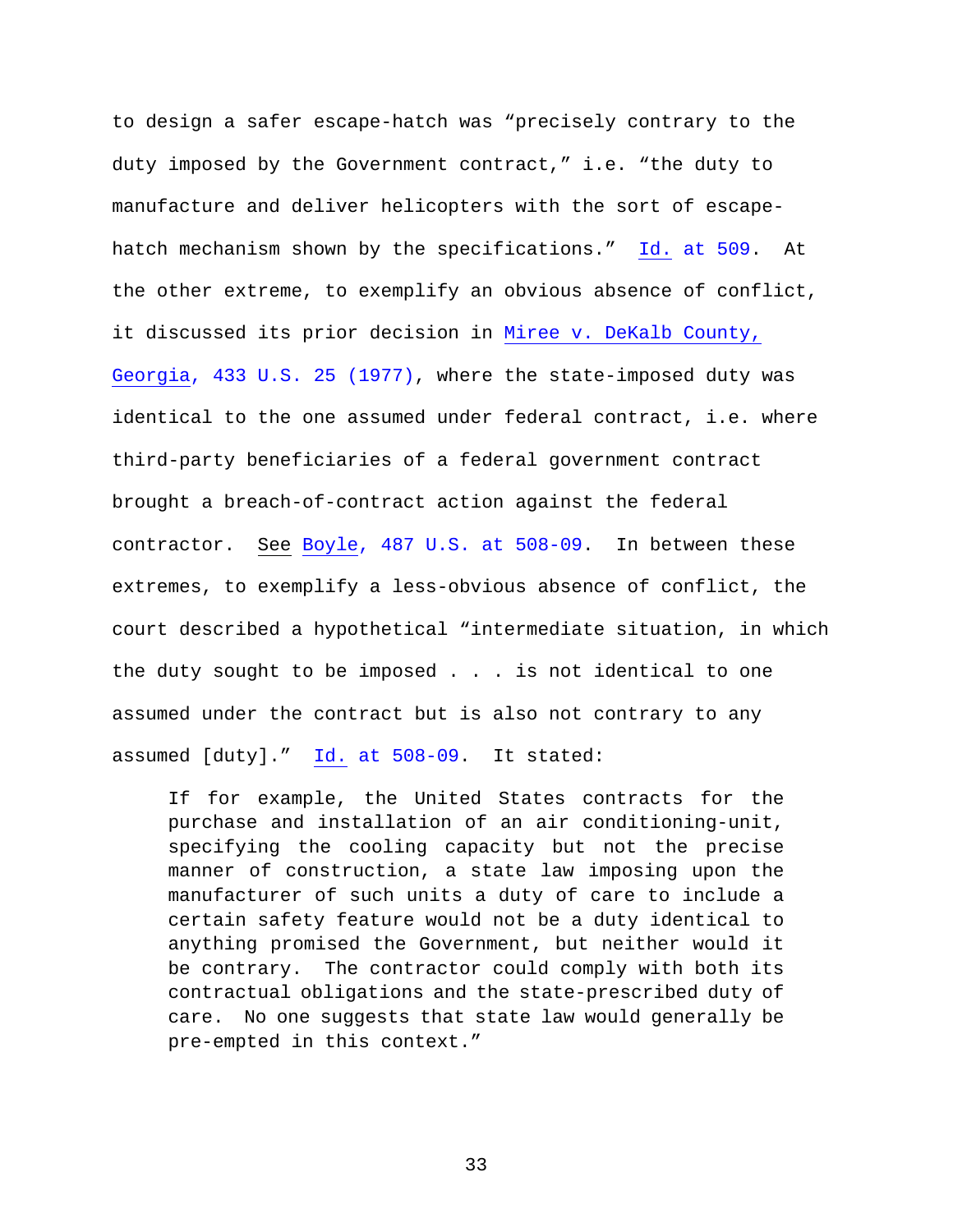Id. at 509. Thus, under Boyle, courts have held that "[t]he requisite conflict exists only where a contractor cannot at the same time comply with duties under state law and duties under federal contract." Barron v. Martin-Marietta Corp., 868 F. Supp. 1203, 1207 (N.D. Cal. 1994); see Ripley v. Foster Wheeler LLC, 841 F.3d 207, 210 (4th Cir. 2016)(same); see also Adams v. Alliant Techsystems Inc., 201 F. Supp. 2d 700, 706-07 (W.D. Va. 2002) (no significant conflict existed between factory-workers' negligence claim against federal ammunitions contractor for exposure to excessive noise and the federal contractual and regulatory obligations governing acceptable noise levels, because contractor could have complied with both state and federal duties).

The Court in Boyle continued to note, however, that even where a state-imposed duty of care is precisely contrary to the one assumed under federal contract, there is not "always a '*significant* conflict' between the state law and a federal policy or interest." Boyle,  $487 \text{ U.S. at } 509$  (emphasis added).<sup>12</sup> Thus, to delineate more precisely what constitutes a "*significant* conflict," the Court looked to the discretionary

Ĩ.

<sup>&</sup>lt;sup>12</sup> For example, no "significant conflict" would exist where a federal procurement contract provides for the purchase of a stock item available to the general public, without some indication that the federal government had a significant interest in the particular feature alleged to be defective. See Boyle, 487 U.S. at 509.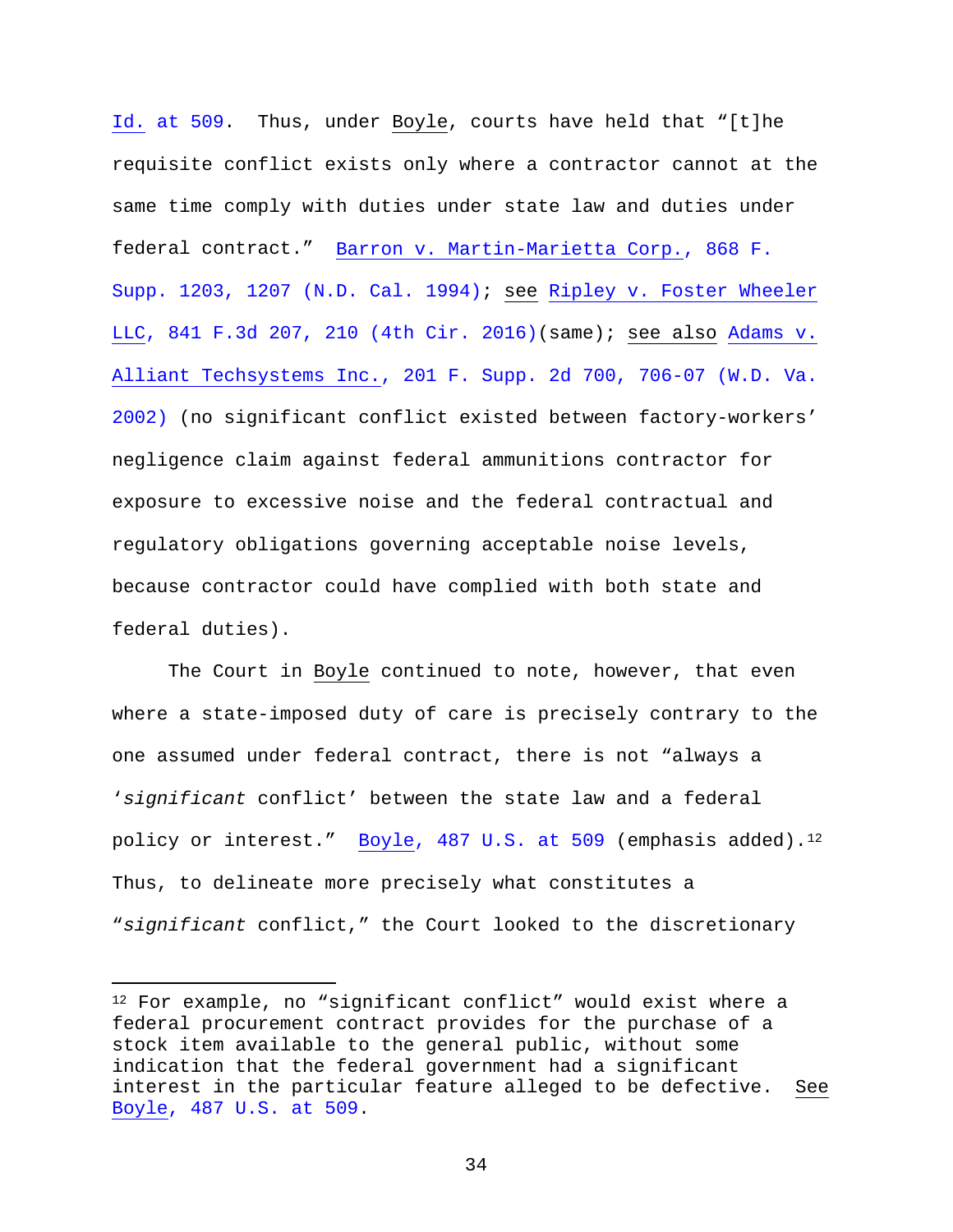function exemption to the Federal Tort Claims Act ("FTCA"), see id. at 511 (emphasis added) (discussing 28 U.S.C. § 2680(a)), which has long been construed to preclude tort claims challenging federal conduct involving "the exercise of discretion in furtherance of public policy goals." See Evans v. United States, 876 F.3d 375, 380-81 (1st Cir. 2017) (quoting United States v. Gaubert, 499 U.S. 315, 334 (1991)); see also 28 U.S.C. § 2680(a) (excepting from tort liability any claim arising out of a federal employee's performance or failure to perform a "discretionary function"); Ayer v. United States, 902 F.2d 1038, 1044 (1st Cir.1990) (a discretionary function "often involves not merely engineering analysis but judgment as to the balancing of many technical, military, and even social considerations, including specifically the trade-off between greater safety and greater combat effectiveness" (quoting Boyle, 487 U.S. at 511)). The Court reasoned that, under certain circumstances, the federal policy judgments sought to be insulated by the exemption could just as easily be thwarted, or "second-guess[ed]," through state tort suits against federal contractors. See Boyle, 487 U.S. at 511-12.

The Court then crafted a three-part test designed to determine the ultimate "scope of displacement" under the defense. Id. It held that: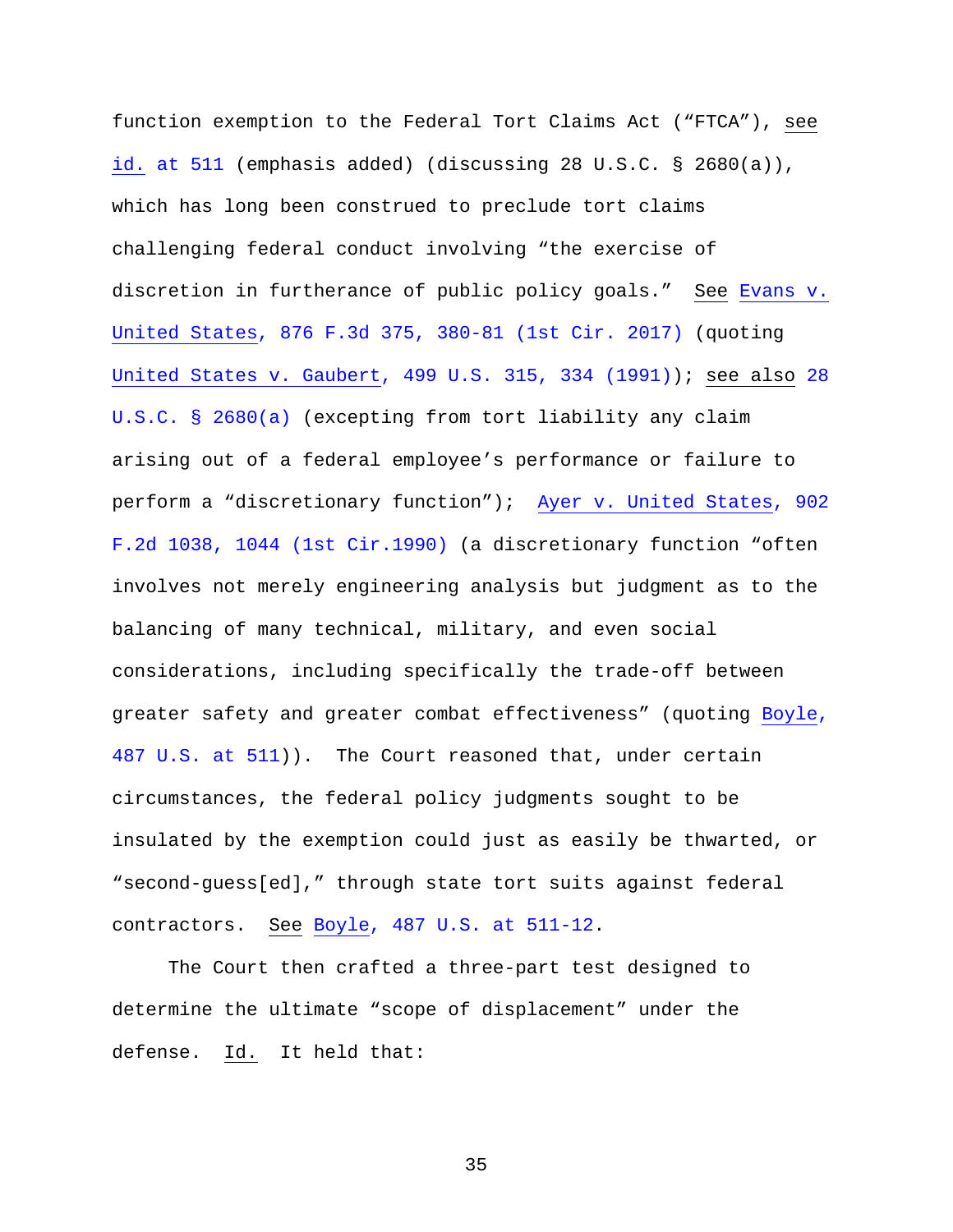Liability for design defects in military equipment cannot be imposed, pursuant to state law, when (1) the United States approved reasonably precise specifications; (2) the equipment conformed to those specifications; and (3) the supplier warned the United States about the dangers in the use of the equipment that were known to the supplier but not to the United States.

Id. at 512. The Court explained that the first two of these considerations are particularly instructive, and "assure that the suit is within the area where the policy of the 'discretionary function' would be frustrated-i.e., they assure that the design feature in question was considered by a Government officer, and not merely by the contractor itself."  $Id.^{13}$  Thus, many lower courts have postulated that "[s]tripped to its essentials, the [government] contractor's defense under Boyle is to claim, 'The Government made me do it.'" E.g., In re Hawaii Fed. Asbestos Cases, 960 F.2d 806, 813 (9th Cir. 1992) (quoting In re Joint E. & S. Dist. N.Y. Asbestos Litig., 897 F.2d 626, 632 (2d Cir. 1990)).

### **B. Extending the Boyle Defense to State Contractors**

Ĩ.

Trinity concedes that it was acting as a state subcontractor rather than a federal contractor when it sold the

<sup>&</sup>lt;sup>13</sup> The Court also noted that the third factor is simply necessary to eliminate any potential incentive contractors might have to withhold information regarding known risks. See Boyle, 487 U.S. at 512.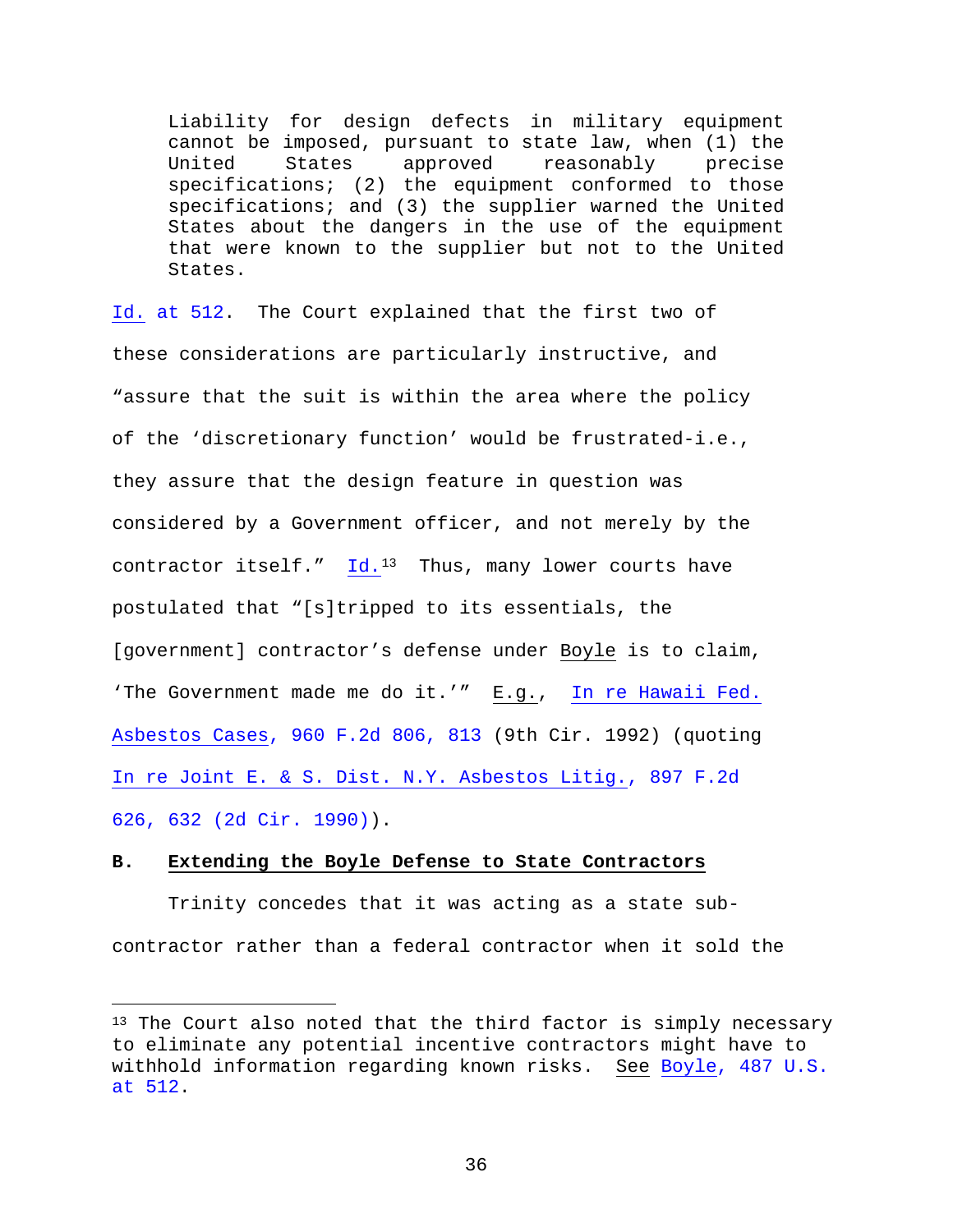product at issue here. Nevertheless, it contends that the federal contractor defense should shield it from liability on Turgeon's claims because the ET-Plus is generally eligible for federal reimbursement under the FAHP.<sup>14</sup> To accept Trinity's argument requires an extension of the existing defense into an area to which it has not heretofore been applied because, as far as I have been able to determine, no court has yet made the defense available to a state contractor as a matter of federal common law. See, e.g., United States ex rel. Ali v. Daniel, Mann, Johnson & Mendenhall, 355 F.3d 1140, 1147 (9th Cir. 2004) ("Neither the Supreme Court nor the Ninth Circuit nor any other court of which we are aware has applied the [Boyle] defense to state contractors."); Jones v. Houston Comm. College System, 816

Ĩ. <sup>14</sup> Although there is no project agreement in this record evincing the FHWA's payment to the NH DOT for the ET-Plus in question, Turgeon does not appear to contest that the ET-Plus was at the time eligible for federal funding. See Doc. No. 46-1 at 8 ("FHWA's role is [limited to] determining eligibility for federal funding."). Because the parties have not produced the project agreement, however, I cannot determine how much, if any, of the NH DOT's expenditure on the ET-Plus at issue was actually reimbursed by the FHWA. Moreover, Trinity has neglected to provide details as to which provision of Title 23 the ET-Plus was specifically eligible for reimbursement under, i.e. whether its installment called for 80 percent federal reimbursement, see 23 U.S.C. § 120(b), 100 percent, see id. § 120(c)(1), or some amount in between. Nevertheless, Turgeon does not appear to challenge Trinity's assumption that the State's payment for the ET-Plus at issue was at least partially reimbursed by the FHWA. For purposes of analysis, I will assume that the federal government reimbursed the state for the full cost of the end terminal that is at issue in this case.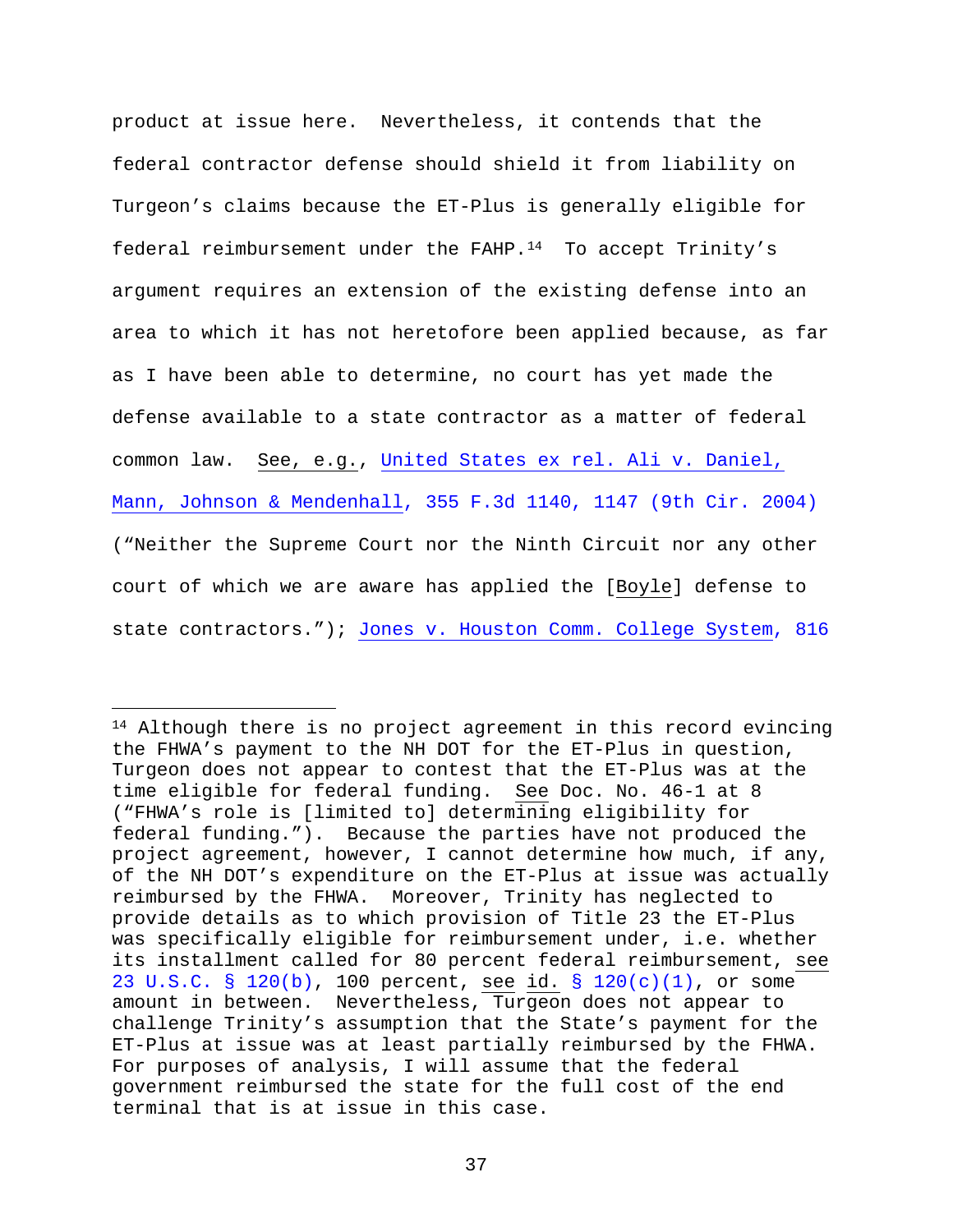F. Supp. 2d 418, 426 (S.D. Tx. 2011) ("Boyle's reasoning does not support extending the government-contractor defense to state contractors."); Smith v. Louis Berkman Co., 894 F. Supp. 1084, 1094 (W.D. Ky. 1995) (Boyle defense inapplicable where defendant met state bid specifications for design and sale of saltspreader machine for State DOT, with no federal involvement); see also City of Walker v. Louisiana, 877 F.3d 563, 569-71 (5th Cir. 2017) (state contractor working highway construction failed to establish government contractor defense as requisite "colorable federal defense" for federal-officer removal purposes, despite evidence that the state project at issue was federally approved and funded through FAHP, because defendant was not "operating as a federal contractor"); Jackson v. Alert Fire & Safety Equip., Inc., 567 N.E.2d 1027, 1034 (Ohio 1991) (Boyle defense does not apply to city contractor absent any procurement contract with United States). Although this case presents the issue in a somewhat different context because the costs incurred by a state in purchasing the ET-Plus were eligible for reimbursement under the FAHP, caution is nevertheless warranted when considering any attempt to expand the reach of a federal common law rule. See, e.g., Atherton, 519 U.S. at 218 ("[C]ases in which judicial creation of a special federal rule would be justified . . . are . . . 'few and restricted.'" (internal cites omitted)).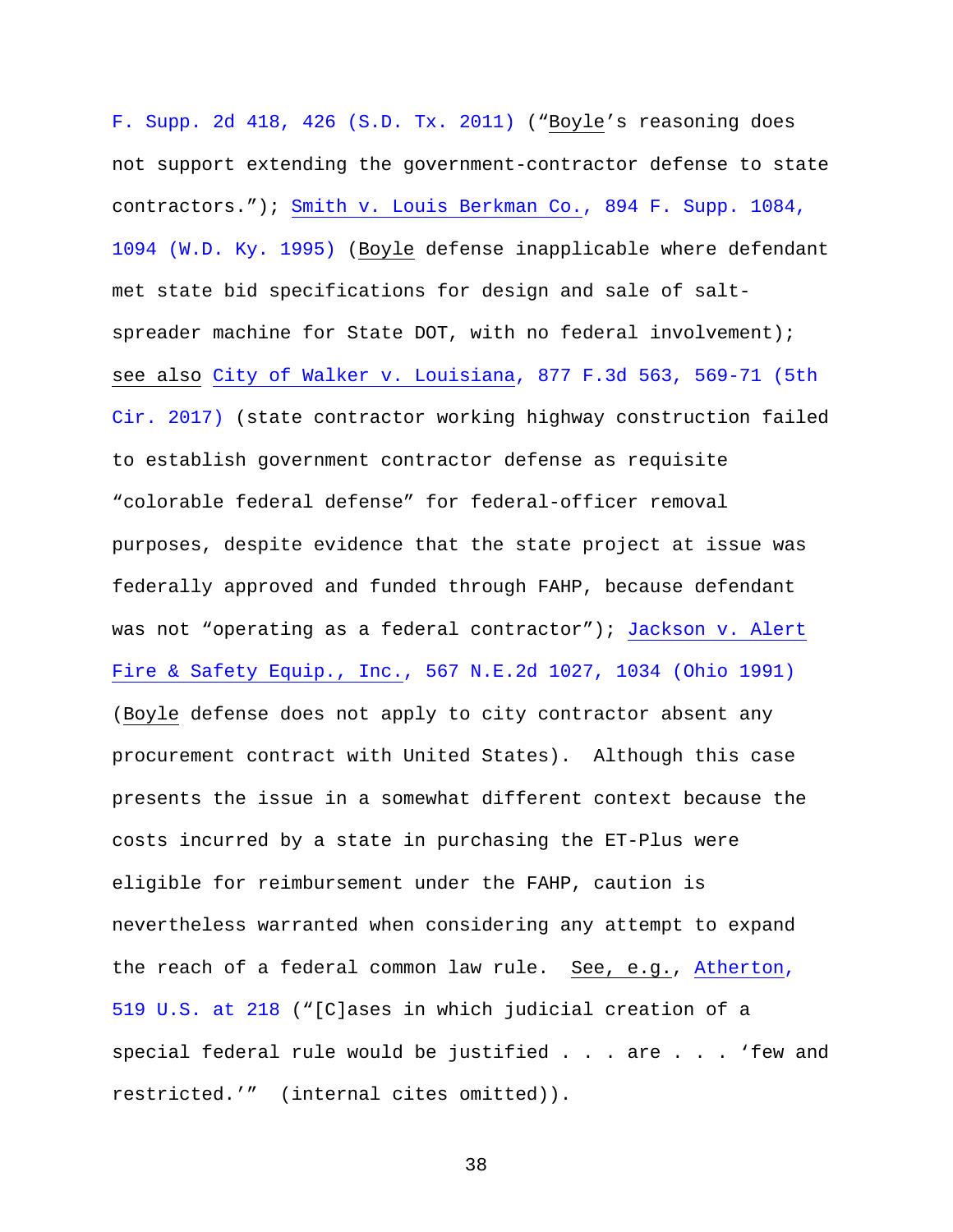In the sections that follow, I examine Trinity's request to extend the reach of the federal contractor defense. I heed Boyle by first considering whether Trinity's liability in this case would "directly affect" a "uniquely federal interest." Although my analysis could end there, I then consider whether Trinity has identified a "significant conflict" between the federal interest and operation of New Hampshire tort law. See Boyle, 487 U.S. at 507.

### 1. Uniquely Federal Interest

Under the framework employed in Boyle, the first step in determining whether the federal contractor defense should extend to state contractors who provide a product that is eligible for federal reimbursement is to consider whether a "uniquely federal interest" is at stake. See 487 U.S. at 504-07; see also In re World Trade Center Disaster Site Litig., 521 F.3d 169, 196-97 (2d Cir. 2008) (applying Boyle's rationale to determine whether to recognize "derivative immunity" for private contractors and state agencies under the Stafford Act for claims arising from their assistance in disaster relief effort coordinated by federal agencies). Trinity, who largely overlooked this threshold matter in its briefing, suggested at oral argument that the FHWA has a "uniquely federal interest" in ensuring the safety of highway equipment installed on the NHS. Doc. No. 62 at 10-11 (Summ. J. Hr'g Tr., July 24, 2018). Alternatively, it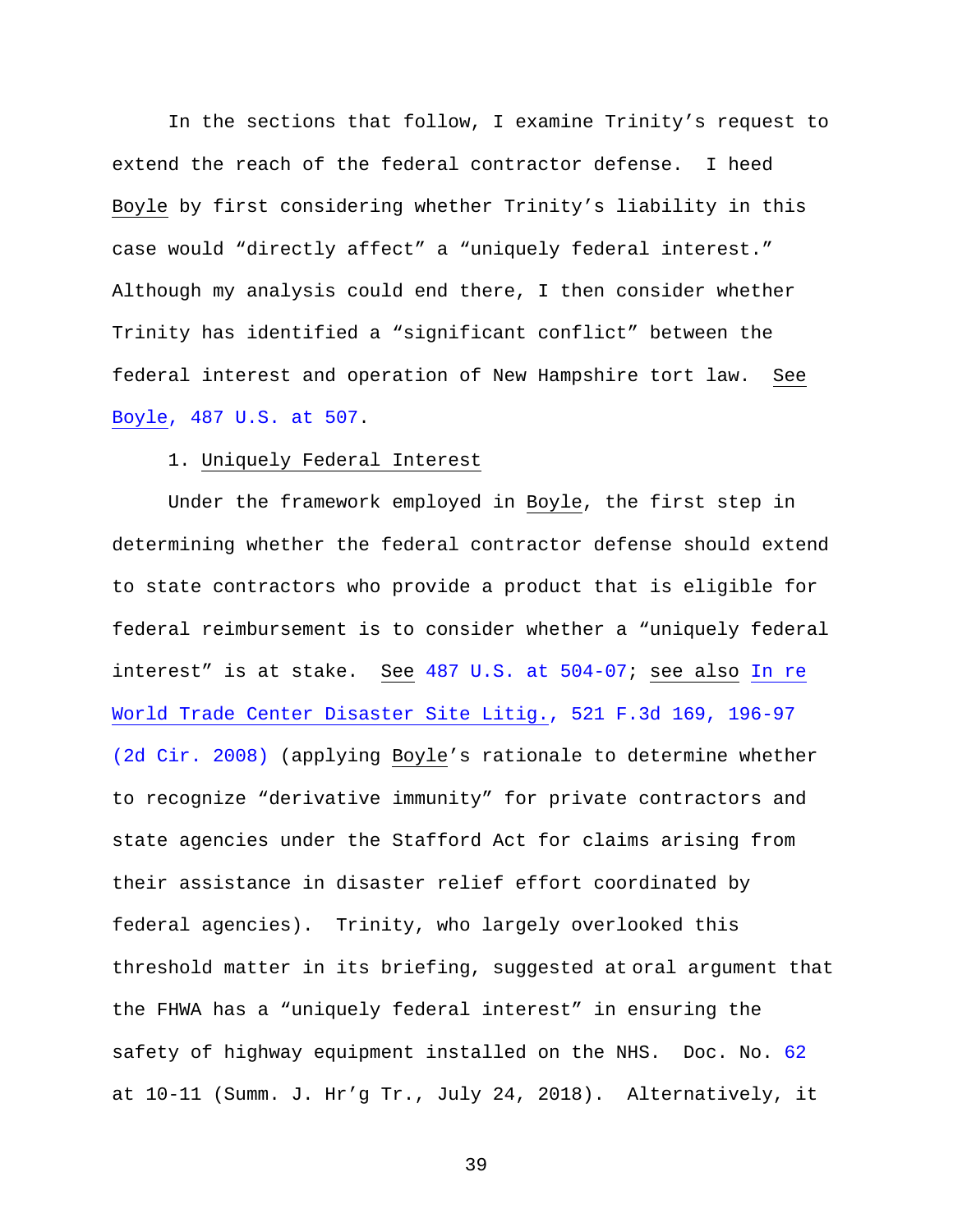contended that the FHWA has such an interest in funding highway safety projects through the FAHP. Either way, it argued that exposing a developer like Trinity to the risk of liability arising from the use of its products on the NHS would directly affect those interests, because the FHWA would indirectly bear the cost of liability judgments, i.e., state contractors will raise their prices and the added cost will trickle down through State DOTs to the FHWA. I am unpersuaded by these arguments for several reasons.

First, the federal government's asserted interest in ensuring the safety of NHS highway products is not "unique" to the FHWA because the State of New Hampshire has an at least equally compelling interest in ensuring the safety of highway equipment installed *on its own roadways.* The fact that some of those roadways also comprise portions of the NHS does not diminish that interest. Indeed, the FAHP self identifies as a "federally assisted *State program*" that "shall in no way infringe on the sovereign rights of the States to determine which projects shall be federally financed." 23 U.S.C. § 145 (emphasis added). Thus, the FAHP does not change the fact that the governmental interest in maintaining safe state highways is primarily an interest of the states. See id.; City of Walker, 877 F.3d at 570 ("[T]he federal government's usual approach to highway construction [is that] it approves the project and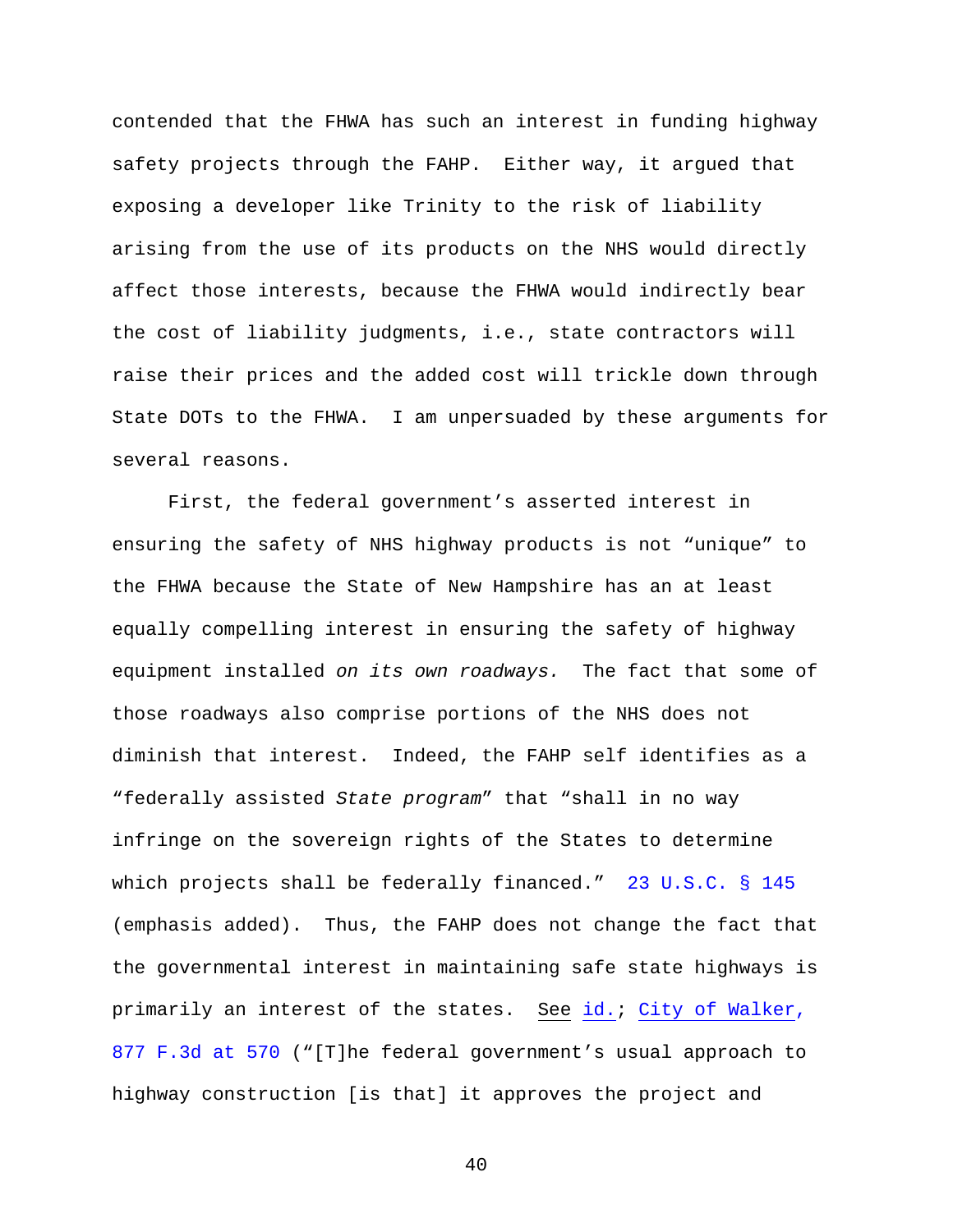provides most of the funding, but states build and own the highway."); Lathan, 506 F.2d at 682 ("Under the Federal-Aid Highway Act, 23 U.S.C. § 101 et seq., primary responsibility for highway planning, design and construction rests on state highway departments, aided by federal assistance." (internal citations omitted)); see also Bibb v. Navajo Freight Lines, Inc., 359 U.S. 520, 523 (1959) ("The power of the State to regulate the use of its highways is broad and pervasive."); Friends of the Earth v. Carey, 552 F.2d 25, 38 (2d Cir. 1977) ("The regulation of traffic on roads and highways . . . has long been considered to be a cooperative effort between City, State and federal authorities, with no single entity being able to provide or impose a comprehensive traffic system, and with federal power, where necessary, taking precedence.").

Although the FHWA is charged with developing minimal standards for the selection of acceptable safety devices for use on the NHS, see 23 U.S.C. § 109, the FHWA's enforcement authority for noncompliance with those standards is limited to withholding federal funding. See 23 C.F.R. §§ 1.9, 1.36 (promulgated pursuant to 23 U.S.C. § 315); State of Neb., Dep't of Roads v. Tiemann, 510 F.2d 446, 447-48 (8th Cir. 1975) ("While the state is constitutionally free to operate its own highway system, the federal government is not bound constitutionally or statutorily to grant federal highway funds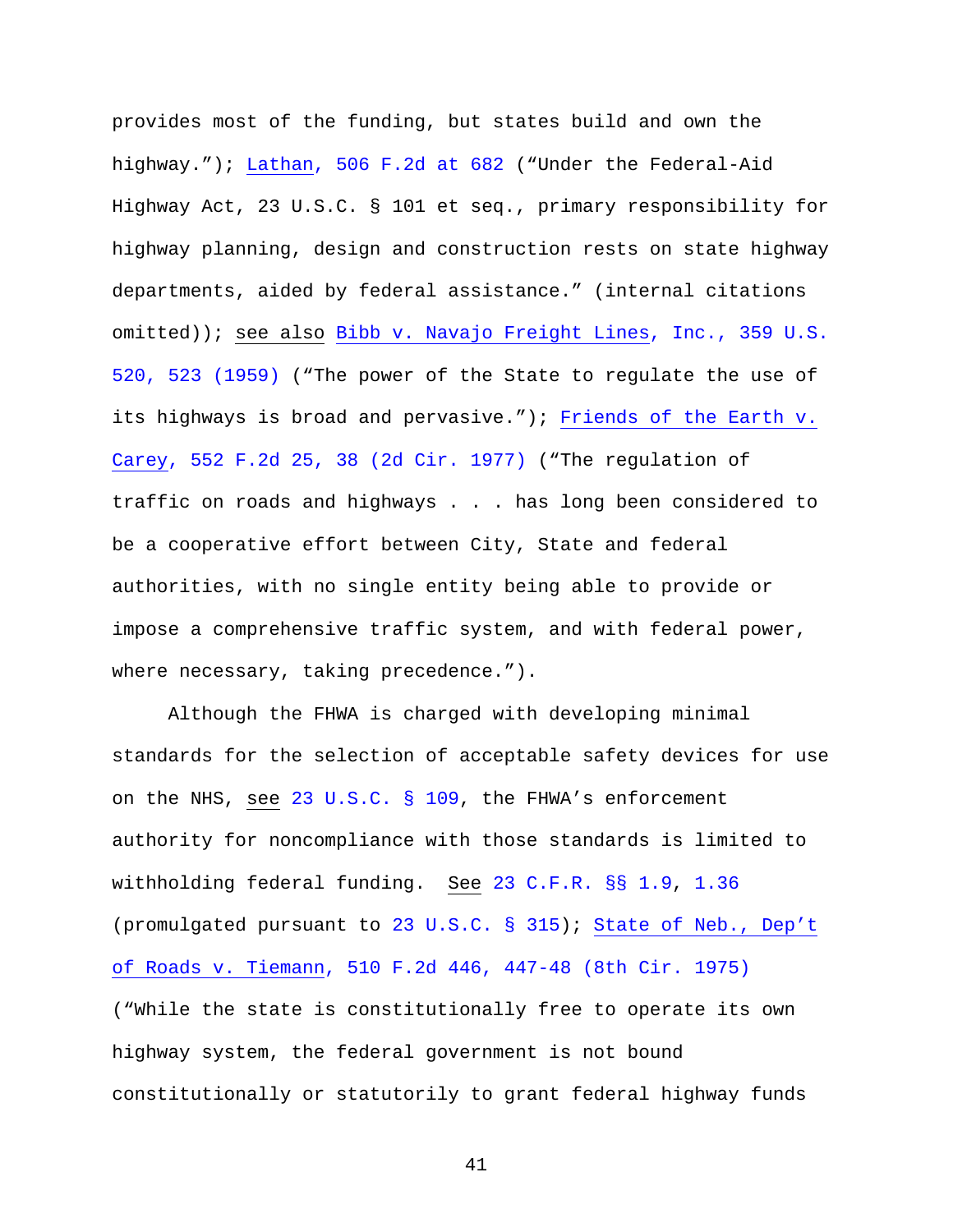to states which do not operate their systems in accordance with federal guidelines."). Naturally, its interest in ensuring the safety of such devices only extends to developers and State DOTs wishing to participate in the FAHP. In the event that a state chose to forgo federal reimbursement, nothing prohibits a product developer from having its product purchased and used by a State DOT that is either uninterested in federal reimbursement for an NHS project or intends to install the device on a non-NHS roadway.15 See, e.g., 23 U.S.C. § 109(o) ("Projects (other than

Ĩ.

<sup>15</sup> Although Trinity contends that compliance with Report 350 testing standards is required before a State DOT can install any end terminal "on the NHS," see Doc. No. 62 at 13-15 (Summ. J. Hr'g Tr., July 24, 2018), it fails to provide any specific statutory or regulatory support for its contention. Instead, it can only cite to the FHWA's July 1997 Policy Memo, which provides that "all new or replacement safety features on the NHS . . . that are included . . . in work done by force-account or by State forces on or after October 1, 1998, are to have been tested and evaluated and found acceptable in accordance with the guidelines in the NCHRP Report 350." FHWA July 1997 Policy Memo, supra note 5; Doc. No. 32-11 at 2; Doc. No. 62 at 14 (Summ. J. Hr'g Tr., July 24, 2018). In order to read that statement as broadly as Trinity would (i.e. to encompass even those products for which a State DOT does not seek federal reimbursement), one would have to virtually ignore its regulatory context and statutory enabling source entirely. The clearest statutory authority for the policy memorandum appears to be 23 U.S.C. § 109, which authorizes the FHWA to adopt certain standards germane to "plans and specifications for each proposed highway project under this chapter." Id.; see also 23 U.S.C. § 315 (authority to promulgate "all needful rules and regulations for carrying out of the provisions of this title"); 23 C.F.R. §§ 1.32 (authority to "require observance of policies and procedures" limiting federal participation) 1.36 (authorizing FHWA to withhold funds where State has "failed to comply with Federal laws or the regulations in this part with respect to a project."). As an unpromulgated internal agency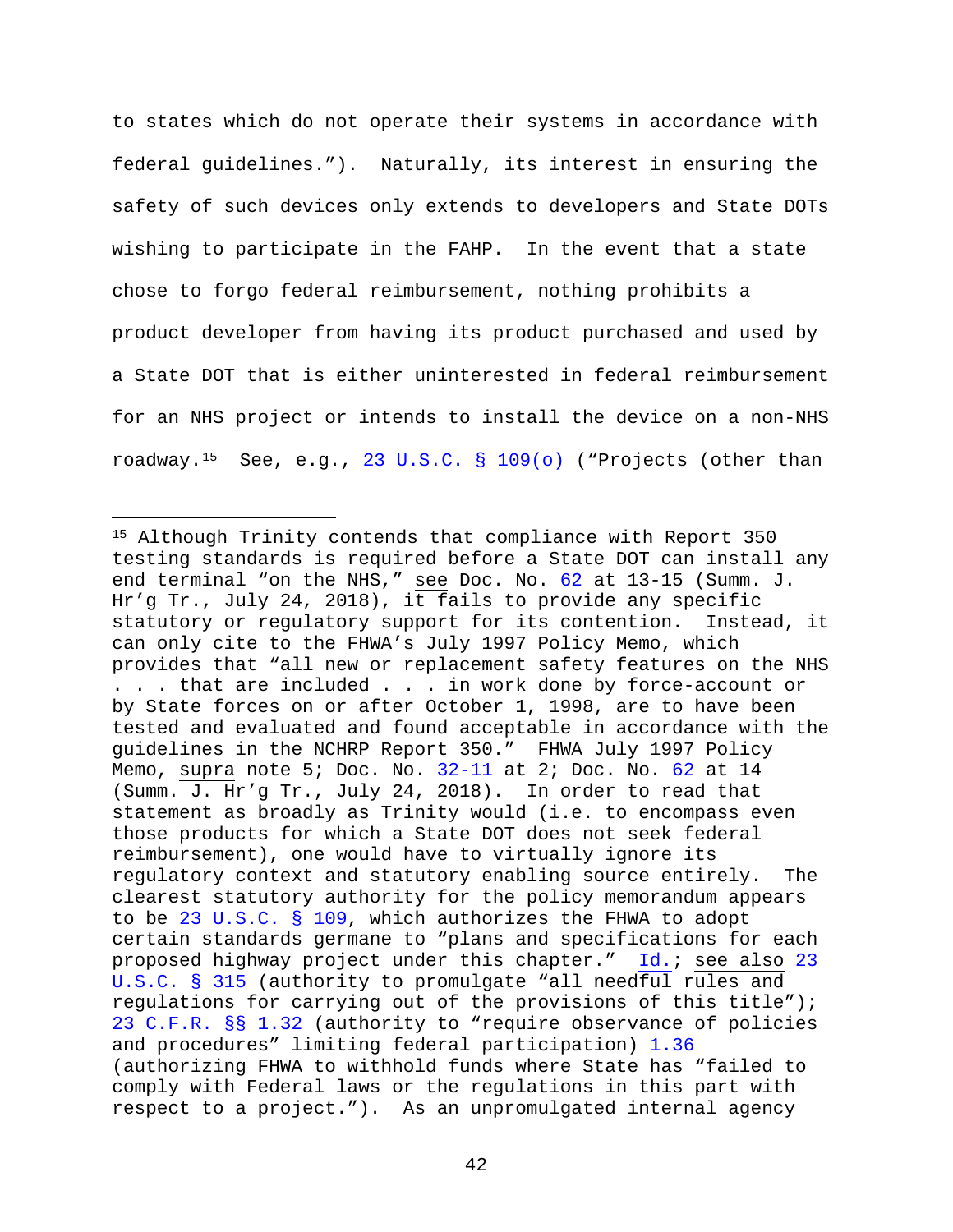highway projects on the [NHS]) shall be designed, operated, and maintained in accordance with State laws, regulations, directives, safety standards, design standards, and construction standards."). Cf. Trump Hotels & Casino Resorts, Inc. v. Mirage Resorts Inc., 963 F. Supp. 395, 405-06 (D. N.J. 1997) (state agencies and developers need not comply with environmental impact conditions of 23 U.S.C. § 109 where no federal funds had been sought or approved for highway and tunnel construction project linking Atlantic City Expressway, an NHS roadway, to local road). Accordingly, compliance with Report 350 and approval by the FHWA only ensures general reimbursement eligibility. See FHWA July 1997 Policy Memo, supra note 5 (Attachment); Doc. No. 32-11 at 6. Actual reimbursement for the

Ĩ.

guideline, however, it is doubtful that the FHWA's July 1997 Policy Memo itself carries the force of law. Although I need not decide the question and decline to do so here, the policy memorandum would be entitled to deference only insofar as it has the power to persuade if a state chooses to forego federal reimbursement for a product installation on the NHS. See Christensen v. Harris County, 529 U.S. 576, 586-87 (2000); Skidmore v. Swift & Co., 323 U.S. 134, 140 (1944). Not only is Trinity's interpretation contextually unpersuasive, but its implication would allow an administrative policy statement to effectively expand the scope of the statutory scheme under which it was issued from a self-proclaimed "federally assisted State program," see 23 U.S.C. § 145, to a full-fledged regulatory regime covering any and all installations on state roadways within the NHS. The better reading of the policy is that the FHWA requires compliance with Report 350 as a condition for participation in the federal-aid program. This latter reading is both fully consistent with the statutory scheme and faithfully cognizant of our constitutional system.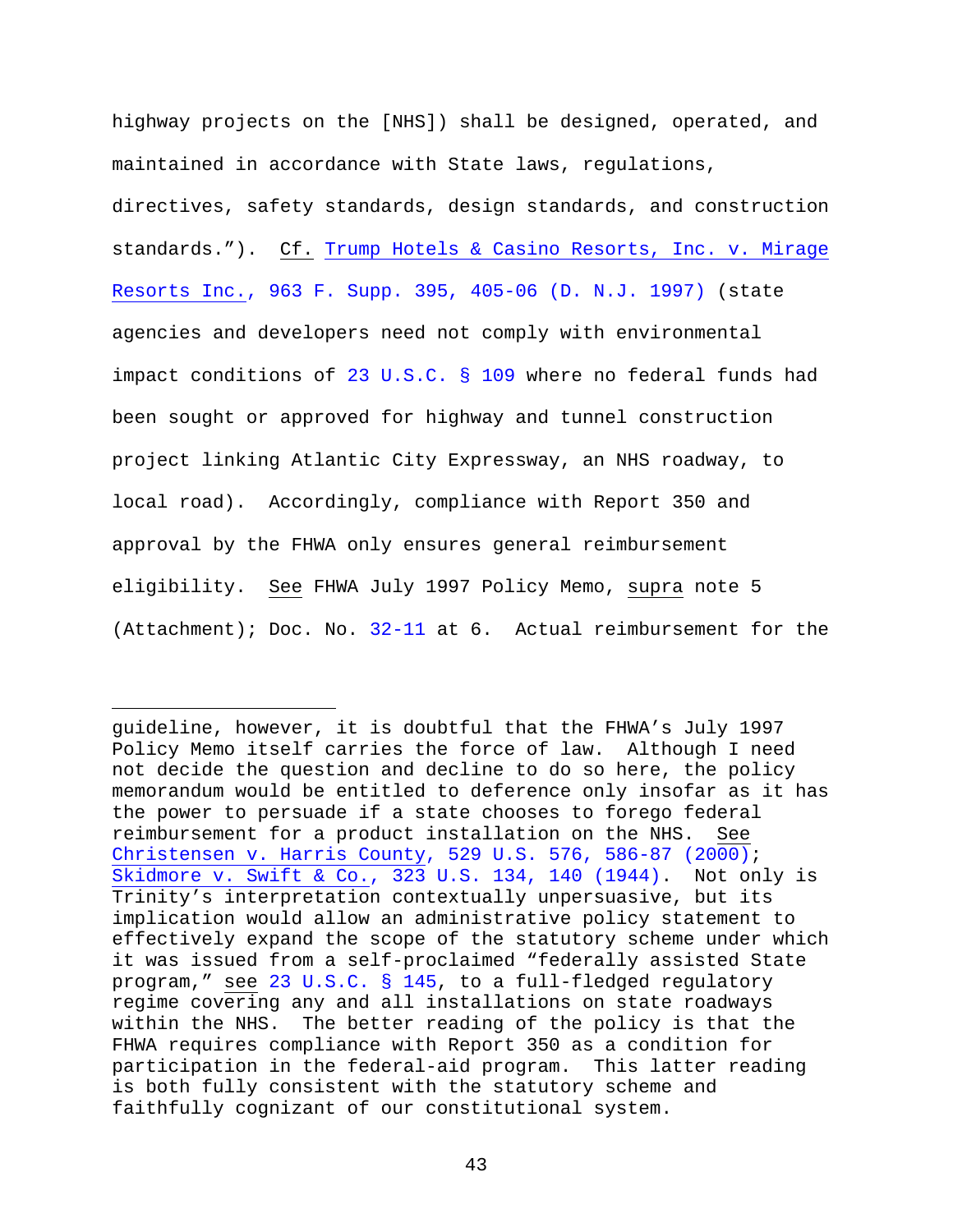device is ultimately contingent upon its compliance with applicable state regulations, see 23 C.F.R.  $\S$  1.9(a), its acceptance by the State DOT, its inclusion in a duly-executed project agreement, and its purchase and installation by the state. See 23 U.S.C. §§ 106, 121; FHWA July 1997 Policy Memo, supra note 5 (Attachment); Doc. No. 32-11 at 6. ("[A]cceptance of a design by the FHWA does not ensure acceptance or use by the various state highway agencies. They may reject a design or place limitations on its use for a variety of reasons . . . If, for a particular device, it can be demonstrated to the satisfaction of a state highway agency that [the] device has been tested and evaluated in accordance with acceptance procedures recognized by the FHWA, and the results are satisfactory, *that device could be accepted by that state*, with concurrence by its FHWA division office, for use on the NHS within the state."). In sum, the governmental interest in testing standards for highway safety devices installed on the NHS cannot reasonably be considered "uniquely federal" because it is inextricably entwined with the interest of the states in ensuring safe highways.

To the extent that Trinity asserts that cost control is a "uniquely federal" interest, i.e., that product liability judgments will drive up the cost of products subject to reimbursement under the FAHP, its argument is equally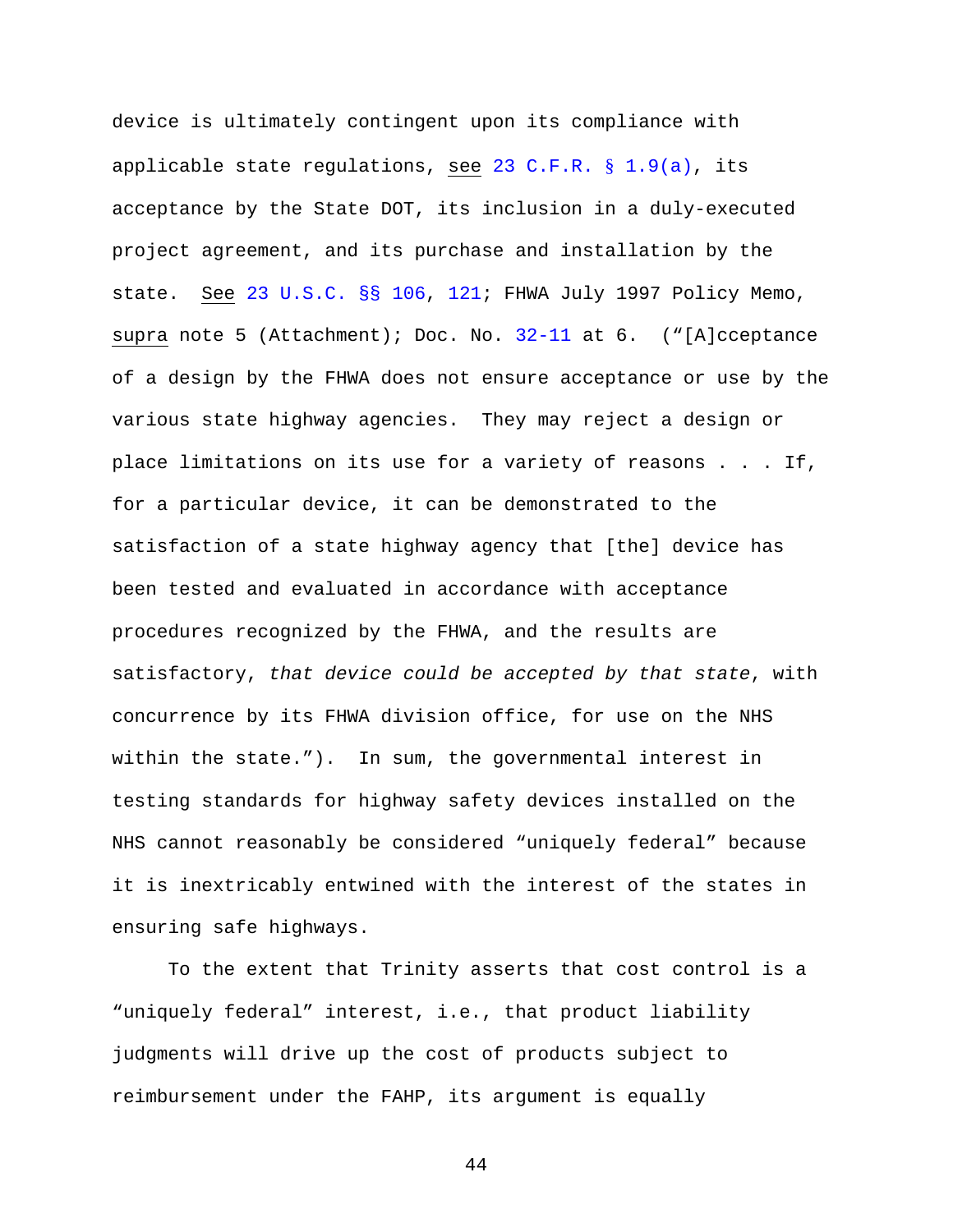unavailing. Report 350 states that "costs" of a safety feature, whether "initial or maintenance . . . are not addressed" in its guidelines. See Doc. No. 46-6 at 13 (Report 350). Thus, in relying exclusively on those guidelines in determining whether a product is crashworthy and eligible for reimbursement, the FHWA does not consider a product's cost. And neither the report nor the FHWA's July 1997 Policy Memo prohibit states from setting higher safety standards for products than Report 350 requires, regardless of whether those higher standards increase costs. See FHWA July 1997 Policy Memo, supra note 5 (Attachment); Doc. No. 32-11 at 6. Clearly, the FHWA is in a better position than a federal court to balance safety and cost considerations when determining whether a product is eligible for reimbursement under the FAHP. Because Congress has not instructed the FHWA to consider a product's cost when determining whether it is eligible for reimbursement, it would be particularly inappropriate for a court to conclude as a matter of federal common law that a uniquely federal interest in cost control requires the displacement of state tort law. See, e.g., Texas Indus., Inc. v. Radcliff Materials, Inc., 451 U.S. 630, 646-47 (1981) (Congress better positioned than federal courts to recognize a right to contribution among antitrust wrongdoers given the far-reaching policy implications); Museum of Fine Arts, Bos. v. Seger-Thomschitz, 623 F.3d 1, 10 (1st Cir. 2010)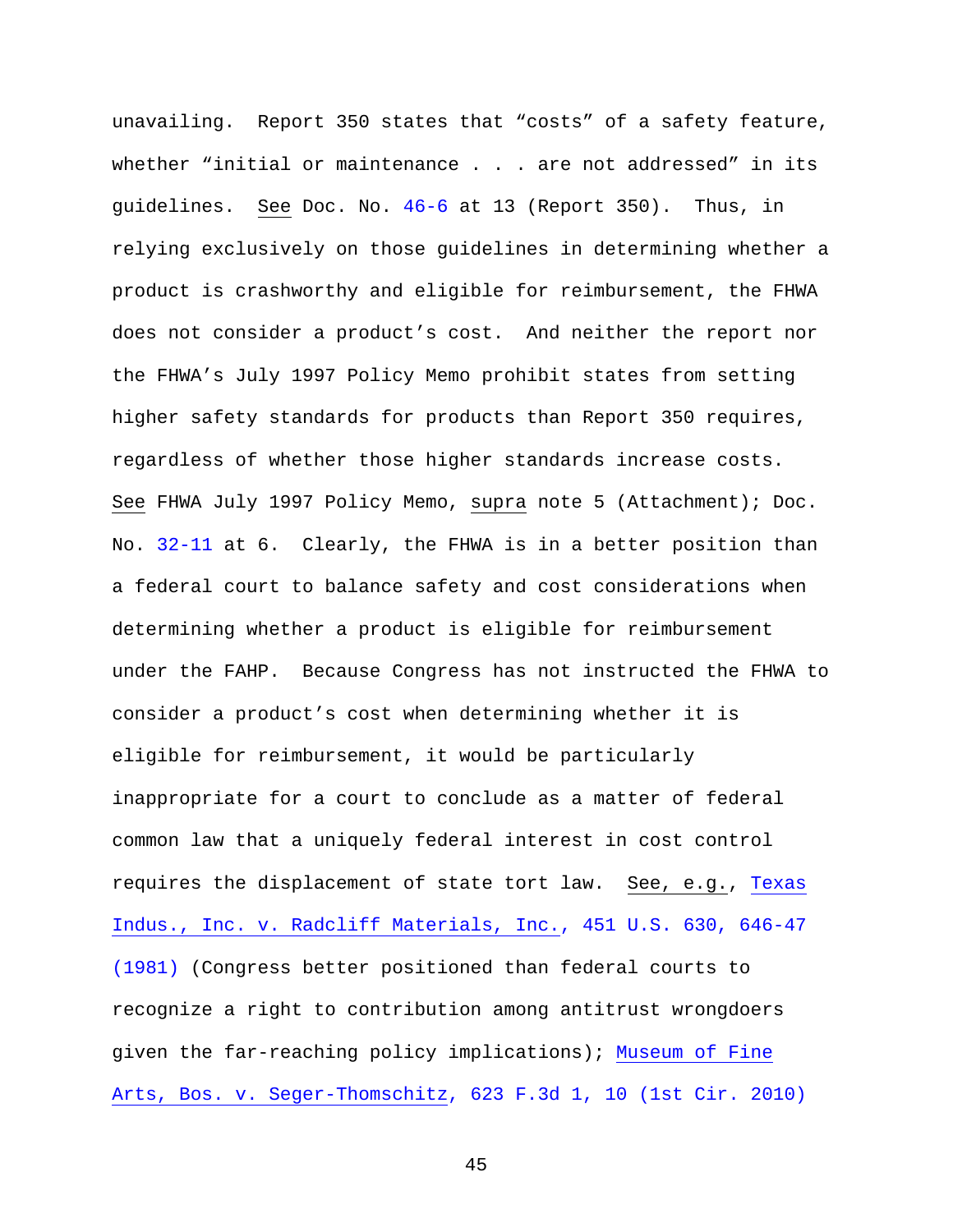("Whether latent federal power should be exercised to displace state law is primarily a decision for Congress, not the federal courts." (quoting Atherton, 519 U.S. at 218)).

### 2. Significant Conflict

Even if I were to assume that the governmental interest in safe highways is uniquely federal, "that [would] merely establish a necessary, not a sufficient condition for the displacement of state law." Boyle, 487 U.S. at 507. Here, displacement is also unwarranted because New Hampshire tort law does not conflict with any identifiable federal interest or legislative objective. See id. at 507-08. Trinity's principal counter argument is that Turgeon's use of state tort law amounts to an improper attempt to "second guess" the FHWA's approval of and payment for the ET-Plus. See Doc. No. 32-1 at 10, 25. Although a threat of "second guessing" federal policy decisions has been sufficient to establish the requisite conflict in other contexts, see, e.g., Boyle 487 U.S. at 511 (quoting United States v. Varig Airlines, 467 U.S. 797, 814 (1984)), Trinity's argument fails because New Hampshire's tort law is in no way inconsistent with the federal policy enforced by the FHWA.

Report 350, on which the FHWA based its approval of the ET-Plus, contains only testing procedures for evaluating safety performance. See Doc. No. 46-6 (Report 350) at 8-10. It makes no attempt to prescribe design specifications for any particular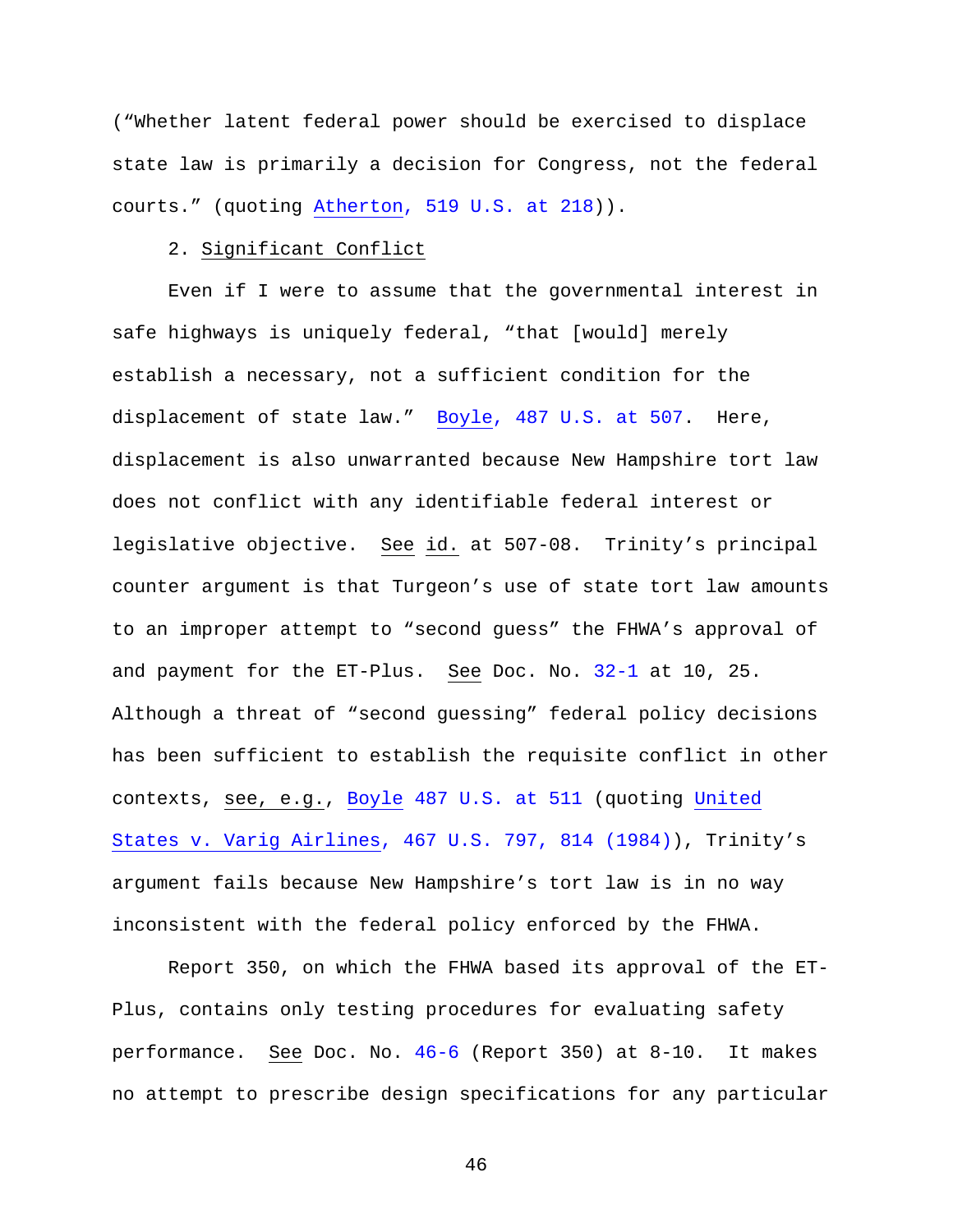safety feature. In fact, it makes clear that "design . . . aesthetics, costs (initial and maintenance), and durability" are beyond the document's purview. See Doc. No. 46-6 at 13 (Report 350). Moreover, the FHWA's July 1997 Policy Memo and Submission Guidelines make equally clear that, although end terminals must be "tested, evaluated[,] and found acceptable" in accordance with Report-350 guidelines to be eligible for federal reimbursement, see Doc. No. 32-11 at 2, a State DOT is free to impose more rigorous standards before purchasing and installing any given terminal. See Doc. No. 32-11 at 5 (July 1997 Policy Memo). Thus, as the Policy Memo recognized, if a device had been "tested and evaluated" in accordance with Report 350, "and the results [were] satisfactory," a State was free to accept it for use on its NHS roadways or reject it for whatever reason it deemed appropriate. See Doc. No. 32-11 at 5. For example, it could have "reject[ed] [the] design . . . place[ed] limitations on its use . . . require[ed] additional testing, or require[d] [additional] in-service evaluation." See id.

Clearly, the dynamic between the respective state and federal duties is much different from that presented in Boyle. In Boyle, the Court determined that the state-imposed duty to design a safer escape hatch was "precisely contrary" to the federal "duty to manufacture and deliver helicopters with the sort of escape-hatch mechanism shown by the [contract]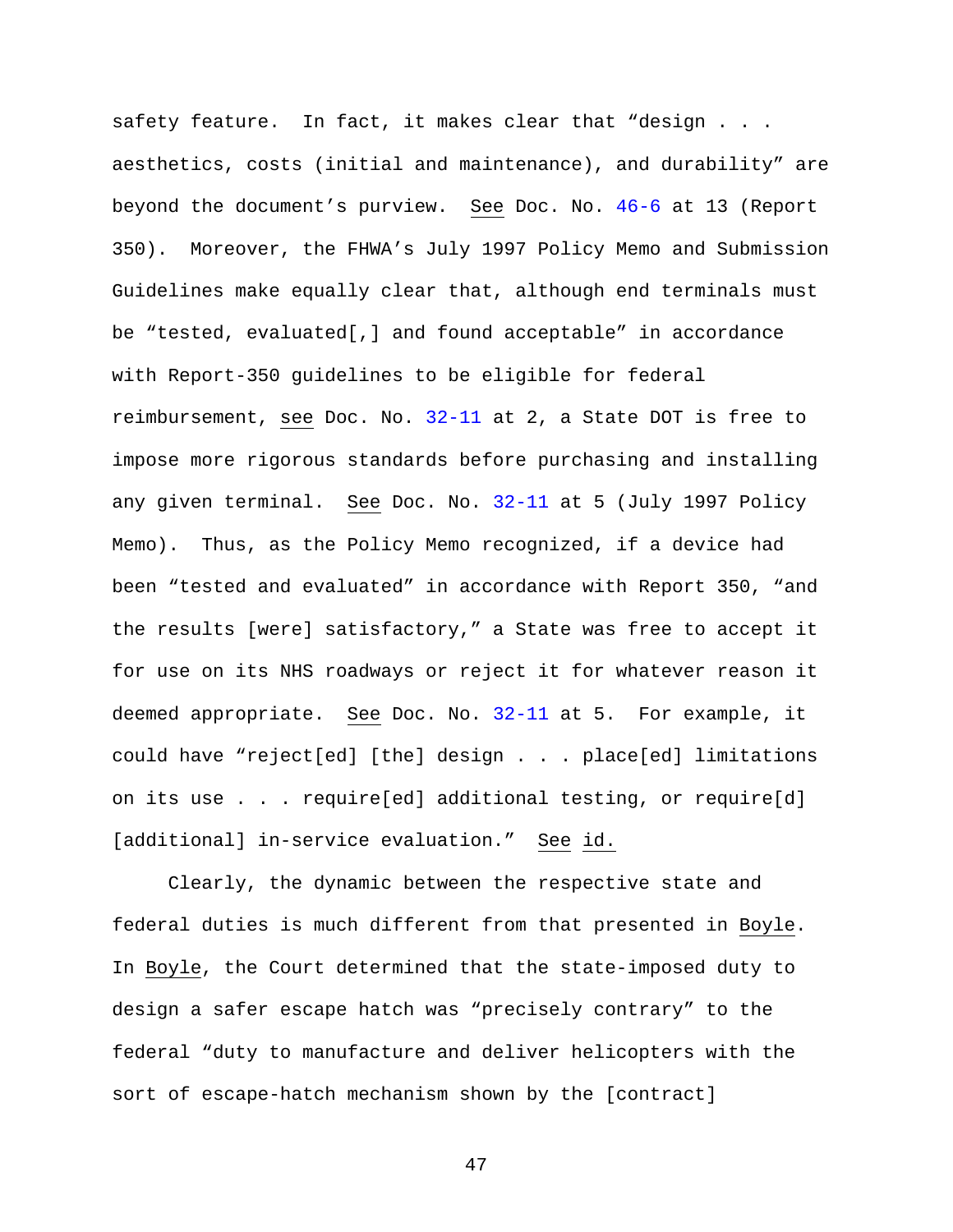specifications." See Boyle, 487 U.S. at 509. Thus, "compliance with both federal and state mandates at once was impossible." See In re Joint E. & S. Dist. Asbestos Litig., 715 F. Supp. 1167, 1169 (E.D.N.Y. 1988). In reaching its conclusion that the conflict at issue was sufficient to trigger displacement, however, the Court also recognized that certain "intermediate situation[s]" would not be sufficient. See Boyle, 487 U.S. at 509. To illustrate that point, Justice Scalia hypothesized a situation in which the federal government contracts "for the purchase and installation of an air-conditioning unit, specifying the cooling capacity but not the precise manner of construction." Id. at 509. He observed that, under such circumstances, a state-imposed duty "to include a certain safety feature would not be a duty identical to anything promised the Government, but neither would it be contrary." Id. Accordingly, he surmised, "state law would [not] generally be preempted in [that] context." Id.

The dynamic at issue here, between Report 350 and the operative state duty of care, is no different from that "intermediate situation" he discussed in Boyle. Report 350 itself does not establish maximum safety standards, and the FHWA does not employ it for that purpose. Although the FHWA requires a device to be tested to those standards to be eligible for federal reimbursement, it in no way restricts a state's ability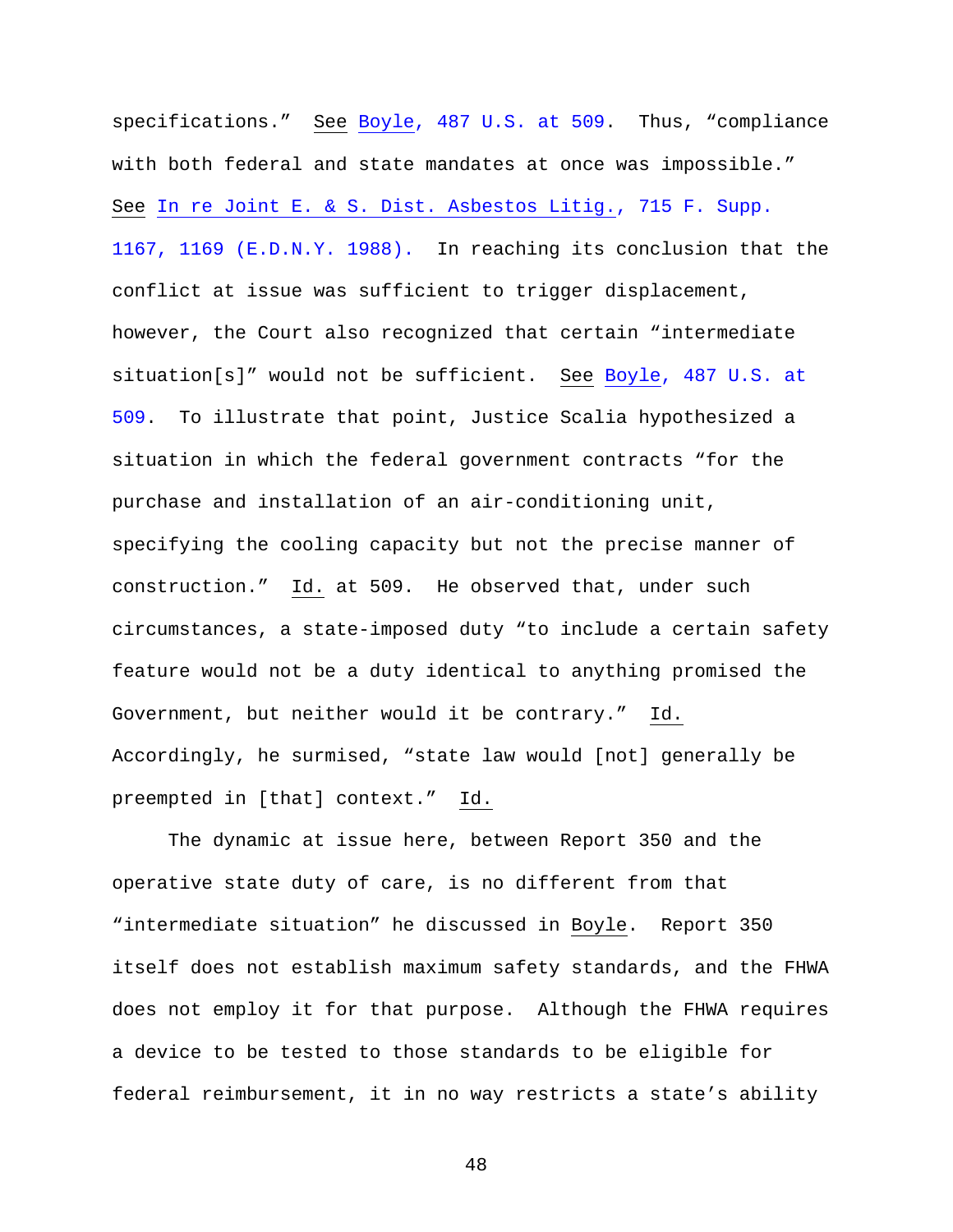to impose more exacting standards for the testing or design of such devices. Thus, Report 350 merely establishes a minimum, safety-performance baseline for devices seeking FAHP eligibility, and a device's compliance with a higher, stateimposed duty of care has no bearing on that federal determination. These minimum safety-performance standards are virtually indistinguishable from the cooling-capacity specifications contained in the Court's example in Boyle. See 487 U.S.at 509. Much like a federal contract "specifying the cooling capacity but not the precise manner of construction," see id., Report 350 prescribes testing methods and performance results but does not require any particular product design. In both cases, the federal duty is exclusively concerned with performance criteria and silent as to physical design specifications.<sup>16</sup> Thus, in either case, there is no reason to doubt that any one of innumerable product designs could achieve the federally-prescribed performance results. $17$  Therefore, the

Ĩ.

<sup>16</sup> Although the FHWA required developers seeking eligibility approval to submit design specifications with their Report-350 crash test reports, see Doc. No. 32-11 at 10-11 (July 1997 Policy Memo), there is no evidence of any federal *design criteria or specifications* that were used to scrutinize those materials. The only "federal specifications" at issue here pertain to the testing procedures outlined in Report 350.

 $17$  That is especially apparent here, where the ET-Plus was subjected to only two tests prior to seeking approval in 2005, instead of the seven recommended under Report 350. See Doc. No. 32-14 at 2 (FHWA Approval Letter, Sept. 2, 2005);  $\frac{\text{supra}}{\text{supra}}}$ , note 13.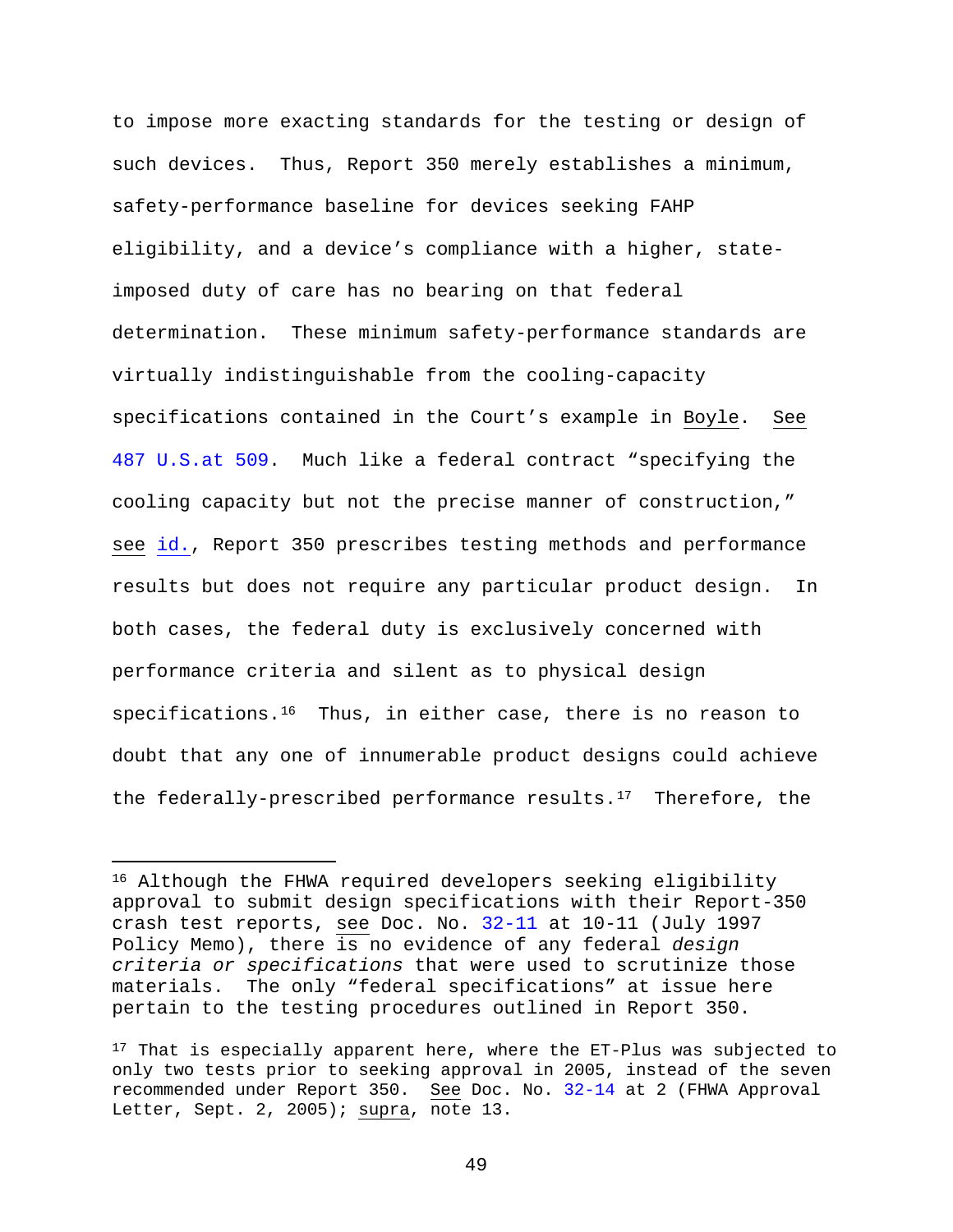state-imposed duty of care as to the design of the product in either case is not "contrary" to any federally-imposed contractual or regulatory obligation. See Boyle, 487 U.S. at 508-09. In other words, just as Boyle's hypothetical contractor was free to design his air-conditioner to satisfy both state and federal duties, Trinity was free to design a reasonably safe product and test it to Report 350 standards without encountering a conflict with any significant federal interest.

Other courts have recognized that the absence of any "conflict" between federal and state duties, as evidenced by a contractor's ability to comply with both, precludes application of the Boyle defense. This has been particularly evident in the failure-to-warn context. For example, in In re Joint Eastern and Southern District Asbestos Litigation, 715 F. Supp. 1167 (E.D.N.Y. 1988), the court denied a U.S. Navy contractor's attempt to assert the Boyle defense in response to a failure-towarn claim brought by a Naval yard-worker exposed to asbestoscontaining products supplied by the defendant. Although the contract in that case explicitly called for the use of asbestos in the products at issue, the federal specifications did not prohibit the contractor from including health warnings with them. Id. at 1168. The court analogized the situation to that hypothesized in Boyle, as discussed above, and held that the defense was inapplicable because there was no conflict between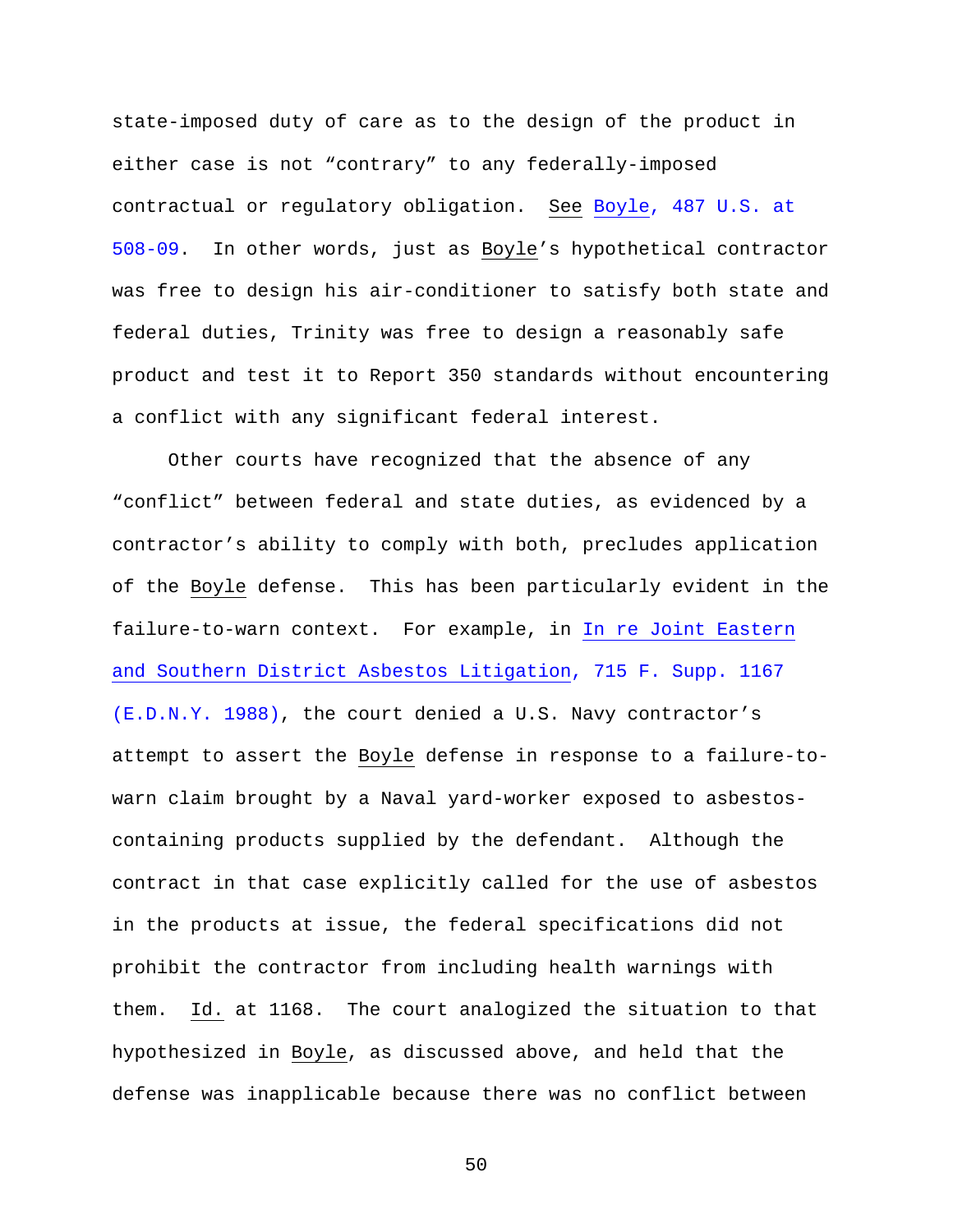the state-imposed duty-to-warn and the federal specifications that were silent on the matter of warnings. Id. at 1169. Many courts have endorsed this line of reasoning in finding the defense inapplicable to failure-to-warn claims when the federal specifications at issue do not mandate or prohibit warnings. See, e.g., In re Hawaii Fed. Asbestos Cases, 960 F.2d at 812-13; Dorse v. Armstrong World Indus., Inc., 716 F. Supp. 589, 590-91 (S.D. Fla. 1989); see also Densberger v. United Tech. Corp, 297 F.3d 66, 75 (2d Cir. 2002) (For failure-to-warn claims, "the government contractor defense would seem to make sense only when the government, for reasons of federal interest, chooses to limit the warnings provide by the seller to *end-users."*); Barron, 868 F. Supp. at 1206 ("Whether viewed as an independent requirement or part-and-parcel of Boyle's three-part inquiry, for the government contractor defense to apply, there must be a significant conflict between duties under state tort law and duties imposed by federal contract."). Under such circumstances, a contractor can "comply with everything 'promised the Government' while at the same time following the 'state-prescribed duty of care' to both warn [users] and to create procedures to avoid potentially fatal exposure." See Epperson v. Northrop Grumman Sys. Corp., No. 05-cv-2953, 2006 WL 90070, at \*4 (E.D. Va. Jan. 11, 2006) (citations omitted).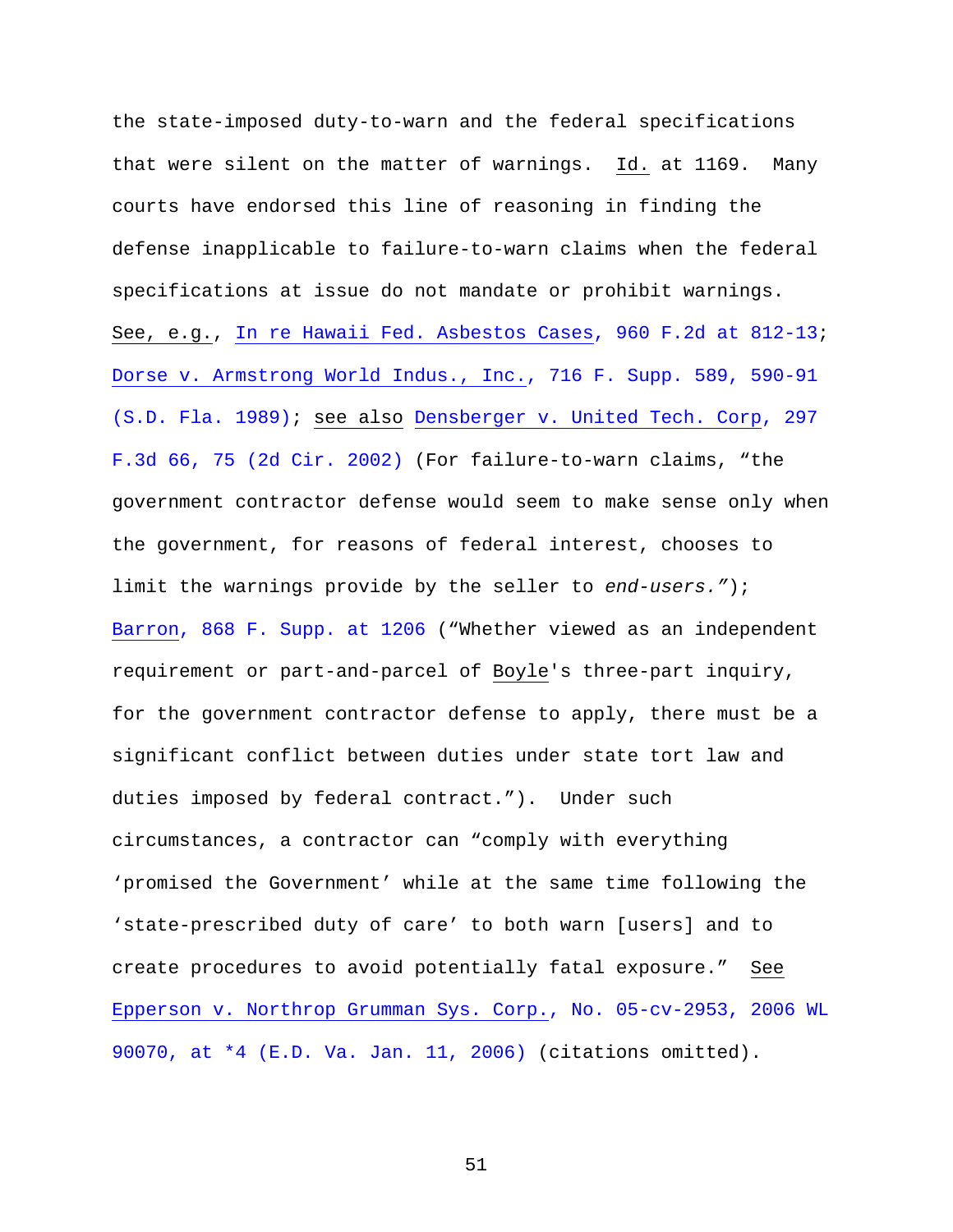This principle has also been applied outside the failureto-warn context. For example, in Adams, 201 F. Supp. 2d 700, former employees of a U.S. Army ammunitions plant operated by federal contractors sought damages under Virginia tort law on the basis of negligent exposure to excessive noise. The court rejected the contractors' invocation of the Boyle defense despite evidence of federal regulatory provisions governing "noise levels" within the plant. Id. at 705-707. Specifically, the court considered the defendants' assertion that, in operating the plant, they were not "at liberty to stray" from their contractual obligation to follow Army regulations "mandate[ing] educational programs informing employees about hearing loss, noise levels and preventative measures to avoid hearing loss." Id. at 707 n.8. The court held that the defense was inapplicable, despite the existence of a uniquely federal interest in Army munitions production, because the contractor had failed to demonstrate that the state-imposed duty of care regarding acceptable noise levels "conflict[ed] with or even burden[ed] [its] federal regulatory or contractual obligations." Id. at 707.

In sum, nothing in this record would preclude a developer like Trinity from complying with both its federal testing obligations and its state-prescribed duty to design a reasonably safe product. Nor can it seriously be asserted that the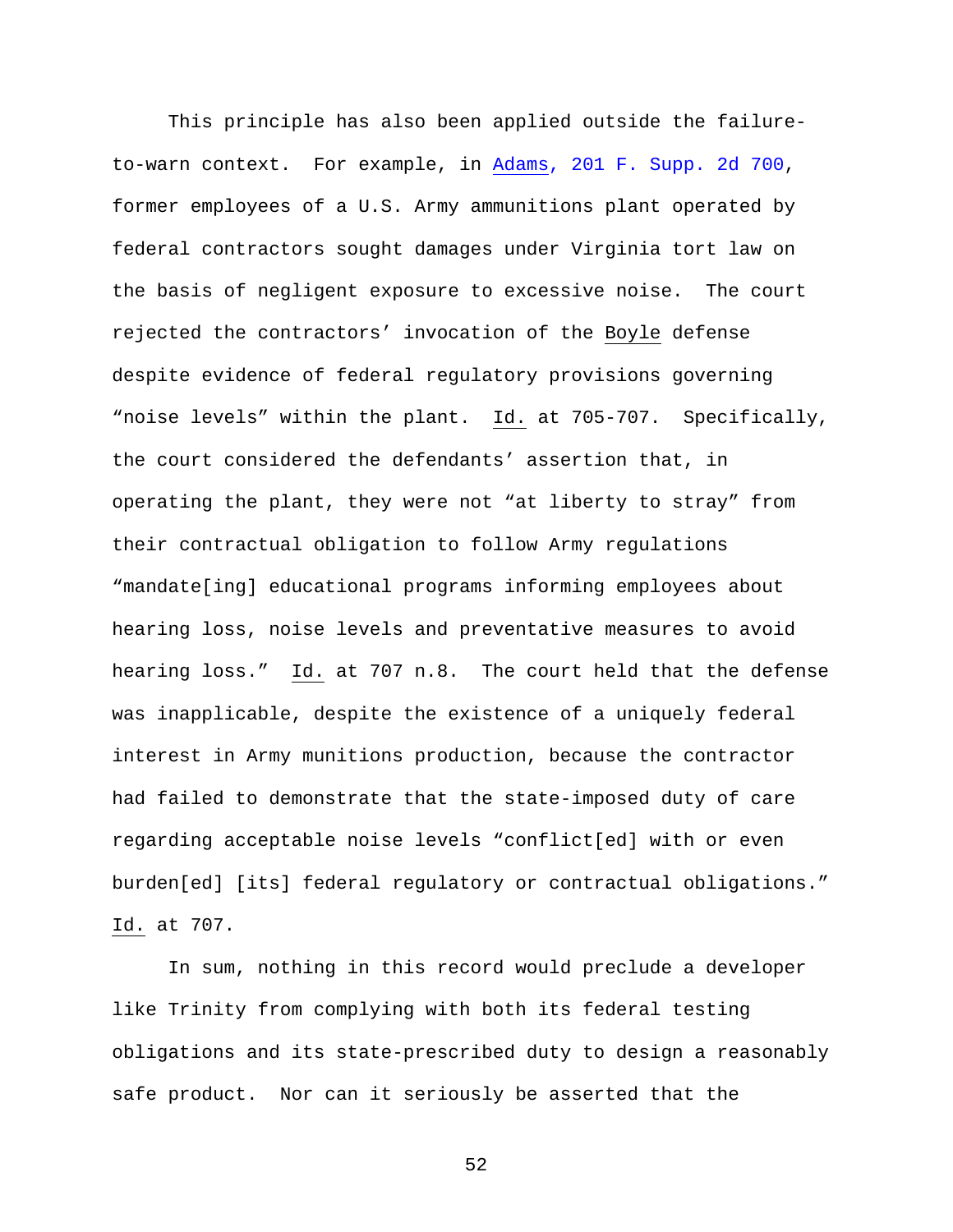imposition of a state-prescribed duty to refrain from the use of unreasonably dangerous and defective products on the NHS "would 'frustrate specific [legislative] objectives,'" see Boyle, 487 U.S. at 507 (quoting United States v. Kimbell Foods, 440 U.S. 715, 728 (1979)), in "establish[ing] standards for installation of roadside barriers and other *safety* appurtenances." See ISTEA, PL 102-240, § 1073. Thus, the present case simply does not present the type of significant conflict between state and federal interests that must be present to justify the extension of Boyle that Trinity proposes.<sup>18</sup>

Ĩ.

 $18$  Trinity's attempt to invoke the federal contractor defense fails for the reasons I have described. However, even if Trinity had sufficiently demonstrated both the requisite "uniquely federal interest" and the "conflict" necessary for the defense to apply, it has failed to establish the first prong of Boyle's three-part test. As discussed in Boyle, once it has been established that displacement is warranted, and the defense is available, the "scope of displacement" is determined using a three-part test. See 487 U.S. at 511-12. The first part of that test requires evidence that the federal government "approved reasonably precise specifications." Id. at 512. Because this element is designed to discover the extent of federal discretion exercised over the allegedly defective features, see Brinson v. Raytheon Co., 571 F.3d 1348, 1351 (11th Cir. 2009), the approved specifications must address the particular features at issue in reasonable detail and the government's "approval" must follow from its "substantive review" of those specific features, rather than a "mere bureaucratic rubber stamp" of the overall product. Trevino v. Gen. Dynamics Corp., 865 F.2d 1474, 1479-80, 1486 (5th Cir. 1989); see In re Agent Orange Product Liability Litig., 517 F.3d 76, 89-90 (2d. Cir. 2008). Thus, were it entitled to assert the defense to begin with, Trinity would be required to present evidence that the FHWA "actually participated in discretionary design decisions," Harduvel v. Gen. Dynamics Corp., 878 F.2d 1311, 1316 (11th Cir. 1989), cert. denied, 494 U.S. (1999), pertaining to the ET-Plus's (i) narrow strike plate, (ii) asymmetrical terminal head, (iii) smaller, 1-inch exit gap, (iv) lighter weight, and (v) narrowed, four-inch guide channel. See Doc. No. 1-1 at 8-9 (Complaint); Doc. No. 46-7 at 28, 60, 93 (Dr. van Schoor Expert Report). It has simply failed to do so. As previously discussed, Report 350 does not contain reasonably precise specifications as to any covered product's preferred design. It only contains testing and safetyperformance standards. Although the FHWA required submission of design specifications in addition to Report-350 testing reports to obtain an approval letter, there is no evidence that the FHWA's review of a device's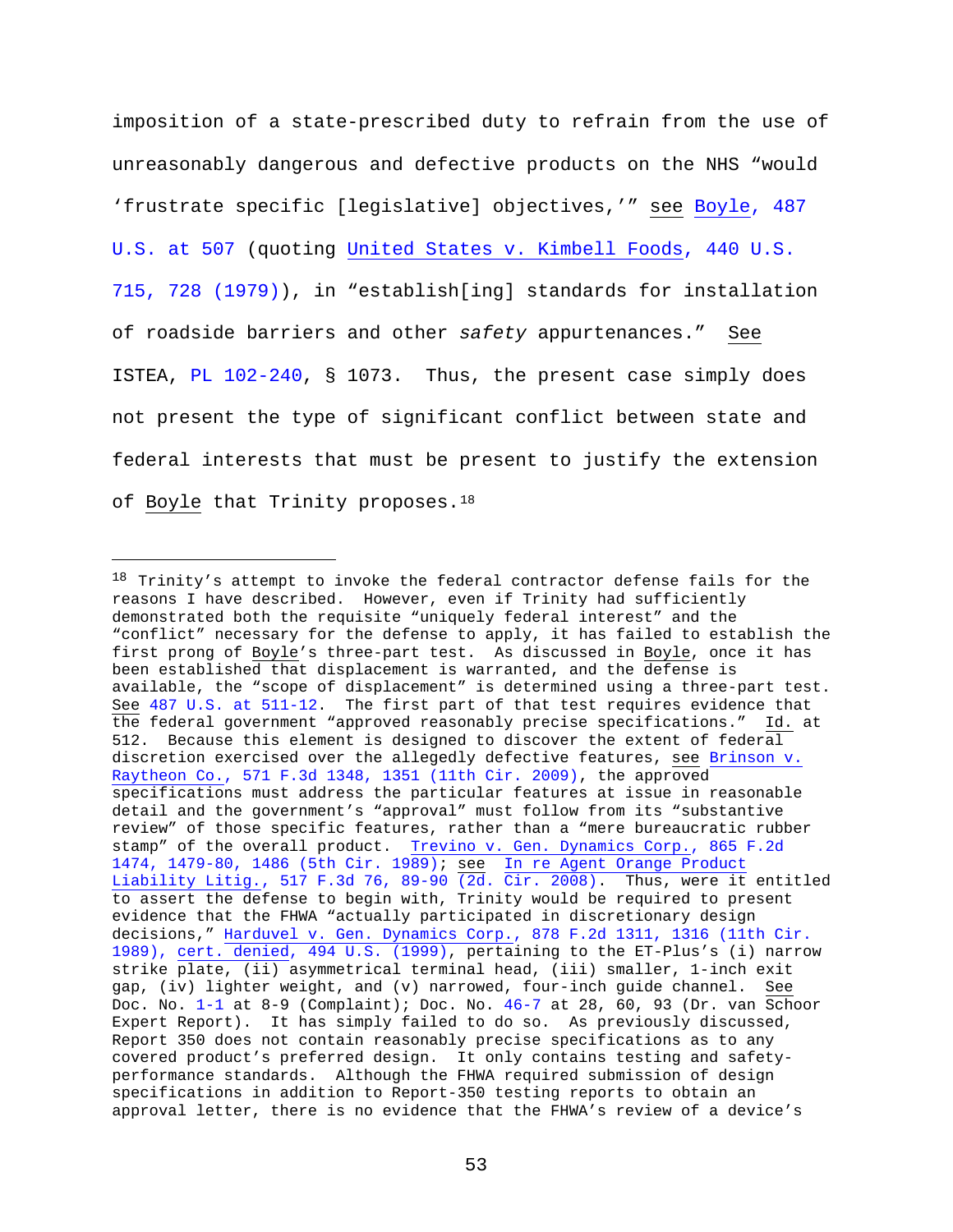#### **IV. CONCLUSION**

The Supreme Court has advised "judicial caution" when considering arguments for new federal common law causes of action. Sosa v. Alvarez-Machain, 542 U.S. 692, 725-26 (2004). Because the Court's advice is grounded in principle rather than mere political expediency, it must apply with at least equal force to proposals to extend federal common law defenses. This is particularly true in cases such as this one, where the federal interest on which the proposed defense is based is enforced through a legislative and regulatory program that gives no hint to unsuspecting states that their tort laws will be displaced if they accept an offer of federal funds. For the reasons discussed, I decline Trinity's invitation to extend the federal contractor defense recognized in Boyle to state

Ĩ.

design had any bearing on the product's eligibility approval. Rather, agency guidance only explicitly required a device seeking reimbursement eligibility to comply with Report 350's "test[ing]" and performance "evaluat[ion]" criteria. See Doc. No. 32-11 at 2 (July 1997 Policy Memo). Indeed, both the 2005 FHWA approval letter and the 2014 FHWA memorandum presented here by Trinity strongly suggest that the FHWA's review of the ET-Plus, at least on a substantive level, was limited to assessing its "crashworthiness" as determined under Report-350 testing standards. Doc. No. 32-13 at 2 (FHWA June 2014 Memorandum)("In general, FHWA's eligibility letters confirm that roadside safety hardware was crash tested to the relevant standards, that those crash test results were presented to FHWA, and that FHWA confirmed that the device met [those] standards."). Neither document discusses any of the allegedly defective features in sufficient detail to reflect the level of federal engagement necessary to satisfy Boyle's first prong. Thus, a reasonable trier of fact could easily find from the evidence presented that "no more than a rubber stamp" was obtained from the FHWA with respect to the design specifications addressing the features relevant to Turgeon's claim. See Trevino, 865 F.2d at 1479-80 (quoting Boyle, 487 U.S. at 515 (Brennan, J., dissenting); Snell v. Bell Helicopter Textron, Inc., 107 F.3d 744, 748 (9th Cir. 1997). Trinity's motion would have therefore been denied even if the Boyle defense was available.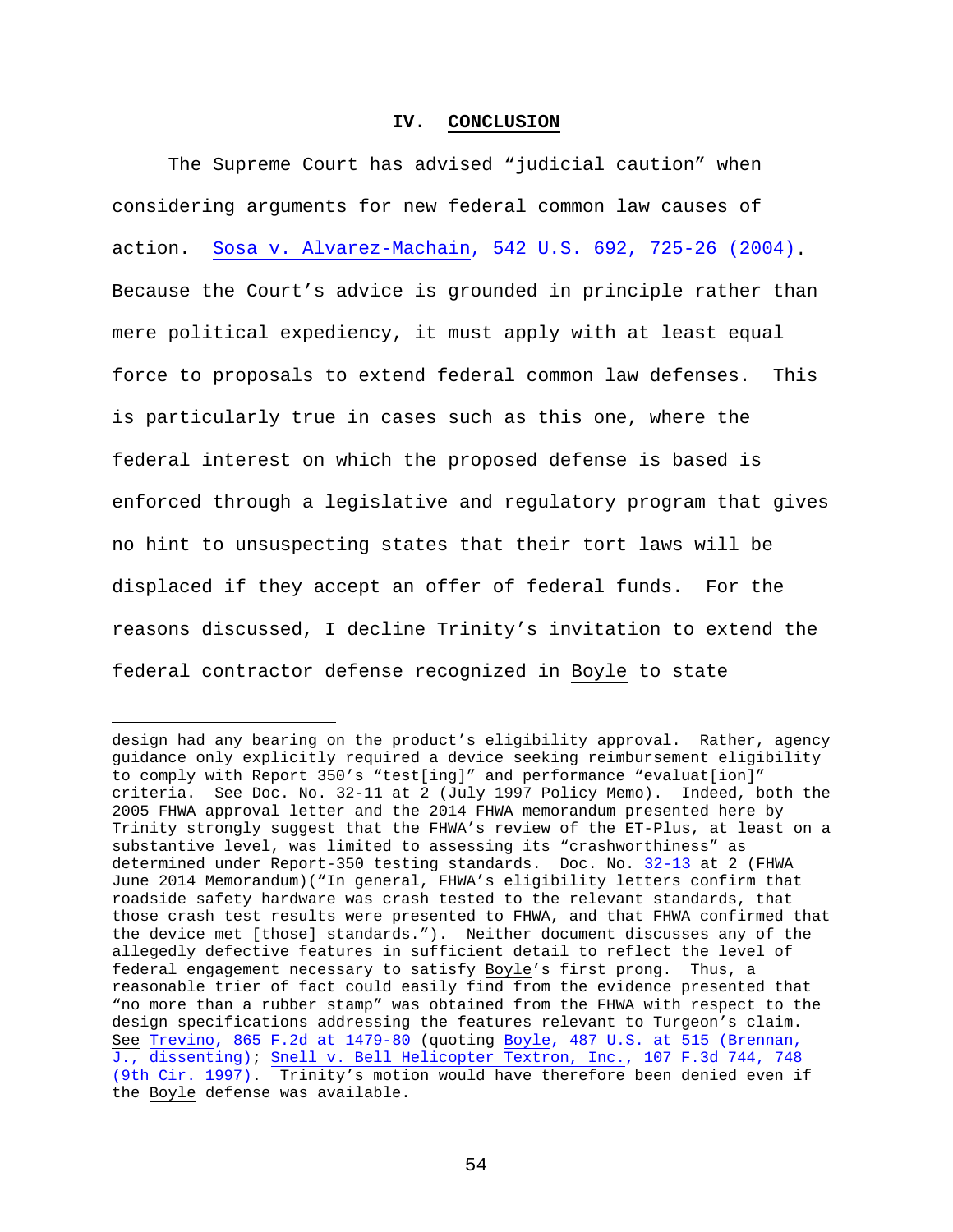contractors under the circumstances presented by this case.

Trinity's motion for summary judgment (Doc. No. 32) is denied.

SO ORDERED.

/s/ Paul Barbadoro\_\_\_\_\_\_\_\_\_\_

Paul Barbadoro United States District Judge

September 5, 2018

cc: D. Michael Noonan, Esq. Anthony Carr Esq. Stephanie K. Annunziata, Esq. Timothy John McLaughlin, Esq. Brian T. Kelly, Esq. Asha L. Spencer, Esq. Christopher Queenin, Esq. John C. Fitzpatrick, Esq. Mark Tyler Knights, Esq. David Cates, pro se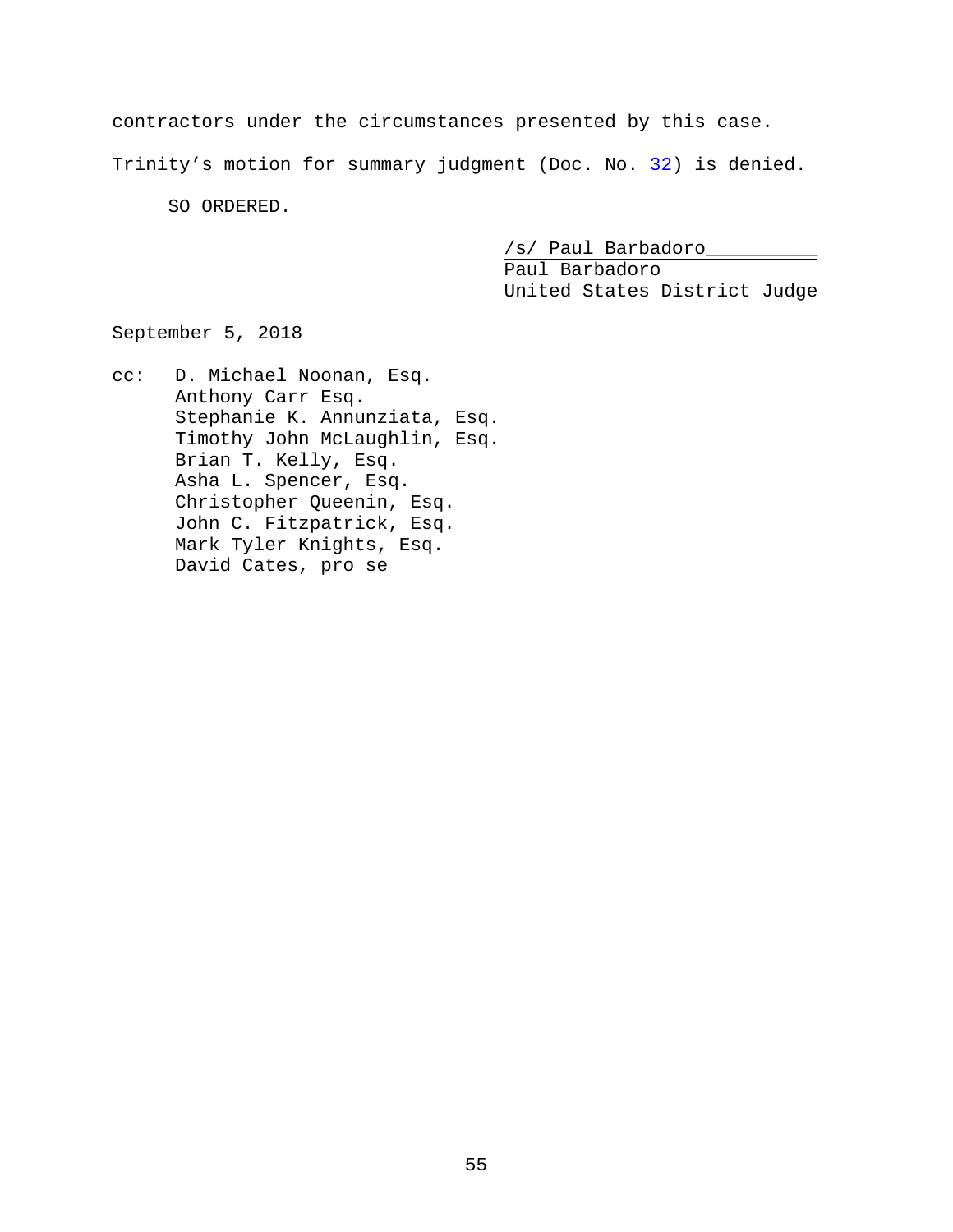### **Appendix A**



A picture of an ET-Plus end terminal installed on a W-beam guardrail of an unspecified height, taken from the expert report of Dr. Marthinus van Schoor, one of the Turgeons' proposed expert witnesses. See Doc. No. 46-7 at 25.



#### **Appendix B**

Engineering drawings depicting the ET-Plus that are publicly available as an attachment to a letter dated January 18, 2000 from the FHWA to the Texas Transportation Institute ("TTI"). See Letter from Dwight A. Home, Director, Office of Highway Safety Infrastructure, FHWA, to Dr. Hayes E. Ross Jr., Professor